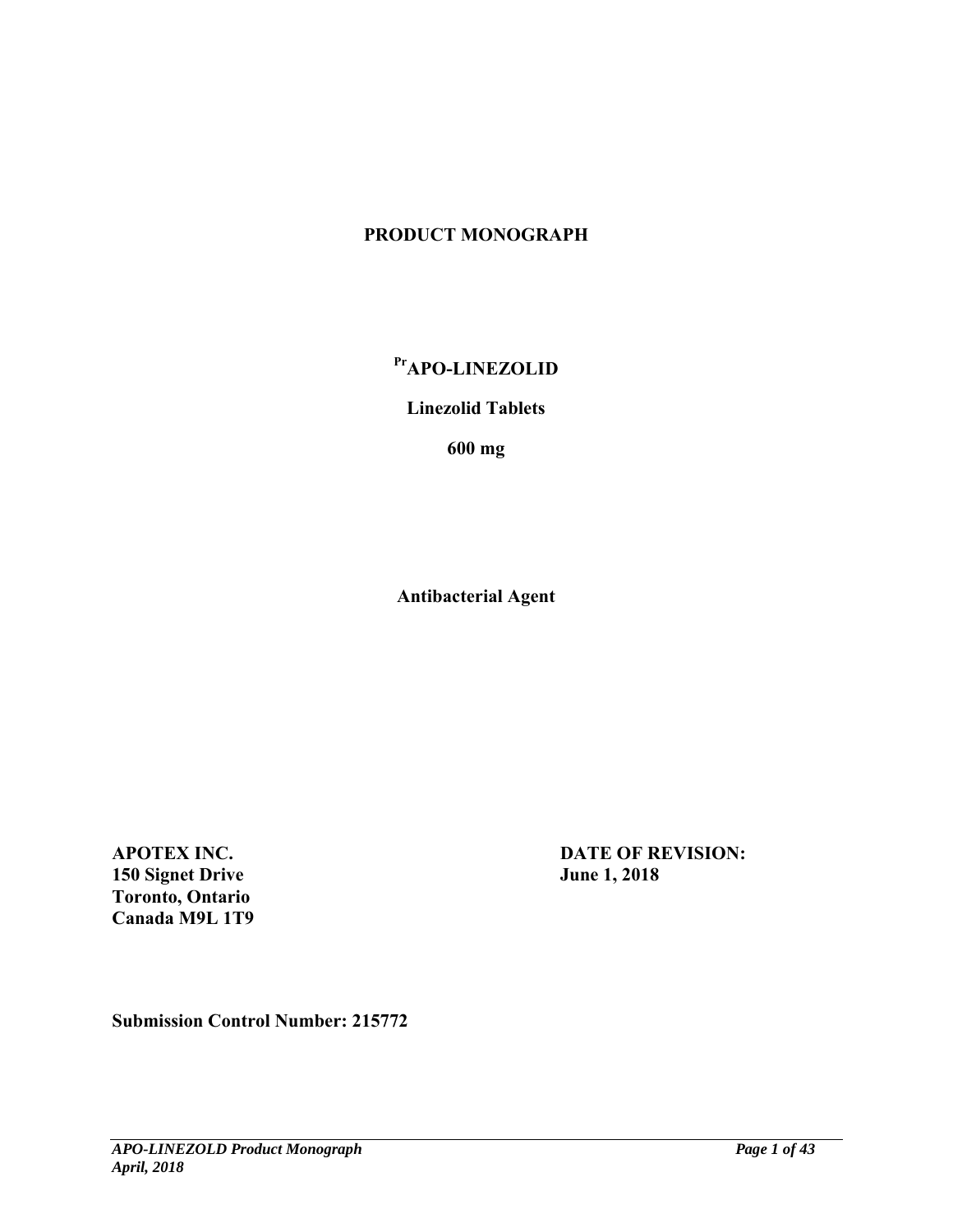# **Table of Contents**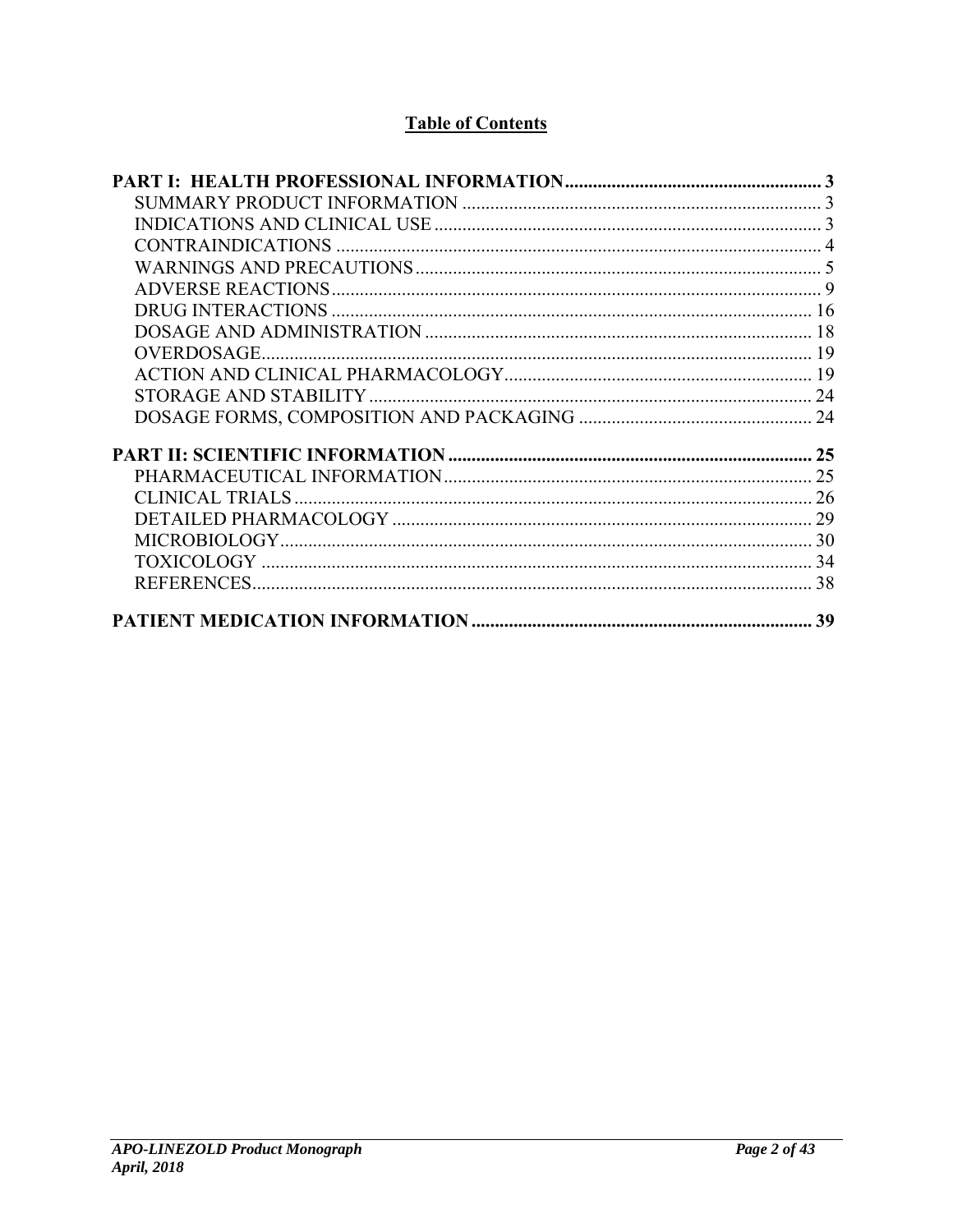# Pr<sub>APO-LINEZOLID</sub>

## **Linezolid Tablets 600 mg**

### **PART I: HEALTH PROFESSIONAL INFORMATION**

### **SUMMARY PRODUCT INFORMATION**

| <b>Route of</b><br>Administration | <b>Dosage Form / Strength</b> | <b>All Nonmedicinal Ingredients</b>                                                                                                                                                             |
|-----------------------------------|-------------------------------|-------------------------------------------------------------------------------------------------------------------------------------------------------------------------------------------------|
| Oral                              | tablet 600 mg                 | colloidal silicon dioxide,<br>crospovidone, hydroxypropyl<br>cellulose, hydroxypropyl<br>methylcellulose, magnesium stearate,<br>methyl cellulose, polyethylene glycol<br>and titanium dioxide. |

## **INDICATIONS AND CLINICAL USE**

APO-LINEZOLID (linezolid) Tablets are indicated for:

Treatment of adult patients with the following infections, when caused by susceptible strains of the designated aerobic Gram-positive micro-organisms:

Note: APO-LINEZOLID is not indicated for the treatment of Gram-negative infections. It is critical that specific Gram-negative therapy be initiated immediately if a concomitant Gramnegative pathogen is documented or suspected (see **WARNINGS AND PRECAUTIONS**).

**Vancomycin-Resistant** *Enterococcus faecium* **(VREF) Infections:** APO-LINEZOLID is indicated for the treatment of the following infections when due to VREF:

- Intra-abdominal, skin and skin-structure, and urinary tract infections (including cases associated with concurrent bacteremia).

(see **CLINICAL TRIALS** section).

Note: This indication for VREF is based on non-comparative studies.

**Nosocomial pneumonia** caused by *Staphylococcus aureus* (methicillin-susceptible and resistant strains), or *Streptococcus pneumoniae* (penicillin-susceptible strains only).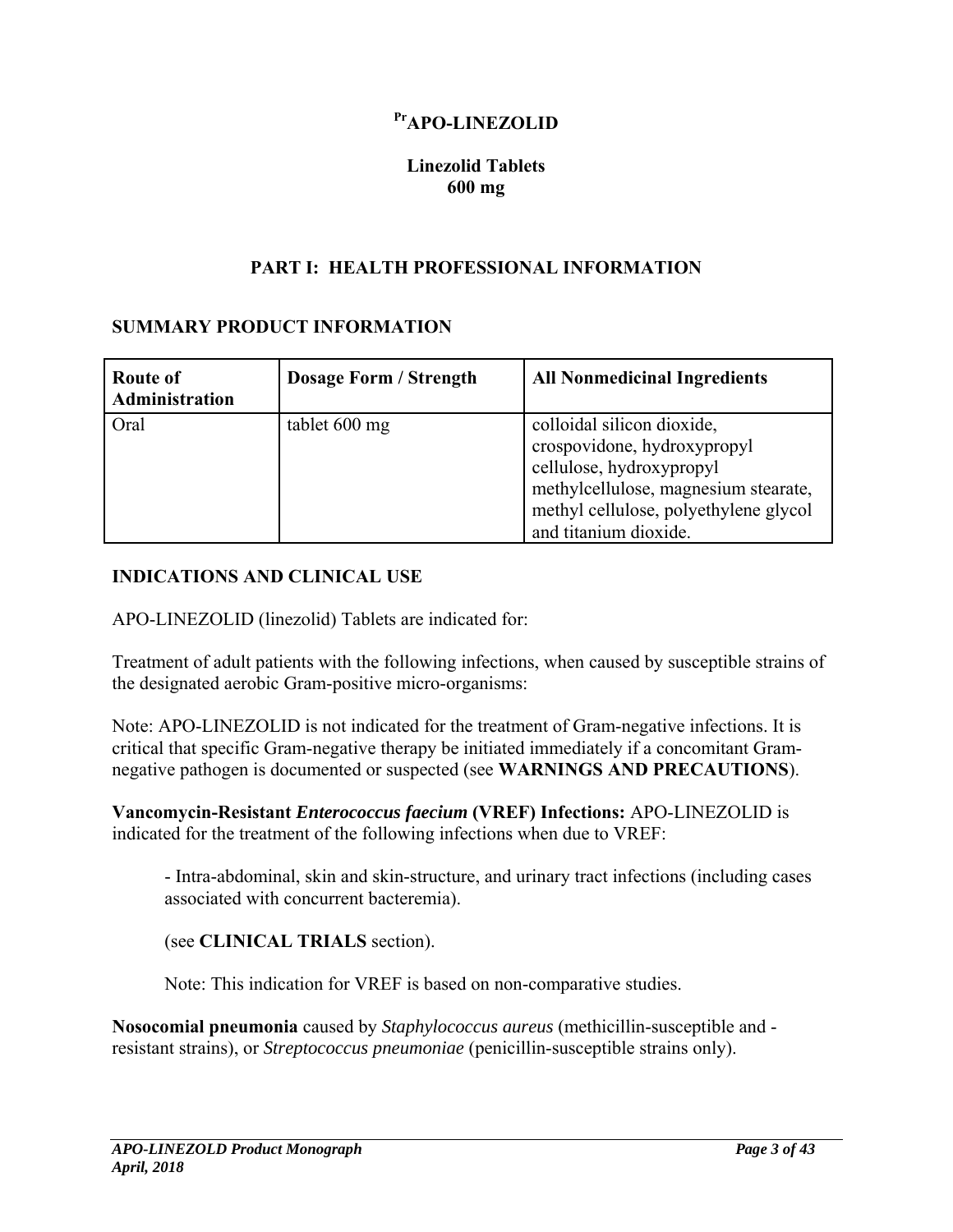**Community-acquired pneumonia** caused by *Streptococcus pneumoniae* (penicillin-susceptible strains only) including cases with concurrent bacteremia or *Staphylococcus aureus* (methicillinsusceptible and -resistant strains).

**Complicated skin and skin structure infections, including non-limb threatening diabetic foot infections, without concomitant osteomyelitis**, caused by *Staphylococcus aureus*  (methicillin-susceptible and -resistant strains), *Streptococcus pyogenes*, or *Streptococcus agalactiae*.

Note: Linezolid has not been studied in the treatment of necrotizing fasciitis or decubitus ulcers.

**Uncomplicated skin and skin structure infections** caused by *Staphylococcus aureus* (methicillin-susceptible strains only) or *Streptococcus pyogenes*.

To reduce the development of drug-resistant bacteria and maintain the effectiveness of APO-LINEZOLID and other antibacterial drugs, APO-LINEZOLID should be used only to treat infections that are proven or strongly suspected to be caused by susceptible bacteria. When culture and susceptibility information are available, they should be considered in selecting or modifying antibacterial therapy. In the absence of such data, local epidemiology and susceptibility patterns may contribute to the empiric selection of therapy.

Prior to instituting treatment with APO-LINEZOLID, appropriate specimens should be obtained for isolation of the causative organism(s) and for determination of susceptibility to APO-LINEZOLID. In infections where concomitant Gram-negative and/or anaerobic pathogens are suspected or are known to be present, APO-LINEZOLID must be used in combination with an appropriate antibiotic in order to provide adequate antimicrobial coverage.

If clinically indicated, treatment with APO-LINEZOLID may be started empirically before results of susceptibility testing are available. Once culture results become available antimicrobial therapy can be adjusted accordingly.

Because the inappropriate use of antibiotics can increase organism resistance, prescribers should carefully consider alternatives before initiating treatment with APO-LINEZOLID in an outpatient setting.

# **CONTRAINDICATIONS**

APO-LINEZOLID is contraindicated for use in patients who have known hypersensitivity to linezolid or any of the other product components. For a complete listing, see the **DOSAGE FORMS, COMPOSITION AND PACKAGING** section of the Product Monograph.

# **Monoamine Oxidase Inhibitors**

Linezolid should not be used in patients taking any medicinal product which inhibits monoamine oxidases A or B (e.g. phenelzine, isocarboxazid) or within two weeks of taking any such medicinal product (see **DRUG INTERACTIONS**, **Drug-Drug Interactions**).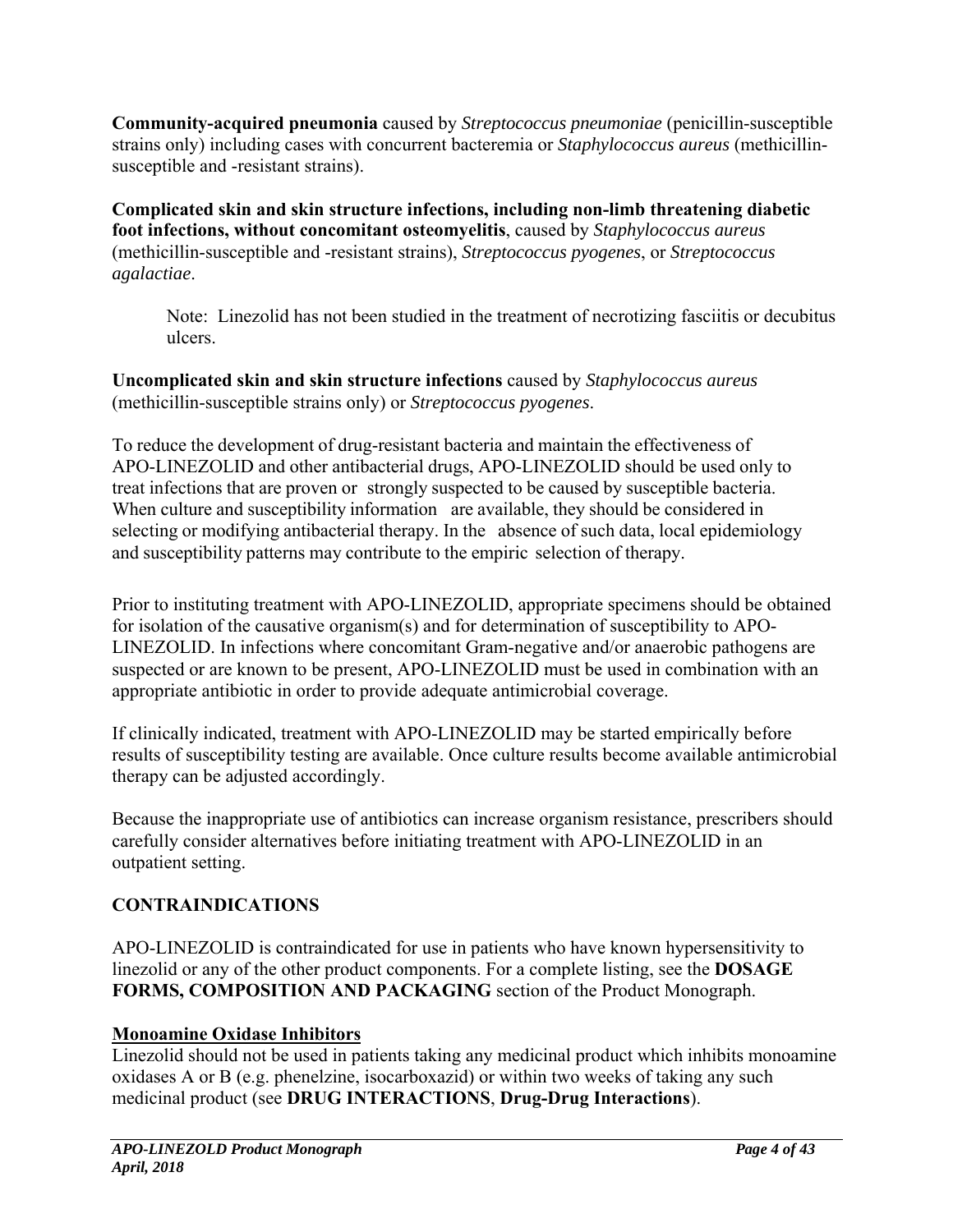# **Potential Interactions Producing Elevation of Blood Pressure**

Unless patients are monitored for potential increases in blood pressure, linezolid should not be administered to patients with uncontrolled hypertension, pheochromocytoma, thyrotoxicosis and/or patients taking any of the following types of medications: directly and indirectly acting sympathomimetic agents (e.g., pseudoephedrine, phenylpropanolamine), vasopressive agents (e.g., epinephrine, norepinephrine), dopaminergic agents (e.g., dopamine, dobutamine) (see **DRUG INTERACTIONS, Drug-Drug Interactions**).

## **Potential Serotonergic Interactions**

Unless patients are carefully observed for signs and/or symptoms of serotonin syndrome, linezolid should not be administered to patients with carcinoid syndrome and/or patients taking any of the following medications: serotonin re-uptake inhibitors, tricyclic antidepressants, serotonin 5-HT1 receptor agonists (triptans), meperidine or buspirone (see **DRUG INTERACTIONS, Drug-Drug Interactions**).

## **WARNINGS AND PRECAUTIONS**

### **General**

The use of antibiotics may promote the overgrowth of nonsusceptible organisms. Should superinfection occur during therapy, appropriate measures should be taken.

Linezolid Tablets have not been studied in patients with uncontrolled hypertension, pheochromocytoma, carcinoid syndrome, or untreated hyperthyroidism.

Large quantities of foods or beverages with high tyramine content should be avoided while taking APO-LINEZOLID (see **DRUG INTERACTIONS, Drug-Food Interactions** for foods or beverages with high tyramine content).

In healthy volunteers, co-administration of rifampin with linezolid resulted in a 21% decrease in linezolid Cmax and a 32% decrease in linezolid AUC (see **DRUG INTERACTIONS**, **Drug-Drug Interactions**, **Antibiotics**). The clinical significance of this interaction is unknown.

The safety and efficacy of linezolid given for longer than 28 days have not been evaluated in controlled clinical trials.

### **Lactic acidosis**

**Lactic acidosis has been reported with the use of linezolid. Patients who develop recurrent nausea or vomiting, unexplained acidosis, or a low bicarbonate level while receiving APO-LINEZOLID should receive immediate medical attention.** 

**Mortality Imbalance in an Investigational Study in Patients with Catheter-Related Bloodstream Infections, including those with catheter-site infections**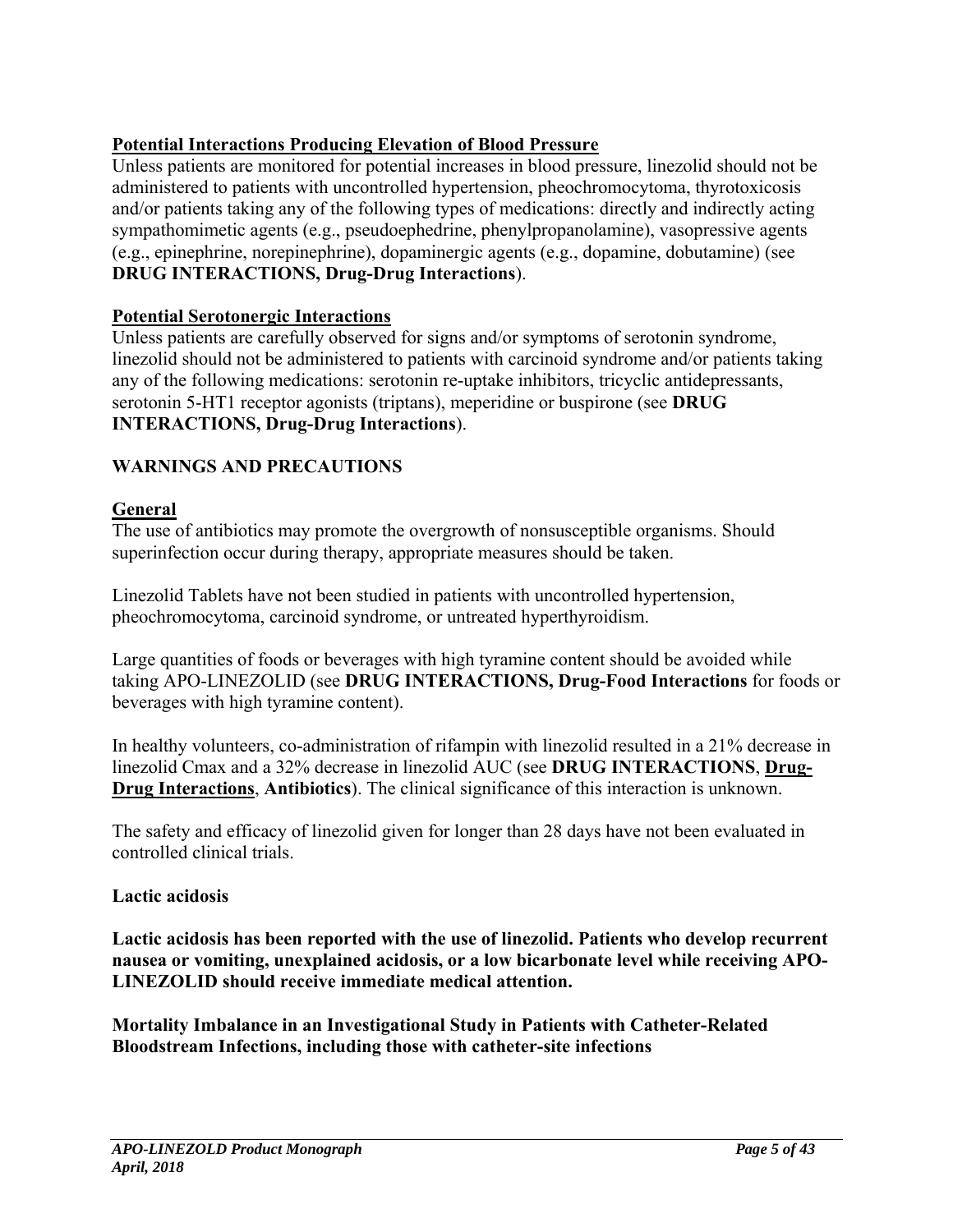An imbalance in mortality was seen in patients treated with linezolid relative to vancomycin/dicloxacillin/oxacillin in an open-label study in seriously ill patients with intravascular catheter-related infections [78/363 (21.5%) vs. 58/363 (16.0%); odds ratio 1.426, 95% CI 0.970, 2.098]. While causality has not been established, this observed imbalance occurred primarily in linezolid-treated patients in whom either Gram-negative pathogens, mixed Gram-negative and Gram-positive pathogens, or no pathogen were identified at baseline, but was not seen in patients with Gram-positive infections only.

Linezolid is not approved and should not be used for the treatment of patients with catheterrelated bloodstream infections or catheter-site infections.

Linezolid has no clinical activity against Gram-negative pathogens and is not indicated for the treatment of Gram-negative infections. It is critical that specific Gram-negative therapy be initiated immediately if a concomitant Gram-negative pathogen is documented or suspected; appropriate concomitant therapy is also required when anaerobic pathogens are isolated (see **INDICATIONS AND CLINICAL USE**).

## **Serotonin Syndrome**

Very rare spontaneous reports of serotonin syndrome with co-administration of linezolid and serotonergic agents have been reported. Since there is limited experience with concomitant administration of linezolid and serotonergic agents (such as serotonin re-uptake inhibitors, tricyclic antidepressants and serotonin 5-HT1 receptor agonists) physicians should be alert to the possibility of signs and symptoms of serotonin syndrome (e.g., hyperpyrexia, and cognitive dysfunction) in patients receiving such concomitant therapy (see **CONTRAINDICATIONS, ADVERSE REACTIONS** and **DRUG INTERACTIONS**, **Drug-Drug Interactions, Serotonergic Agents**).

# **Carcinogenesis and Mutagenesis**

# See **TOXICOLOGY, Carcinogenicity, Toxicology and Mutagenicity**

### **Endocrine and Metabolism**

### **Diabetes**

Some MAO inhibitors have been associated with hypoglycemic episodes in diabetic patients receiving insulin or oral hypoglycemic agents. While a causal relationship between linezolid and hypoglycemia has not been established, diabetic patients should be cautioned of potential hypoglycemic reactions when treated with linezolid. If hypoglycemia occurs, a decrease in the dose of insulin or oral hypoglycemic agent, or discontinuation of oral hypoglycemic agent, insulin, or linezolid may be required. Therefore, APO-LINEZOLID should be used with caution in diabetics under treatment with this drug.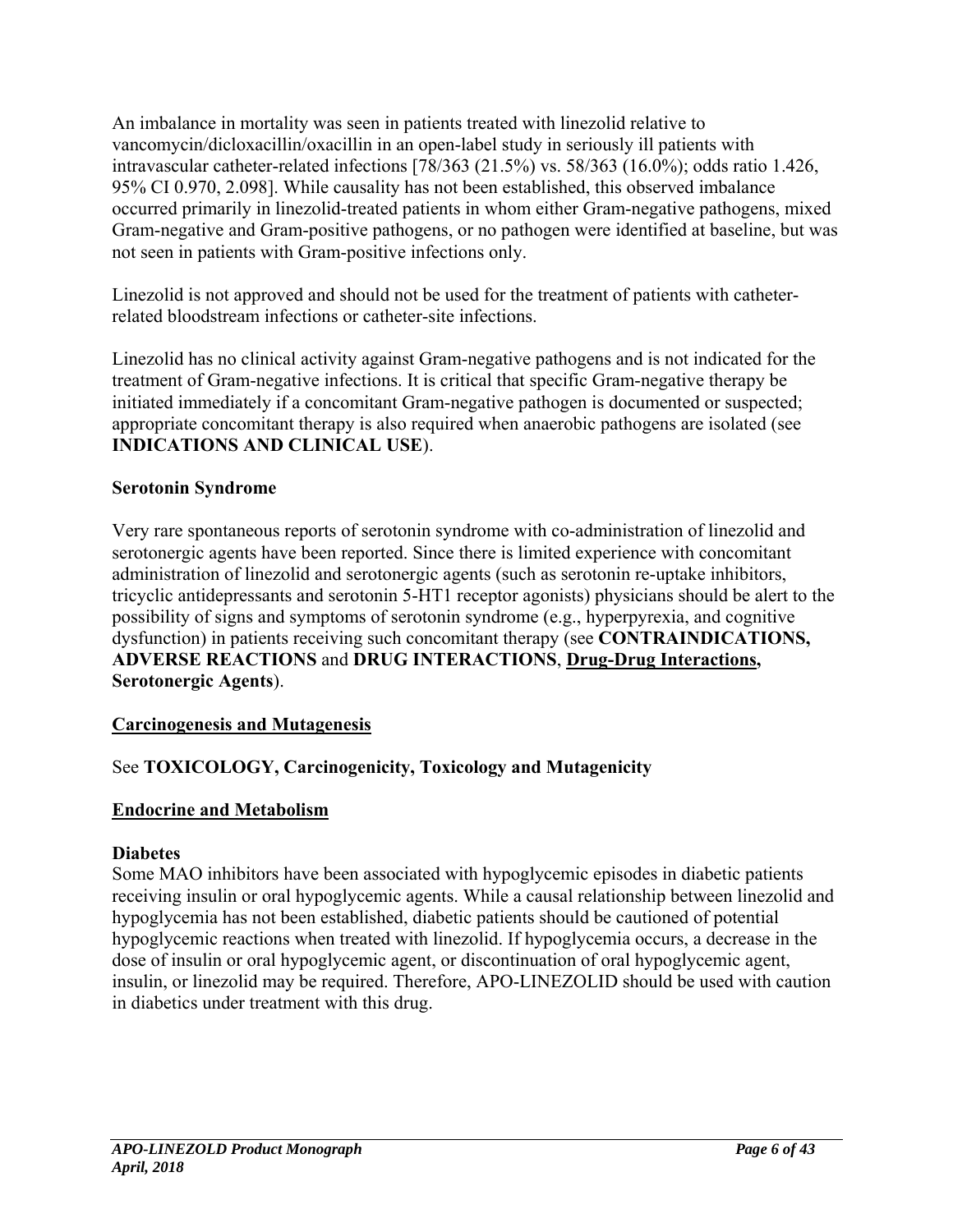# **Gastrointestinal**

#### *Clostridium difficile***-associated disease**

*Clostridium difficile*-associated disease (CDAD) has been reported with use of many antibacterial agents, including linezolid. CDAD may range in severity from mild diarrhea to fatal colitis. It is important to consider this diagnosis in patients who present with diarrhea, or symptoms of colitis, pseudomembranous colitis, toxic megacolon, or perforation of colon subsequent to the administration of any antibacterial agent. CDAD has been reported to occur over 2 months after the administration of antibacterial agents.

Treatment with antibacterial agents may alter the normal flora of the colon and may permit overgrowth to *Clostridium difficile*. *Clostridium difficile* produces toxins A and B, which contribute to the development of CDAD. CDAD may cause significant morbidity and mortality. CDAD can be refractory to antimicrobial therapy.

If the diagnosis of CDAD is suspected or confirmed, appropriate therapeutic measures should be initiated. Mild cases of CDAD usually respond to discontinuation of antibacterial agents not directed against *Clostridium difficile*. In moderate to severe cases, consideration should be given to management with fluids and electrolytes, protein supplementation, and treatment with an antibacterial agent clinically effective against *Clostridium difficile*. Surgical evaluation should be instituted as clinically indicated, as surgical intervention may be required in certain severe cases (see **ADVERSE REACTIONS** section).

### **Hematologic**

### **Myelosuppression**

**Myelosuppression (anemia including pure red blood cell aplasia, leukopenia, pancytopenia, and thrombocytopenia) has been reported in patients receiving linezolid. In cases where the outcome is known, when linezolid was discontinued, the affected hematologic parameters have risen toward pretreatment levels. Complete blood counts should be monitored at least weekly in patients who receive linezolid, particularly in those who receive linezolid for longer than two weeks, patients who are at increased risk for bleeding, those with preexisting myelosuppression, those receiving concomitant drugs that produce bone marrow suppression, or decreased hemoglobin levels or platelet counts or function, or those with a chronic infection who have received previous or concomitant antibiotic therapy. Discontinuation of therapy with linezolid should be considered in patients who develop or have worsening myelosuppression.** 

### **Animal Pharmacology**

Dose-and time-dependent myelosuppression, as evidenced by bone marrow hypocellularity, decreased hematopoiesis, and decreased levels of circulating erythrocytes, leukocytes, and platelets, has been seen in animal studies. The hematopoietic effects occurred at oral doses of 40 and 80 mg/kg/day in dogs and rats, respectively (at exposures approximately 0.6 times in the dog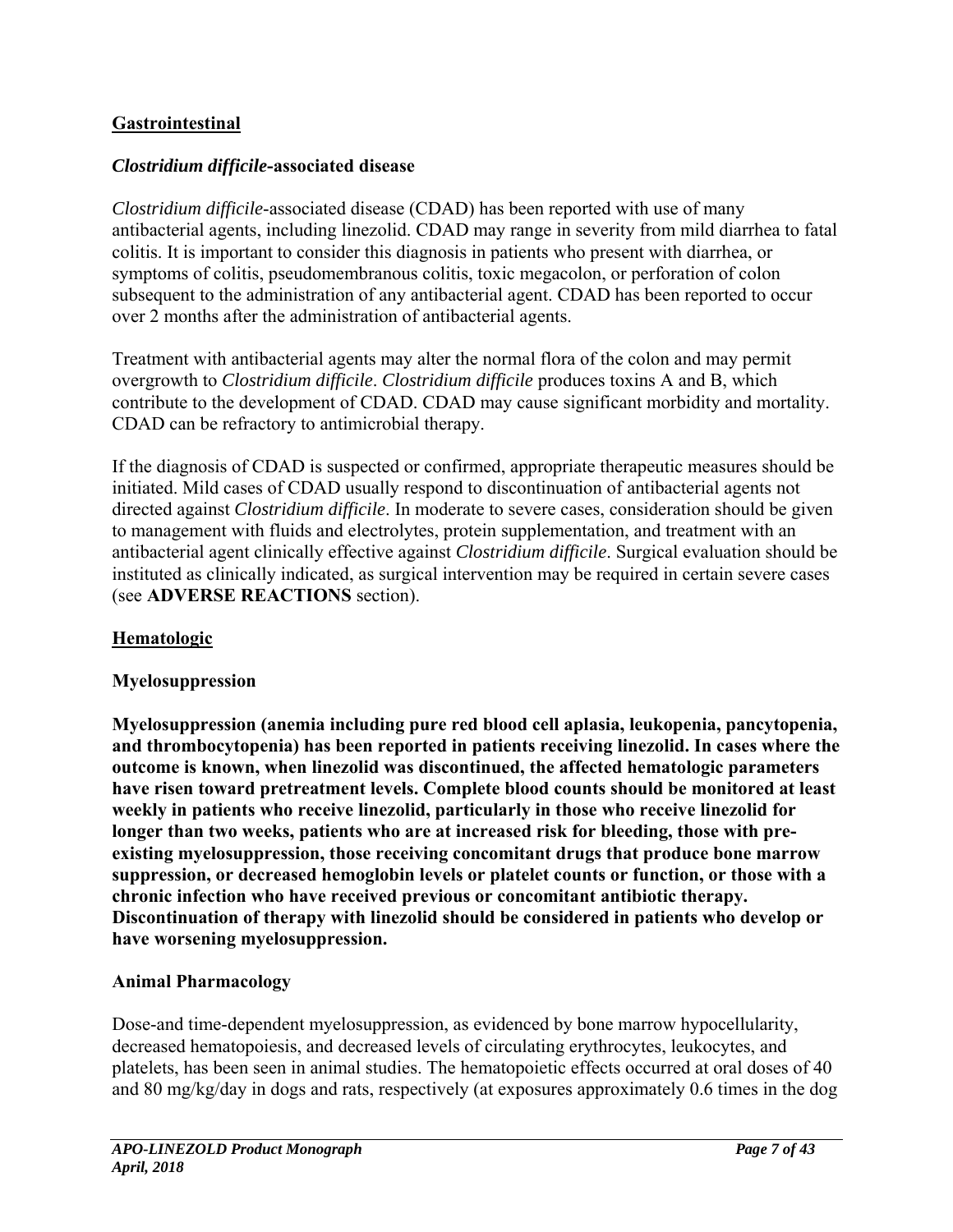and equal in the rat to the expected human exposure based on AUC). Hematopoietic effects were reversible, although in some studies reversal was incomplete within the duration of the recovery period.

# **Neurologic**

Peripheral neuropathy has been reported primarily in patients treated for longer than the maximum recommended duration of 28 days with linezolid. When outcome was known, recovery was reported in only some cases following linezolid withdrawal.

If symptoms of peripheral neuropathy such as numbness, tingling, prickling sensations or burning pain occur, the continued use of APO-LINEZOLID should be weighed against the potential risk.

Convulsions have been reported to occur rarely in patients when treated with linezolid. In most of these cases, a history of seizures or risk factors for seizures was reported.

# **Ophthalmologic**

Optic neuropathy has been reported in patients treated with linezolid, primarily those treated for longer than the maximum recommended duration of 28 days. When outcome was known, recovery was reported in some cases following linezolid withdrawal. In cases of optic neuropathy that progressed to loss of vision, patients were treated for longer than the maximum recommended duration. Visual blurring has been reported in some patients treated with linezolid for less than 28 days.

**Visual function should be monitored in all patients taking APO-LINEZOLID for longer than the maximum recommended duration and in all patients reporting new visual symptoms regardless of length of therapy with APO-LINEZOLID.** If patients experience symptoms of visual impairment, such as changes in visual acuity, changes in color vision, blurred vision, or visual field defect, prompt ophthalmologic evaluation is recommended. If optic neuropathy occurs, the continued use of APO-LINEZOLID in these patients should be weighed against the potential risks.

# **Susceptibility/Resistance**

# **Development of Drug Resistant Bacteria**

Prescribing APO-LINEZOLID in the absence of a proven or strongly suspected bacterial infection is unlikely to provide benefit to the patient and risks the development of drug-resistant bacteria.

# **Special Populations**

**Pregnant Women:** There are no adequate and well-controlled studies in pregnant women. APO-LINEZOLID should be used during pregnancy only if the potential benefit justifies the potential risk to the fetus.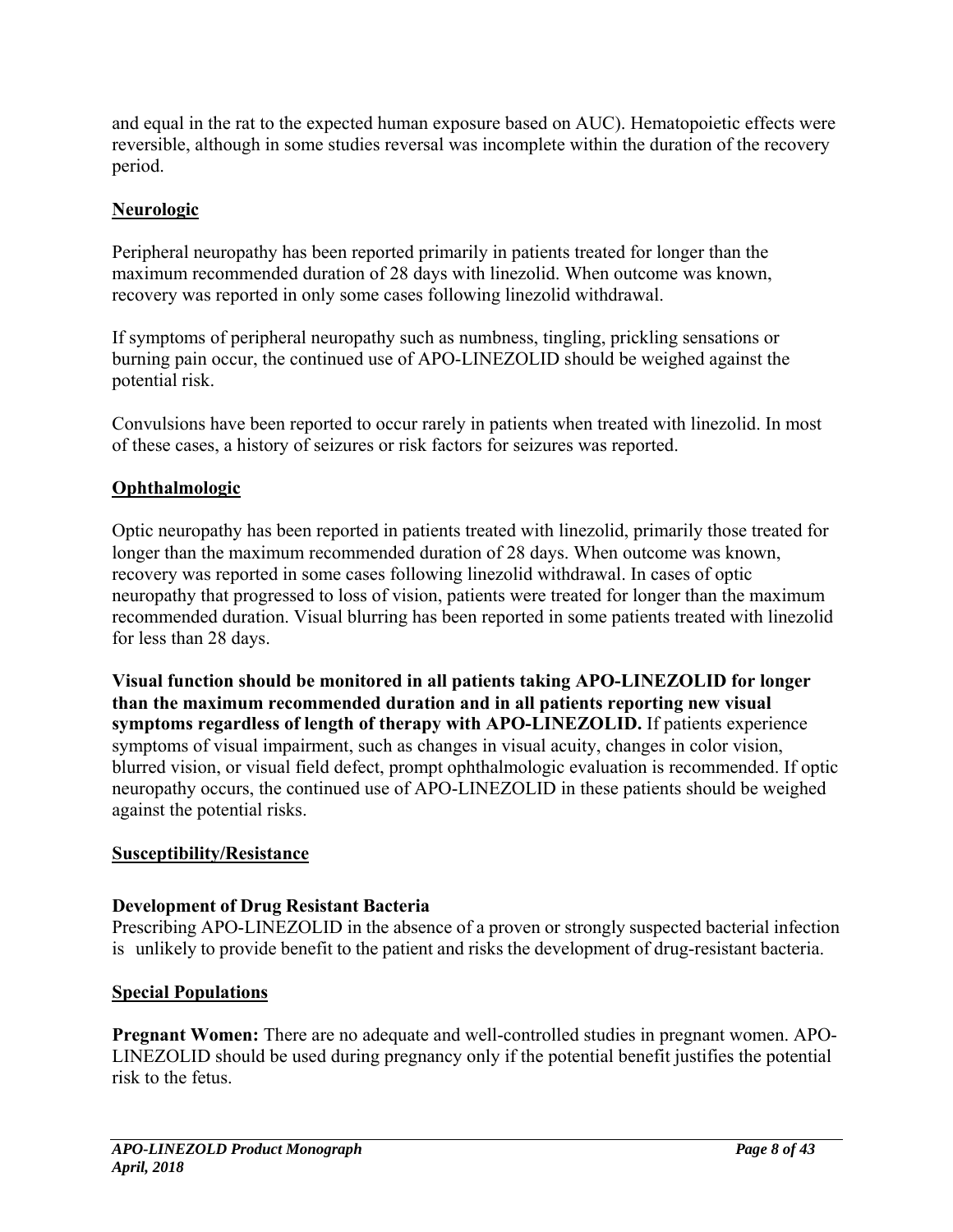**Nursing Women:** APO-LINEZOLID and its metabolites are excreted in the milk of lactating rats. Concentrations in milk were similar to those in maternal plasma. It is not known whether linezolid is excreted in human milk. Because many drugs are excreted in human milk, caution should be exercised when APO-LINEZOLID is administered to a nursing woman.

**Pediatrics:** There are insufficient data on the safety and efficacy of linezolid in children and adolescents (< 18 years old) to establish dosage recommendations (see **ACTION AND CLINICAL PHARMACOLOGY, Special Populations and Conditions -Pediatrics).**  Therefore, until further data are available, use of linezolid in this age group is not recommended

**Geriatrics:** Of the 2046 patients treated with linezolid in phase III comparator-controlled clinical trials, 589 (29%) were 65 years or older and 253 (12%) were 75 years or older. No overall differences in safety or effectiveness were observed between these patients and younger patients.

**Monitoring and Laboratory Tests:** Complete blood counts should be monitored at least weekly in patients who receive linezolid, particularly in those who receive linezolid for longer than two weeks, patients who are at increased risk for bleeding, those with pre-existing myelosuppression, those receiving concomitant drugs that produce bone marrow suppression, or decreased hemoglobin levels or platelet counts or function, or those with a chronic infection who have received previous or concomitant antibiotic therapy (see **WARNINGS AND PRECAUTIONS, Hematologic, Myelosuppression**).

**Visual function should be monitored in all patients taking APO-LINEZOLID for longer than the maximum recommended duration and in all patients reporting new visual symptoms regardless of length of therapy with APO-LINEZOLID**. If patients experience symptoms of visual impairment, such as changes in visual acuity, changes in color vision, blurred vision, or visual field defect, prompt ophthalmologic evaluation is recommended (see **WARNINGS AND PRECAUTIONS, Ophthalmologic**).

# **ADVERSE REACTIONS**

# **Adverse Drug Reaction Overview**

The safety of Linezolid Tablets and Injection were evaluated in 2046 adult patients enrolled in seven phase III comparator-controlled clinical trials, who were treated for up to 28 days. In these studies, 85% of the adverse events reported with Linezolid were described as mild to moderate in intensity. The most common adverse events in patients treated with Linezolid were diarrhea (incidence across studies: 2.8% to 11.0%), headache (incidence across studies: 0.5% to 11.3%), and nausea (incidence across studies: 3.4% to 9.6%).

Other adverse events reported in phase II and phase III studies included oral moniliasis, vaginal moniliasis, hypertension, dyspepsia, localized abdominal pain, pruritus, and tongue discoloration.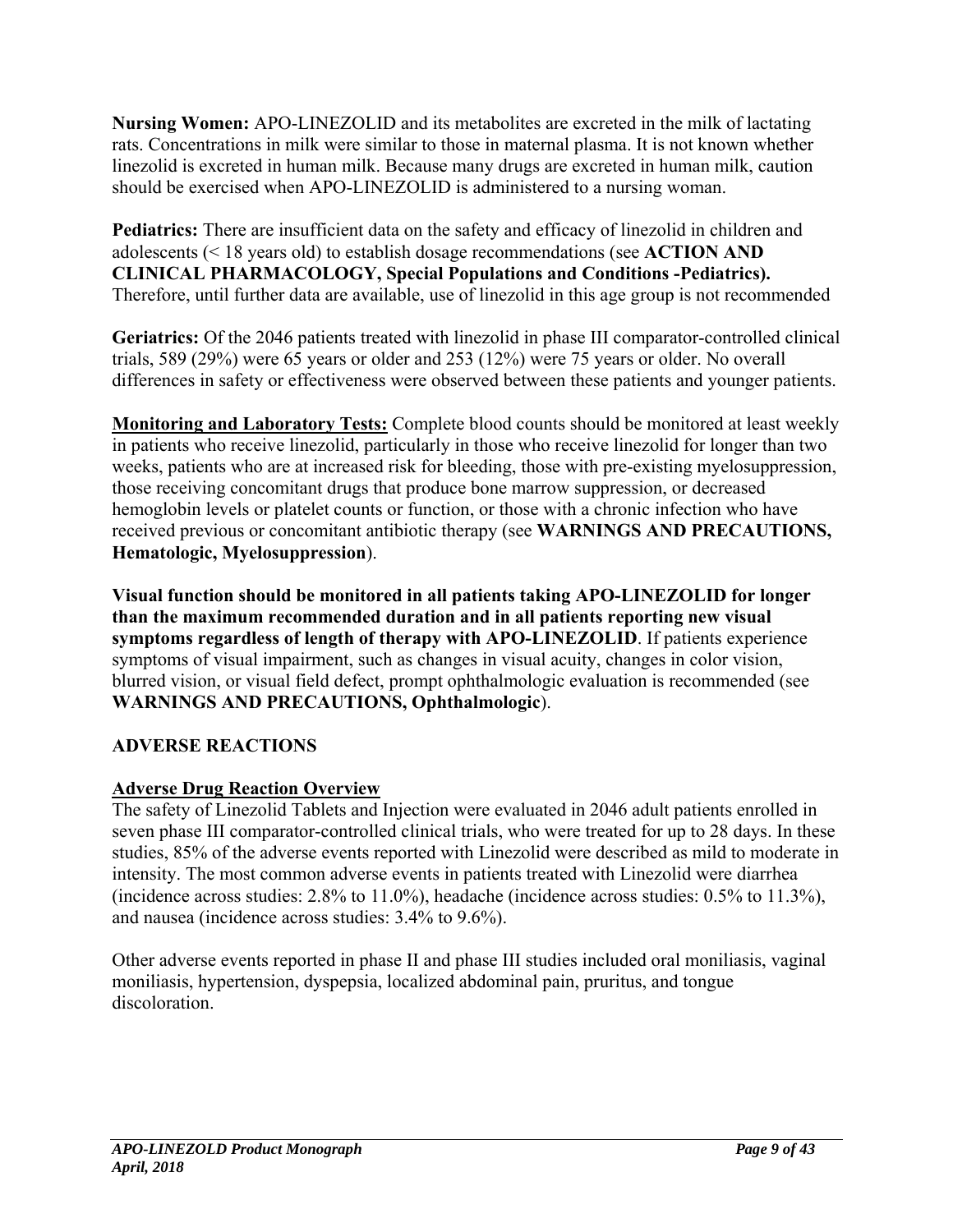# **Clinical Trial Adverse Drug Reactions**

*Because clinical trials are conducted under very specific conditions the adverse reaction rates observed in the clinical trials may not reflect the rates observed in practice and should not be compared to the rates in the clinical trials of another drug. Adverse drug reaction information from clinical trials is useful for identifying drug-related adverse events and for approximating rates.* 

## **Phase III Clinical Trials:**

Table 1 shows the incidence of drug-related adverse events reported in at least 1% of adult patients in these trials by dose of linezolid.

|                                                                       | <b>Uncomplicated Skin and Skin</b><br><b>Structure Infections</b> |                         | <b>All Other Indications</b>                |                                                      |
|-----------------------------------------------------------------------|-------------------------------------------------------------------|-------------------------|---------------------------------------------|------------------------------------------------------|
| <b>Adverse Event</b>                                                  | Linezolid<br>400 mg PO<br>q12h<br>$(n=548)$                       | Comparator<br>$(n=537)$ | Linezolid<br>$600$ mg<br>q12h<br>$(n=1498)$ | <b>All Other</b><br><b>Comparators</b><br>$(n=1464)$ |
| % of patients with at least 1<br>drug-related adverse event           | 25.4                                                              | 19.6                    | 20.4                                        | 14.3                                                 |
| % of patients discontinuing<br>due to drug-related adverse<br>events† | 3.5                                                               | 2.4                     | 2.1                                         | 1.7                                                  |
| Diarrhea                                                              | 5.3                                                               | 4.8                     | $\overline{4}$                              | 2.7                                                  |
| Nausea                                                                | 3.5                                                               | 3.5                     | 3.3                                         | 1.8                                                  |
| Headache                                                              | 2.7                                                               | 2.2                     | 1.9                                         | 1                                                    |
| Taste alteration                                                      | 1.8                                                               | $\overline{2}$          | 0.9                                         | 0.2                                                  |
| Vaginal moniliasis                                                    | 1.6                                                               | 1.3                     | 1                                           | 0.4                                                  |
| <b>Fungal Infection</b>                                               | 1.5                                                               | 0.2                     | 0.1                                         | < 0.1                                                |
| Abnormal liver function tests                                         | 0.4                                                               | $\theta$                | 1.3                                         | 0.5                                                  |
| Vomiting                                                              | 0.9                                                               | 0.4                     | 1.2                                         | 0.4                                                  |
| Tongue discoloration                                                  | 1.1                                                               | $\theta$                | 0.2                                         | $\theta$                                             |
| <b>Dizziness</b>                                                      | 1.1                                                               | 1.5                     | 0.4                                         | 0.3                                                  |
| Oral moniliasis                                                       | 0.4                                                               | $\theta$                | 1.1                                         | 0.4                                                  |

#### **Table 1. Incidence of Drug-Related Adverse Events Occurring in >1% of Adult Patients Treated with Linezolid in Comparator -Controlled Clinical Trials**

† The most commonly reported drug-related adverse events leading to discontinuation in patients treated with linezolid were nausea, headache, diarrhea, and vomiting.

In controlled clinical trials, abdominal pain/cramp/distension and abnormal hematology tests were also reported occurring at an incidence of at least 1%.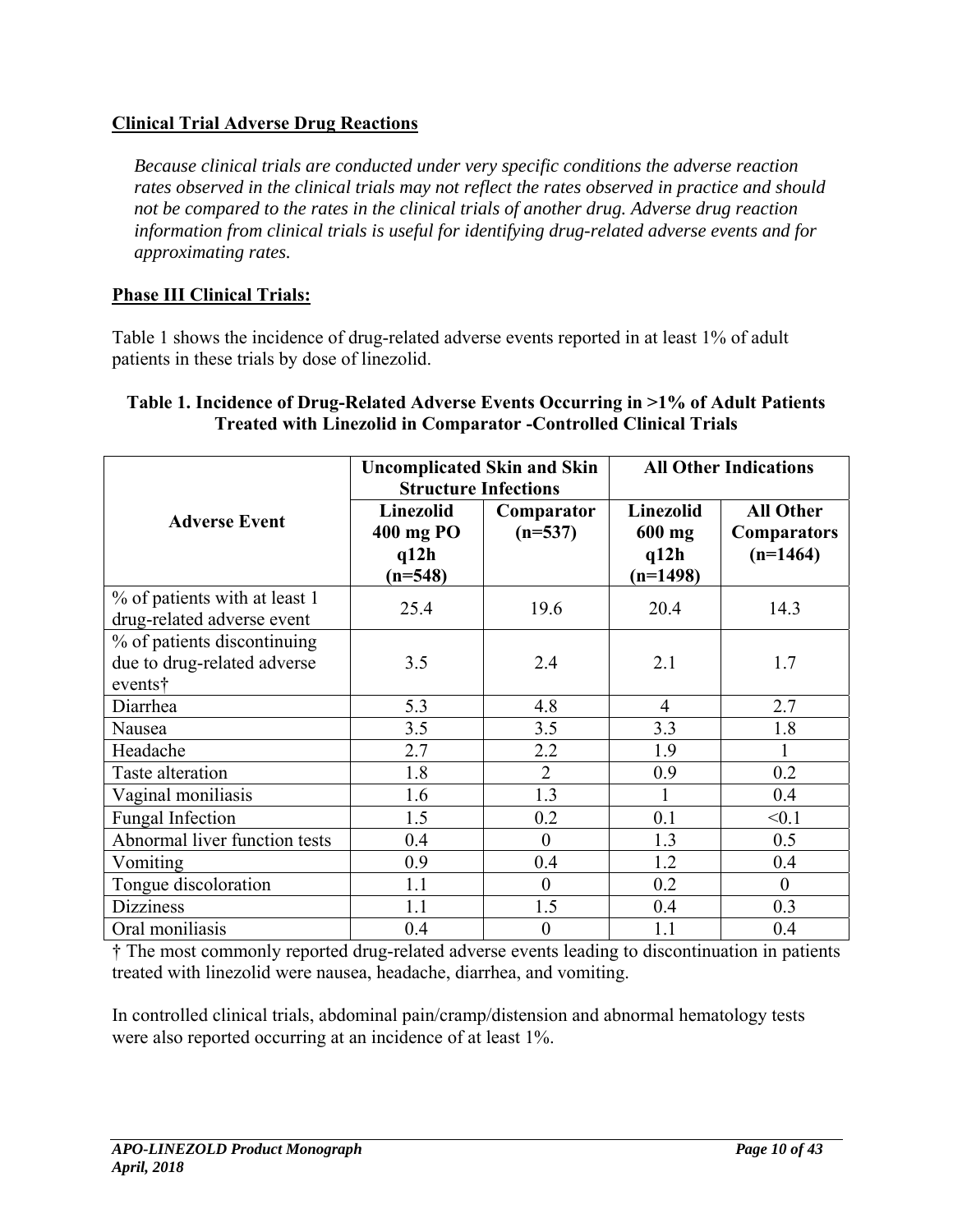# **Less Common Clinical Trial Adverse Drug Reactions (<1%)**

Adverse drug reactions that were possibly or probably related to linezolid with an incidence less than 1.0% but greater than 0.1% in controlled clinical trials were:

| DUUY SYSIEIII         |                                                                        |
|-----------------------|------------------------------------------------------------------------|
| Metabolic and         | Amylase Increased, Hyperglycemia, Hyponatremia, Lipase High, Serum     |
| Nutritional           | Creatine Phosphokinase Increased, AST Increased and ALT Increased      |
| <b>Special Senses</b> | <b>Blurred Vision, Tinnitus</b>                                        |
| Musculo-Skeletal      | None                                                                   |
| Hemic and Lymphatic   | Eosinophilia, Neutropenia, Thrombocytopenia                            |
| Respiratory           | None                                                                   |
| Cardiovascular        | <b>Hypertension</b> , Phlebitis                                        |
| Digestive             | Constipation, Dry Mouth, Dyspepsia, Gastritis, Glossitis, Increased    |
|                       | Thirst, Stomatitis and Tongue Discoloration                            |
| Nervous               | Dizziness, Hypesthesia, Insomnia, Paresthesia                          |
| Body as a whole       | Abdominal Pain, Chills, Diaphoresis, Fatigue, Fungal Infection,        |
|                       | Injection/Vascular Catheter Site Pain, and Injection/Vascular Catheter |
|                       | Site Phlebitis/Thrombophlebitis                                        |
| Urogenital            | Polyuria, and Vaginitis/Vaginal Infection                              |
| Skin                  | Dermatitis, Moniliasis Skin, Pruritus, Rash, and Urticaria             |

In controlled clinical trials the pattern of drug related adverse reactions by body system with an incidence less than 1.0% but greater than 0.1% were similar to comparators.

Serious adverse reactions in controlled clinical trials considered possibly or probably related to linezolid treatment with an incidence less than 0.1% were, Hypertension, Kidney Failure, Liver Function Test Abnormality, Pancreatitis, Thrombocytopenia, Transient Ischemic Attacks and Vomiting.

### **Phase IV Clinical Trials:**

**Body System** 

In a phase IV comparator-controlled study (Study 113) of adult diabetic patients with clinically documented complicated skin and skin structure infections ("diabetic foot infections") (see **CLINICAL TRIALS**), most drug-related adverse events were rated as mild or moderate in intensity; 13.0% were rated as severe, and with the exception of diarrhea (0.8%), each severe drug related event was reported in no more than one patient.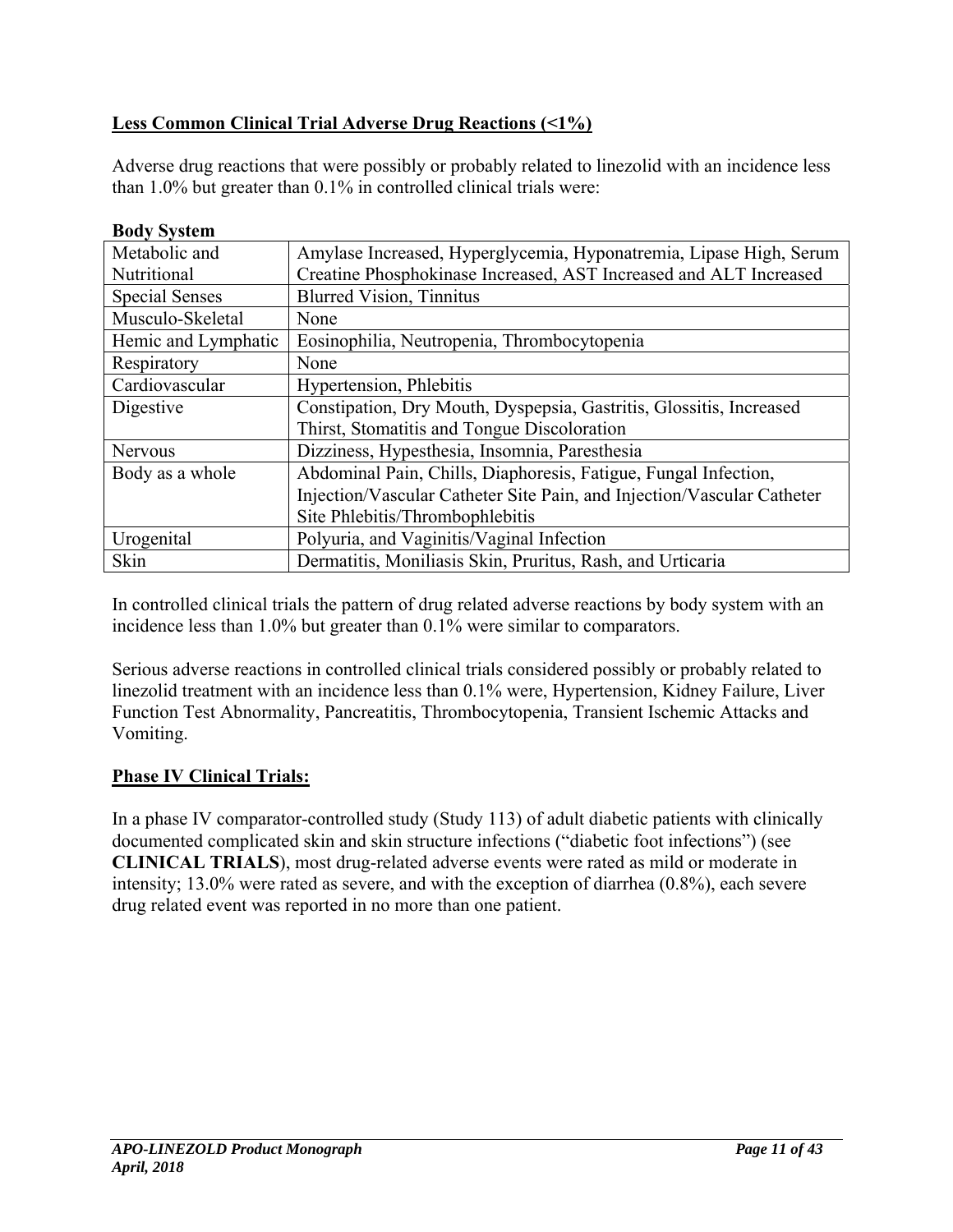**Table 2. Frequencies of Study-emergent Drug-Related Adverse Events Reported for ≥1% of Patients in Either Treatment Group [Study 113, linezolid in the treatment of adult diabetic patients with clinically documented complicated skin and skin structure infections ("diabetic foot infections")]** 

|                                                     | <b>Adverse Event</b>                             | <b>Treatment Group</b>                    |                                     |  |
|-----------------------------------------------------|--------------------------------------------------|-------------------------------------------|-------------------------------------|--|
| <b>COSTART Body</b><br><b>System Classification</b> | (Medically Equivalent<br>Term*)                  | <b>Linezolid</b><br>$N = 241$<br>$n (%)\$ | Comparator<br>$N = 120$<br>$n (%)*$ |  |
| <b>Total Reported</b>                               | Patients reporting at least 1<br>drug-related AE | 64 (26.6)                                 | 12(10.0)                            |  |
| Digestive                                           | Diarrhea                                         | 18(7.5)                                   | 4(3.3)                              |  |
|                                                     | Nausea                                           | 14(5.8)                                   | $\theta$                            |  |
|                                                     | Vomiting                                         | 4(1.7)                                    | 1(0.8)                              |  |
|                                                     | Dyspepsia                                        | 3(1.2)                                    | 1(0.8)                              |  |
|                                                     | Appetite decreased                               | 3(1.2)                                    | $\theta$                            |  |
| Hemic and Lymphatic                                 | Anemia                                           | 11 (4.6)                                  | $\theta$                            |  |
|                                                     | Thrombocytopenia                                 | 9(3.7)                                    | 0                                   |  |

 $*$  The information represents the number  $(\%)$  of patients who reported a given studyemergent adverse event. Any patient with multiple reports of the same event was counted only once for that event.

† All percentages are based on the number of ITT patients.

## **Less Common Clinical Trial Adverse Drug Reactions (<1%)**

In Study 113, adverse drug reactions that were possibly or probably related to linezolid with an incidence less than 1.0% but greater than 0.1% were:

### **Body System**

| Metabolic and         | Healing Abnormal, Hypoglycemia, Hypokalemia, LDH Increased          |
|-----------------------|---------------------------------------------------------------------|
| Nutritional           |                                                                     |
| <b>Special Senses</b> | <b>Taste Perversion</b>                                             |
| Musculo-Skeletal      | None                                                                |
| Hemic and Lymphatic   | Ecchymosis/Bruise, Neutropenia                                      |
| Respiratory           | Dyspnea                                                             |
| Cardiovascular        | Congestive Heart Failure, Disorder Peripheral Vascular              |
| Digestive             | Anorexia, Biliary Pain, C. Difficile Colitis, Cholestatic Jaundice, |
|                       | Disorder Gastrointestinal NOS, Disorder Rectal, Flatulence,         |
|                       | Gastrointestinal Bleeding, Monilia Oral                             |
| Nervous               | Disorientation, Dizziness, Somnolence                               |
| Body as a whole       | Abdominal Cramp, Abdominal Pain Localized, Asthenia, Disorder       |
|                       | Mucous Membrane, Fatigue, Headache, Fungal Infection NOS,           |
|                       | Infection NEC, Laboratory Test Abnormality Other                    |
| Urogenital            | None                                                                |
| Skin                  | Dermatitis, Dermatitis Fungal, Erythema, Rash, Ulcer Skin           |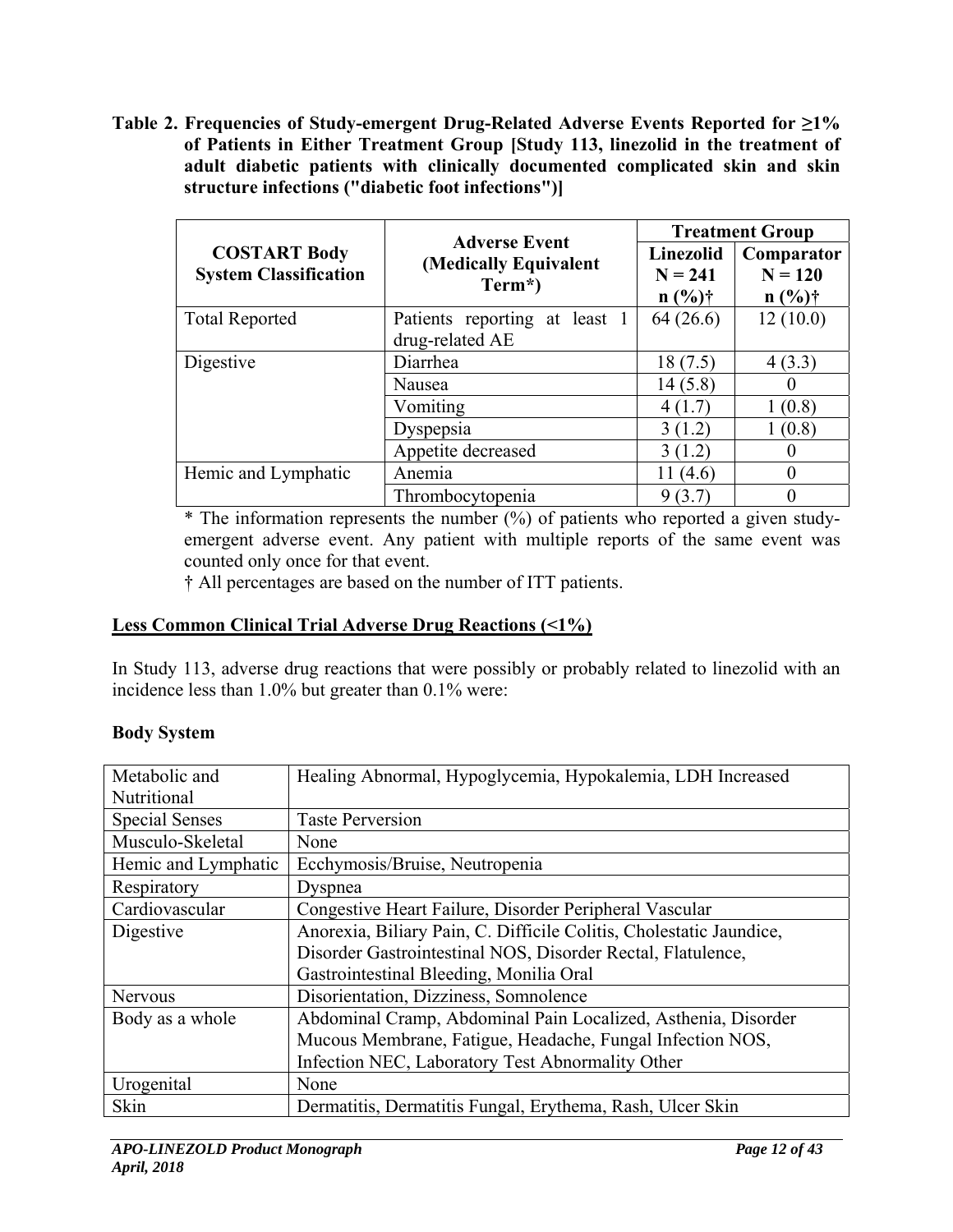**Abbreviations:** NEC = not elsewhere classified; NOS = not elsewhere specified

In Study 113, serious drug-related events were reported for seven patients in the linezolid treatment group: congestive heart failure, peripheral vascular disease; biliary pain and cholestatic jaundice; *Clostridium difficile* colitis; gastrointestinal bleeding; anemia; and hypokalemia.

# **Phase III Clinical Trials:**

## **Abnormal Hematologic and Clinical Chemistry Findings**

Linezolid has been associated with thrombocytopenia when used in adults in doses up to and including 600 mg every 12 hours for up to 28 days. In phase III comparator-controlled trials, the percentage of patients who developed a substantially low platelet count (defined as less than 75% of lower limit of normal and/or baseline) was 2.4% (range among studies: 0.3 to 10.0%) with linezolid and 1.5% (range among studies: 0.4 to 7.0%) with a comparator.

Thrombocytopenia associated with the use of linezolid appears to be dependent on duration of therapy (generally greater than 2 weeks of treatment). The platelet counts for most patients returned to the normal range/baseline during the follow-up period. No related clinical adverse events were identified in phase III clinical trials in patients developing thrombocytopenia. Bleeding events were identified in thrombocytopenic patients in a compassionate use program for linezolid; the role of linezolid in these events cannot be determined (see **WARNINGS AND PRECAUTIONS**).

Changes seen in other laboratory parameters, without regard to drug relationship, revealed no substantial differences between linezolid and the comparators. These changes were generally not clinically significant, did not lead to discontinuation of therapy, and were reversible. The incidence of patients with at least one substantially abnormal hematologic or serum chemistry value is presented in Tables 3 and 4.

|                         |                                    |            | Hematology Laboratory Value in Comparator-Controlled Clinical Trials with |                  |
|-------------------------|------------------------------------|------------|---------------------------------------------------------------------------|------------------|
| Linezolid               |                                    |            |                                                                           |                  |
| <b>Laboratory Assay</b> | <b>Uncomplicated Skin and Skin</b> |            | <b>All Other Indications</b>                                              |                  |
|                         | <b>Structure Infections</b>        |            |                                                                           |                  |
|                         | Linezolid                          | Comparator | Linezolid                                                                 | <b>All Other</b> |

 $(L)$  0.7 0.8 3.0 1.8

 $(L)$  0.0  $0.2$  1.1 1.2

 $(L)$  0.2  $0.6$  2.2  $1.3$ 

**600 mg q12h** 

|           |  | Table 3. Percent of Adult Patients who Experienced at Least One Substantially Abnormal* |  |  |
|-----------|--|-----------------------------------------------------------------------------------------|--|--|
|           |  | Hematology Laboratory Value in Comparator-Controlled Clinical Trials with               |  |  |
| Linezolid |  |                                                                                         |  |  |

| * <75% (<50% for neutrophils) of Lower Limit of Normal (LLN) for values normal at baseline;              |  |
|----------------------------------------------------------------------------------------------------------|--|
| $\langle 75\%$ ( $\langle 50\%$ for neutrophils) of LLN and of baseline for values abnormal at baseline. |  |

Hemoglobin (g/L) 0.9 0.0 7.1 6.6

**400 mg q12h** 

Platelet count (x  $10^9$ /L)

Neutrophils (x  $10^{6}/L$ )

WBC (x  $10^{9}$ /L)

**Comparators**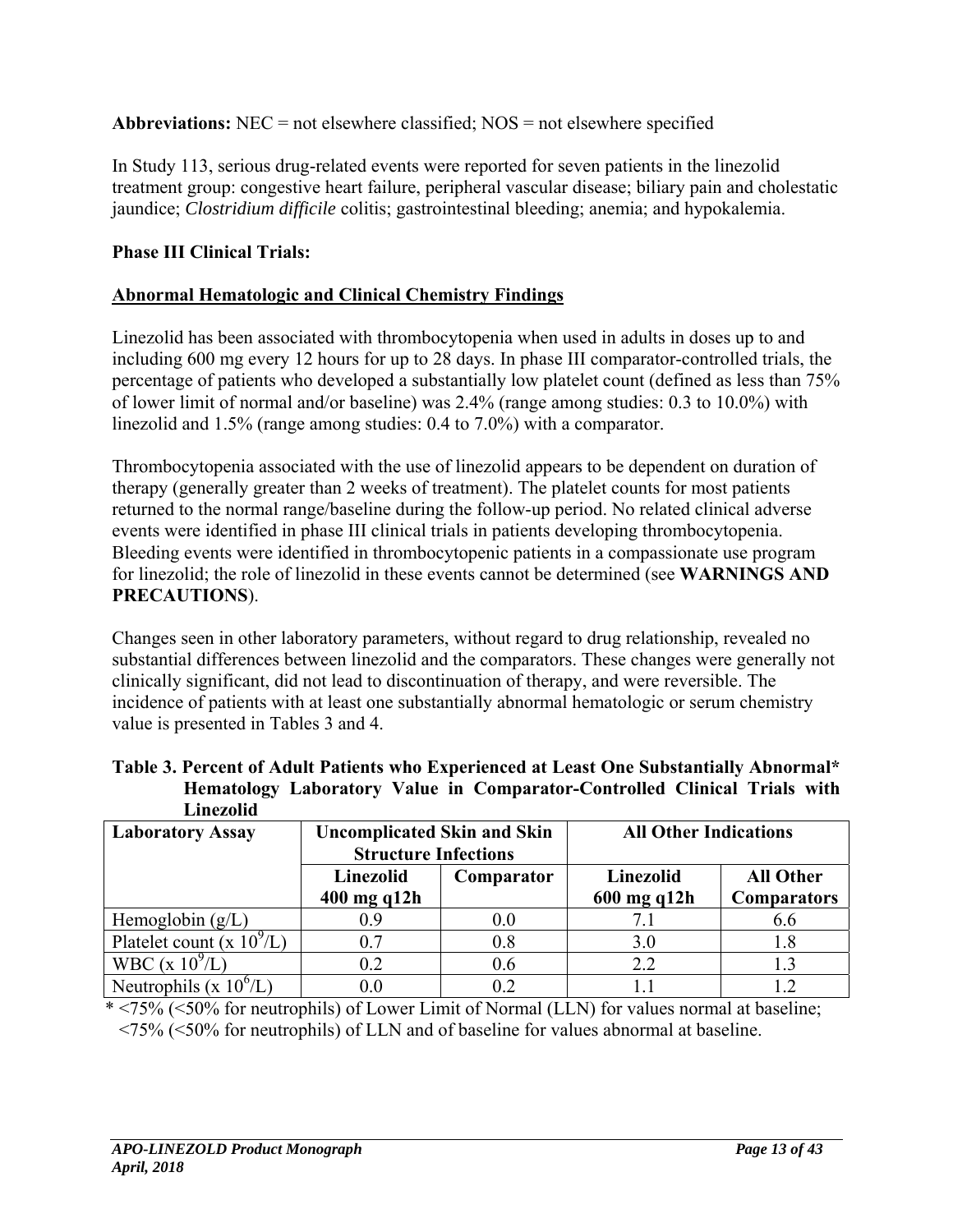| <b>Clinical Trials with Linezolid</b> |                                                                   |            |                              |                    |
|---------------------------------------|-------------------------------------------------------------------|------------|------------------------------|--------------------|
| <b>Laboratory Assay</b>               | <b>Uncomplicated Skin and Skin</b><br><b>Structure Infections</b> |            | <b>All Other Indications</b> |                    |
|                                       | Linezolid                                                         | Comparator | <b>Linezolid</b>             | <b>All Other</b>   |
|                                       | $400$ mg q $12h$                                                  |            | 600 mg q12h                  | <b>Comparators</b> |
| AST (U/L)                             | 1.7                                                               | 1.3        | 5.0                          | 6.8                |
| $ALT$ (U/L)                           | 1.7                                                               | 1.7        | 9.6                          | 9.3                |
| LDH (U/L)                             | 0.2                                                               | 0.2        | 1.8                          | 1.5                |
| Alkaline phosphatase<br>(U/L)         | 0.2                                                               | 0.2        | 3.5                          | 3.1                |
| Lipase $(U/L)$                        | 2.8                                                               | 2.6        | 4.3                          | 4.2                |
| Amylase $(U/L)$                       | 0.2                                                               | 0.2        | 2.4                          | 2.0                |
| Total bilirubin<br>(mcmol/L)          | 0.2                                                               | 0.0        | 0.9                          | 1.1                |
| $BUN$ (mmol/L)                        | 0.2                                                               | 0.0        | 2.1                          | 1.5                |
| $C$ reatinine (mcmol/L)               | 0.2                                                               | 0.0        | 0.2                          | 0.6                |

**Table 4. Percent of Adult Patients who Experienced at Least One Substantially Abnormal\* Serum Chemistry Laboratory Value in Comparator-Controlled** 

\* >2 x Upper Limit of Normal (ULN) for values normal at baseline;

 $>2 \times 11$  M and  $>2 \times 2$  baseline for values abnormal at baseline.

### **Phase IV Clinical Trials:**

Table 5 shows the frequencies of selected abnormal hematologic test values in Study 113 at End of Treatment.

**Table 5. Frequencies of Abnormal Values for Selected Hematology Assays at EOT [Study 113, linezolid in the treatment of adult diabetic patients with clinically documented complicated skin and skin structure infections ("diabetic foot infections")]** 

|                         | <b>Clinically Significant Abnormal*/</b><br>All abnormal values for assay |                           |  |  |  |
|-------------------------|---------------------------------------------------------------------------|---------------------------|--|--|--|
| <b>Hematology Assay</b> | Linezolid<br>$n/N$ $\left(\frac{9}{6}\right)$                             | Comparator<br>$n/N$ $(\%$ |  |  |  |
| Hemoglobin              | 9/111(8.1)                                                                | 1/52(1.9)                 |  |  |  |
| Hematocrit              | 6/112(5.4)                                                                | 1/49(2.0)                 |  |  |  |
| <b>WBC</b>              | 2/26(7.7)                                                                 | 1/12(8.3)                 |  |  |  |
| <b>Platelet Count</b>   | 9/43(20.9)                                                                | 3/16(18.8)                |  |  |  |

**Abbreviations:** EOT=end of treatment, WBC = white blood count

\* Abnormal values assessed by the investigator as clinically significant.

Table 6 summarizes abnormal chemistry values in Study 113 assessed at End of Treatment.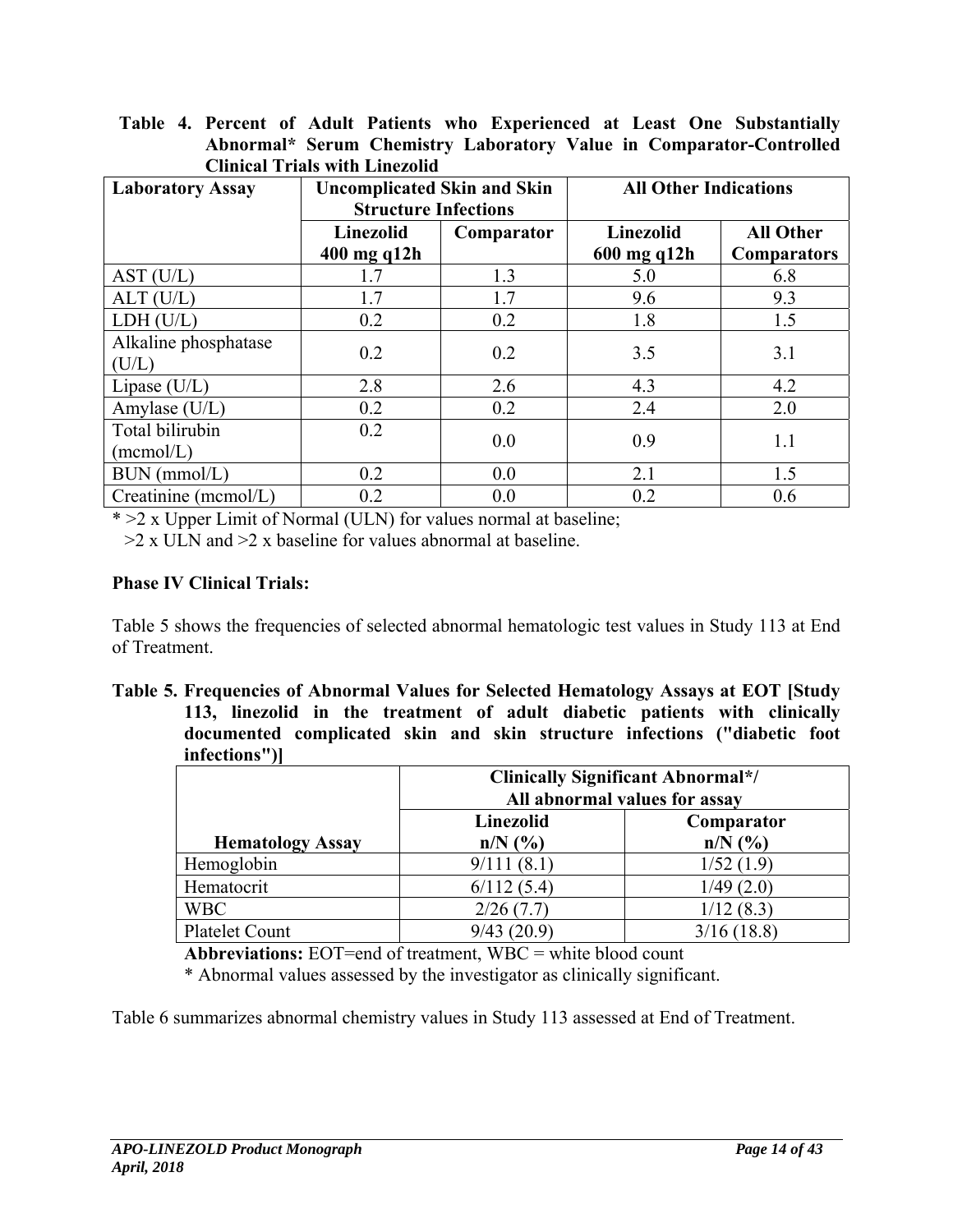**Table 6. Frequencies of Abnormal Values for Selected Chemistry Assays at EOT\* [(Study 113, linezolid in the treatment of adult diabetic patients with clinically documented complicated skin and skin structure infections ("diabetic foot infections")]** 

|                        | <b>Clinically Significant Abnormal*/</b><br>All abnormal values for assay<br>Linezolid<br>Comparator |             |  |  |  |
|------------------------|------------------------------------------------------------------------------------------------------|-------------|--|--|--|
|                        |                                                                                                      |             |  |  |  |
| <b>Chemistry Assay</b> | $n/N$ $(\%$                                                                                          | $n/N$ $(\%$ |  |  |  |
| ALT                    | 3/32(9.4)                                                                                            | 1/15(6.7)   |  |  |  |
| <b>AST</b>             | 1/24(4.2)                                                                                            | 1/19(5.3)   |  |  |  |
| Bicarbonate.           | 1/22(4.5)                                                                                            | 0/15        |  |  |  |
| Lactic dehydrogenase   | 3/38(7.9)                                                                                            | 0/16        |  |  |  |
| Amylase                | 3/17(17.6)                                                                                           | 0/18        |  |  |  |

**Abbreviations:** ALT=Alanine aminotransferase, AST=Aspartate aminotransferase, EOT=end of treatment

\* Assessed by the investigator as clinically significant.

# **Post-Market Adverse Drug Reactions**

Myelosuppression (anemia including pure red blood cell aplasia, leukopenia, pancytopenia, sideroblastic anemia\* and thrombocytopenia) has been reported during post marketing use of linezolid (see **WARNINGS AND PRECAUTIONS**).

\* Primarily reported in patients receiving linezolid for more than the maximum recommended duration of 28 days

Peripheral neuropathy, and optic neuropathy sometimes progressing to loss of vision, have been reported in patients treated with linezolid. These reports have primarily been in patients treated for longer than the maximum recommended duration of 28 days (see **WARNINGS AND PRECAUTIONS**).

Lactic acidosis (see **WARNINGS AND PRECAUTIONS, General**), convulsions (see **WARNINGS AND PRECAUTIONS, Neurologic**), angioedema and anaphylaxis have been reported.

Hypoglycemia, including symptomatic episodes, has been reported (see **WARNINGS AND PRECAUTIONS**).

Reports of bullous skin disorders including severe cutaneous adverse reactions such as toxic epidermal necrolysis and Stevens-Johnson syndrome have been received.

Very rare spontaneous reports of serotonin syndrome with co-administration of linezolid and serotonergic agents have been reported (see **WARNINGS AND PRECAUTIONS, Serotonin Syndrome**).

These events have been chosen for inclusion due to either their seriousness, frequency of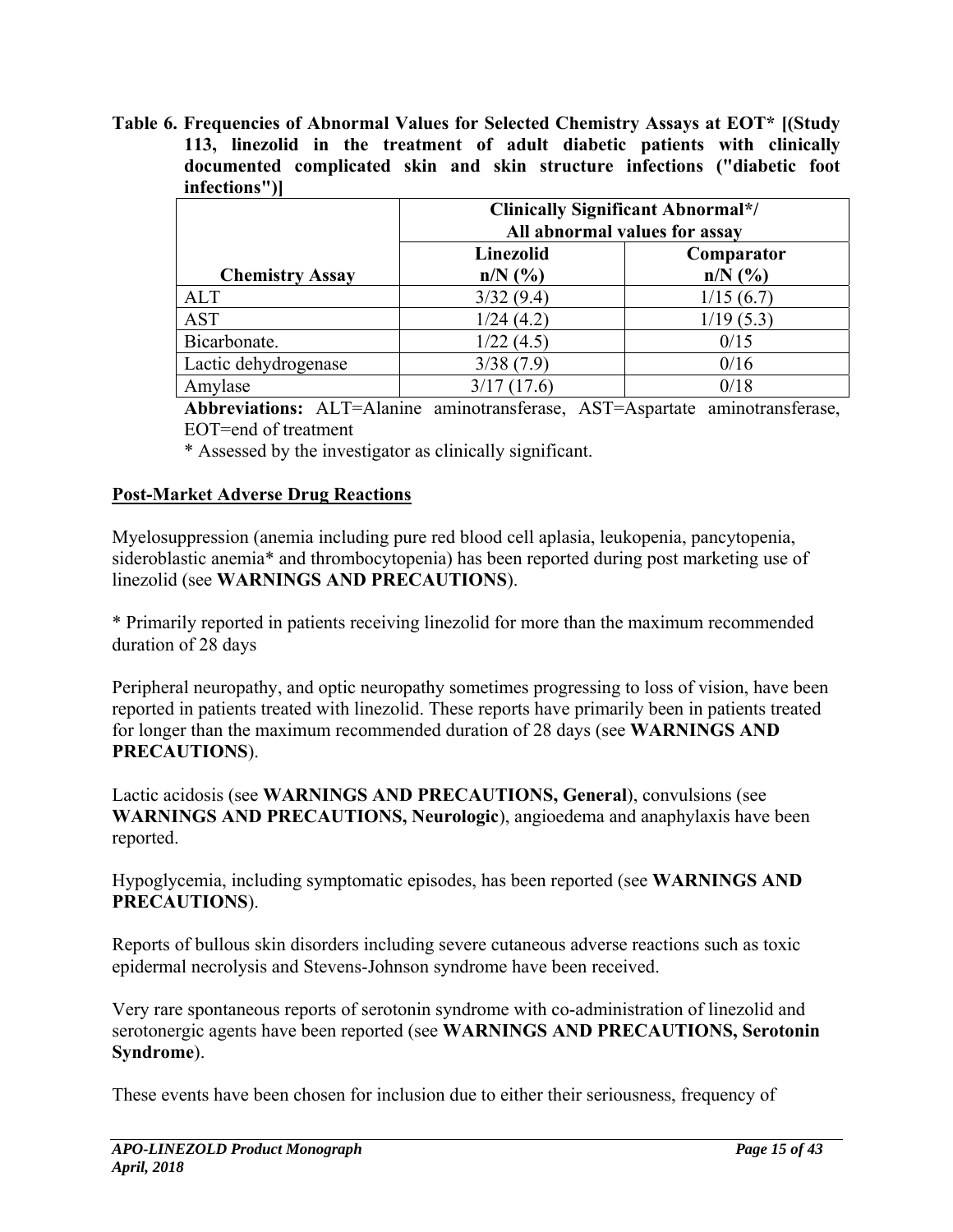reporting, possible causal connection to linezolid, or a combination of these factors. Because they are reported voluntarily from a population of unknown size, estimates of frequency cannot be made and causal relationship cannot be precisely established.

# **DRUG INTERACTIONS**

# **Overview**

**Drugs Metabolized by Cytochrome P450:** Linezolid is not an inducer of cytochrome P450 (CYP) in rats. It is not detectably metabolized by human cytochrome P450 and it does not inhibit the activities of clinically significant human CYP isoforms (1A2, 2C9, 2C19, 2D6, 2E1, 3A4). Therefore, no CYP450-induced drug interactions are expected with linezolid. Concurrent administration of linezolid does not substantially alter the pharmacokinetic characteristics of (S) warfarin, which is extensively metabolized by CYP2C9. Drugs such as warfarin and phenytoin, which are CYP2C9 substrates, may be given with linezolid without changes in dosage regimen.

# **Drug-Drug Interactions**

**Monoamine Oxidase Inhibition:** Linezolid is a mild reversible nonselective inhibitor of MAO-A and MAO-B. Therefore, linezolid has the potential for interaction with adrenergic and serotonergic agents. Studies in healthy volunteers have examined the effect of linezolid on the pharmacodynamic responses to tyramine, sympathomimetic amines, and dextromethorphan (see **CONTRAINDICATIONS**).

*Adrenergic Agents:* A significant pressor response has been observed in normal adult subjects receiving linezolid and tyramine doses of more than 100 mg. Therefore, patients receiving linezolid need to avoid consuming large amounts of foods or beverages with high tyramine content.

Some individuals receiving APO-LINEZOLID may experience a reversible enhancement of the pressor response to indirect-acting sympathomimetic agents, vasopressor or dopaminergic agents. Initial doses of adrenergic agents, such as dopamine or epinephrine, should be reduced and titrated to achieve the desired response (see **CONTRAINDICATIONS**).

A reversible enhancement of the pressor response of either pseudoephedrine HCl (PSE) or phenylpropanolamine HCl (PPA) is observed when linezolid is administered to healthy normotensive subjects. A similar study has not been conducted in hypertensive patients. The interaction studies conducted in normotensive subjects evaluated the blood pressure and heart rate effects of placebo, PPA or PSE alone, linezolid alone, and the combination of steady-state linezolid (600 mg q12h for 3 days) with two doses of PPA (25 mg) or PSE (60 mg) given 4 hours apart. Heart rate was not affected by any of the treatments. Blood pressure was increased with both combination treatments. Maximum blood pressure levels were seen 2 to 3 hours after the second dose of PPA or PSE, and returned to baseline 2 to 3 hours after peak.

*Serotonergic Agents:* A study to assess the potential interaction of linezolid with a serotoninreuptake inhibitor (dextromethorphan) was conducted in healthy volunteers. No significant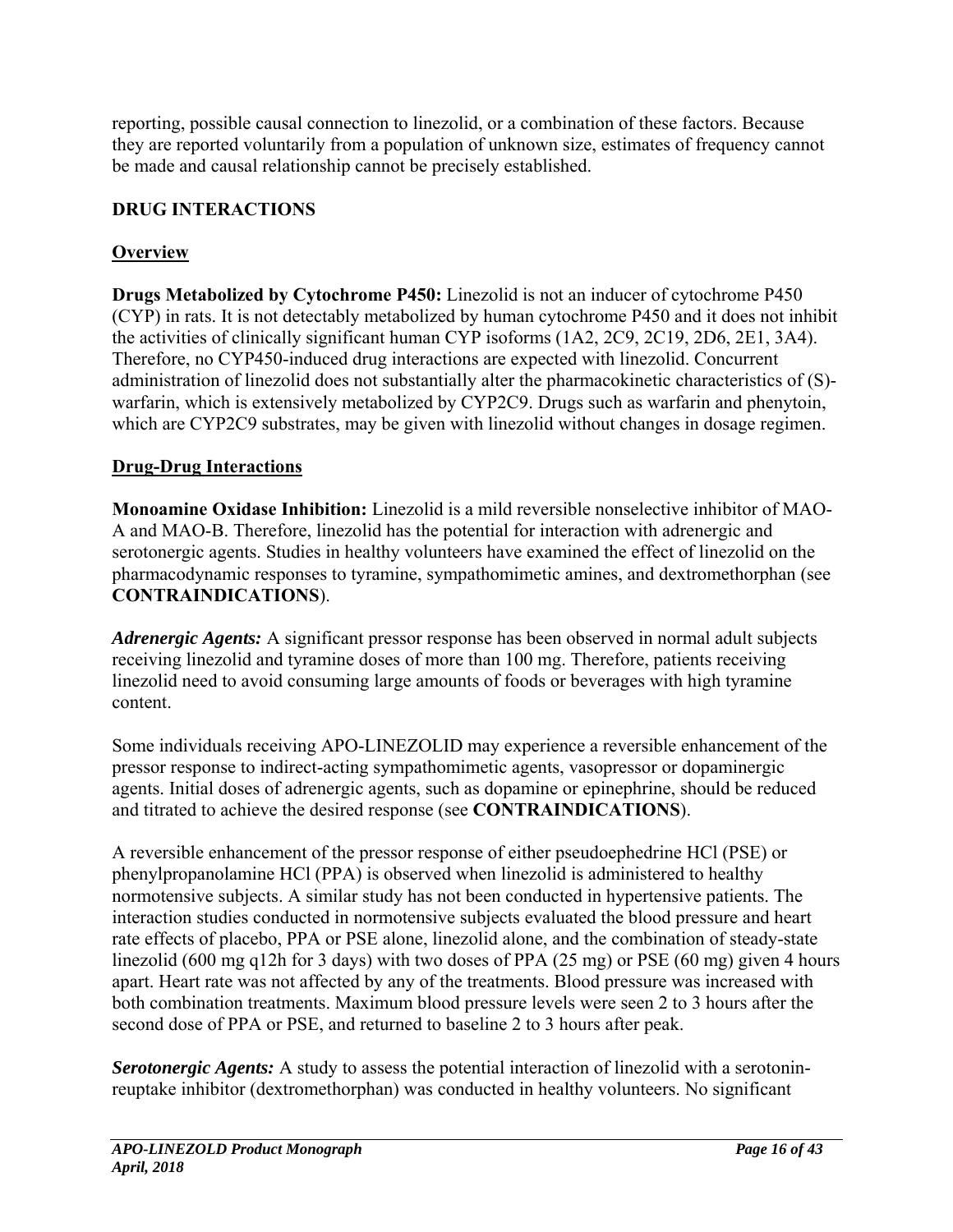differences were found in the pharmacodynamic measures of temperature, digit symbol substitution, nurse-rated sedation, blood pressure, or pulse when subjects were administered dextromethorphan with or without linezolid. The effects of other serotonin-reuptake inhibitors have not been studied. Very rare spontaneous reports of serotonin syndrome with coadministration of linezolid and serotonergic agents have been reported. Since there is limited experience with concomitant administration of linezolid and serotonergic agents, physicians should be alert to the possibility of signs and symptoms of serotonin syndrome (e.g., hyperpyrexia, and cognitive dysfunction) in patients receiving such concomitant therapy (see **CONTRAINDICATIONS**).

## **Antibiotics:**

Aztreonam - The pharmacokinetics of linezolid or aztreonam are not altered when administered together.

Gentamicin - The pharmacokinetics of linezolid or gentamicin are not altered when administered together.

Rifampin - The effect of rifampin on the pharmacokinetics of linezolid was studied in sixteen healthy adult male volunteers administered linezolid 600 mg twice daily for 2.5 days with and without rifampin 600 mg once daily for 8 days. Rifampin decreased the linezolid Cmax and AUC by a mean 21% [90% CI, 15, 27] and a mean 32% [90% CI, 27, 37], respectively. The mechanism of this interaction and its clinical significance are unknown (see **WARNINGS AND PRECAUTIONS**, **General**).

**Antacids:** No studies have been conducted with antacids and chelating agents. Based on the chemical structure, concurrent administration with these agents is not expected to affect absorption of linezolid.

# **Drug-Food Interactions**

Large quantities of foods or beverages with high tyramine content should be avoided while taking APO-LINEZOLID. Quantities of tyramine consumed should be less than 100 mg per meal. Foods high in tyramine content include those that may have undergone protein changes by aging, fermentation, pickling, or smoking to improve flavor, such as aged cheeses (0 to 15 mg tyramine per 28 gm); fermented or air-dried meats (0.1 to 8 mg tyramine per 28 gm); sauerkraut (8 mg tyramine per 224 gm); soy sauce (5 mg tyramine per 1 teaspoon); tap beers (4 mg tyramine per 360 mL); red wines (0 to 6 mg tyramine per 240 mL). The tyramine content of any protein-rich food may be increased if stored for long periods or improperly refrigerated.

### **Drug-Herb Interactions**

Interactions with herbal products have not been established.

# **Drug-Laboratory Interactions**

There are no reported drug-laboratory test interactions.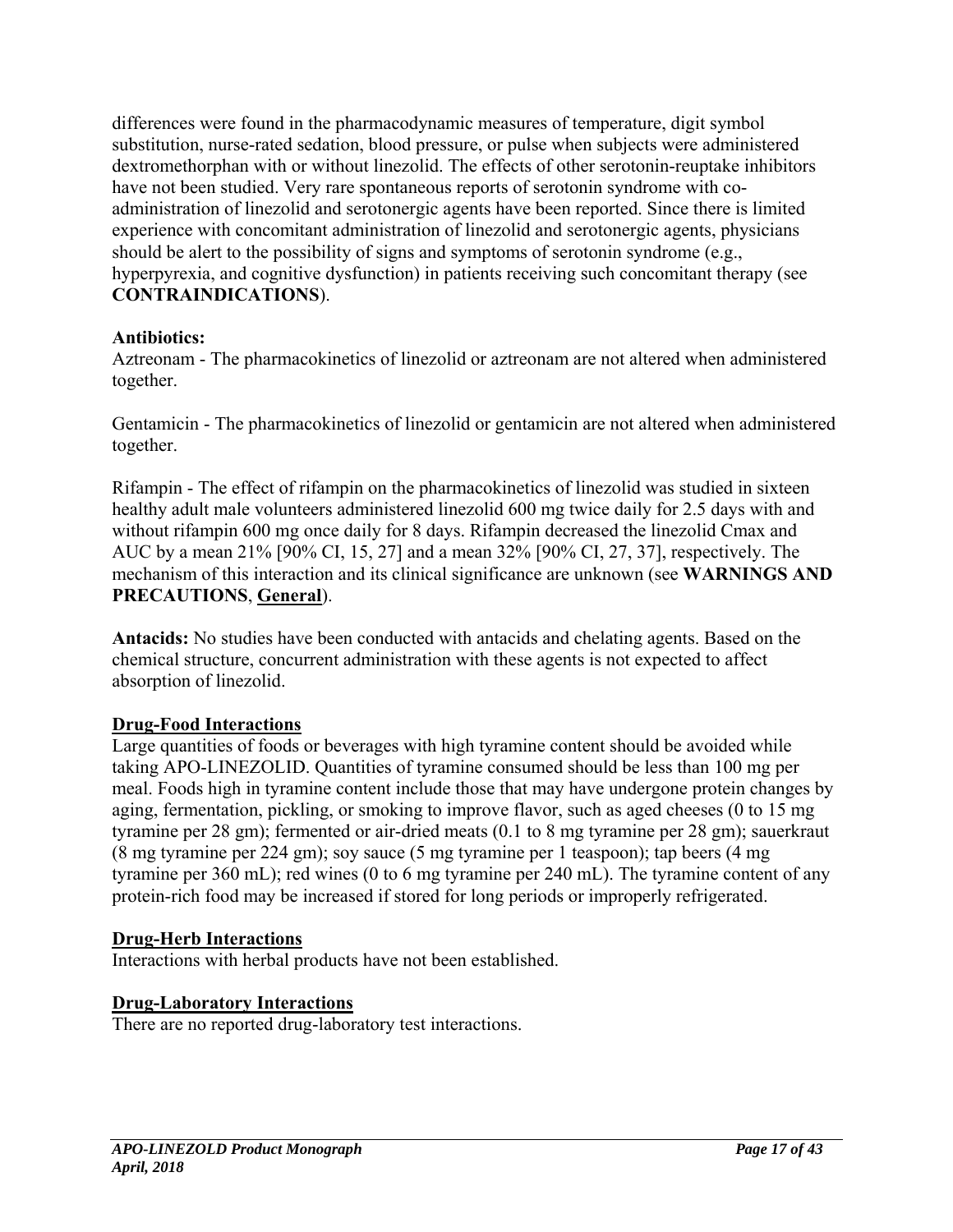# **DOSAGE AND ADMINISTRATION**

## **Recommended Dose and Dosage Adjustment**

The recommended dosage for APO-LINEZOLID (linezolid) Tablets for the treatment of infections in adults is described in Table 7. Doses of APO-LINEZOLID are administered every 12 hours (q12h).

| Infection*                            | Dosage and Route of<br>Administration | <b>Recommended Duration of</b><br><b>Treatment (consecutive)</b><br>days) |
|---------------------------------------|---------------------------------------|---------------------------------------------------------------------------|
| Vancomycin-resistant Enterococcus     |                                       |                                                                           |
| <i>faecium</i> infections, including  | $600 \text{ mg}$ oral q12h            | 14 to 28                                                                  |
| concurrent bacteremia                 |                                       |                                                                           |
| Nosocomial pneumonia                  | $600 \text{ mg}$ oral q12h            | 10 to 14                                                                  |
| Complicated skin and skin structure   |                                       |                                                                           |
| infections:                           |                                       |                                                                           |
| a) Except diabetic foot infections    | 600 mg oral q12h                      | 10 to 14                                                                  |
| b) Non-limb threatening diabetic foot |                                       |                                                                           |
| infections, without concomitant       | $600$ mg oral q $12h$                 | 14 to 28                                                                  |
| osteomyelitis                         |                                       |                                                                           |
| Community-acquired pneumonia,         | $600$ mg oral q $12h$                 | 10 to 14                                                                  |
| including concurrent bacteremia       |                                       |                                                                           |
| Uncomplicated skin and skin           | 400 mg oral q12h                      | 10 to 14                                                                  |
| structure infections                  |                                       |                                                                           |

#### **Table 7. Dosage Guidelines for Linezolid**

\* due to the designated pathogens (see **INDICATIONS AND CLINICAL USE**)

Patients with infection due to MRSA should be treated with APO-LINEZOLID 600 mg q12h.

In controlled clinical trials, the protocol-defined duration of treatment for all infections ranged from 7 to 28 days. Total treatment duration was determined by the treating physician based on site and severity of the infection, and on the patient's clinical response.

No dose adjustment is necessary when switching from intravenous to oral administration. Patients whose therapy is started with Linezolid Injection may be switched to Linezolid Tablets at the discretion of the physician, when clinically indicated.

Linezolid may be taken with or without food.

### **Missed Dose**

If a dose is missed, it should be taken as soon as possible. However, if it is almost time for the next dose, the missed dose should be skipped and the regular dosing schedule resumed. Doses should not be doubled.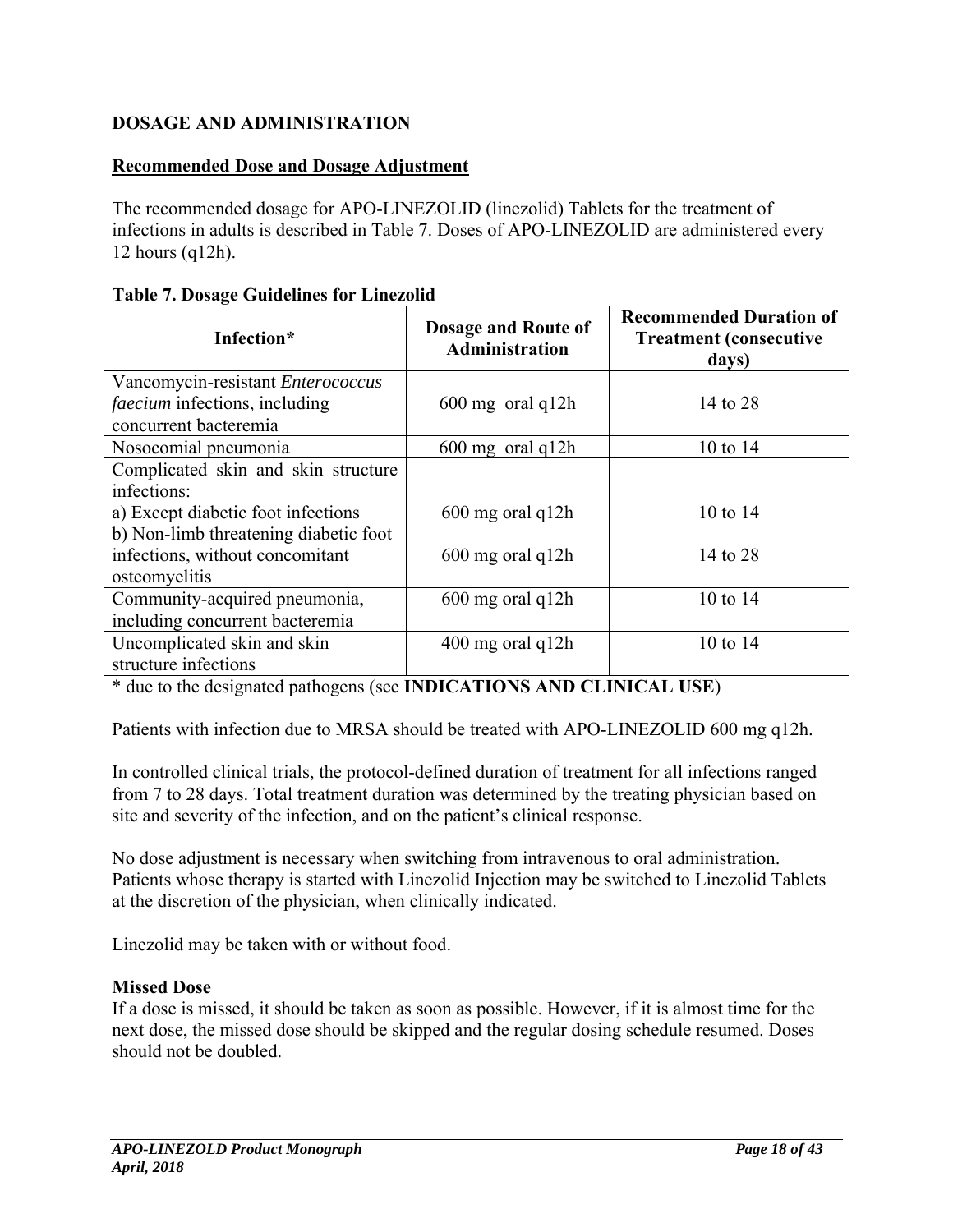# **OVERDOSAGE**

In the event of overdosage, supportive care is advised, with maintenance of glomerular filtration. Hemodialysis may facilitate more rapid elimination of linezolid. In a phase I clinical trial, approximately 30% of a dose of linezolid was removed during a 3-hour hemodialysis session beginning 3 hours after the dose of linezolid was administered. Data are not available for removal of linezolid with peritoneal dialysis or hemoperfusion. Clinical signs of acute toxicity in animals were decreased activity and ataxia in rats and vomiting and tremors in dogs treated with 3000 mg/kg/day and 2000 mg/kg/day, respectively.

For management of a suspected drug overdose, please contact your regional Poison Control Centre.

# **ACTION AND CLINICAL PHARMACOLOGY**

## **Mechanism of Action**

Linezolid is a synthetic antibacterial agent of a new class of antibiotics, the oxazolidinones, with *in vitro* activity against aerobic gram-positive bacteria, certain gram-negative bacteria, and anaerobic microorganisms. Linezolid inhibits bacterial protein synthesis through a unique mechanism of action. Linezolid binds to sites on the bacterial 23S ribosomal RNA of the 50S subunit and prevents the formation of a functional 70S initiation complex, which is an essential component of the bacterial translation process. The mechanism of action of linezolid (oxazolidinones) differs from that of other antibiotic classes (e.g., aminoglycosides, betalactams, folic acid antagonists, glycopeptides, lincosamides, quinolones, rifamycins, streptogramins, tetracyclines, chloramphenicol). Therefore, cross-resistance between linezolid and the mentioned classes of antibiotics is unlikely. Linezolid is active against selected gram positive bacteria that are susceptible or resistant to these antibiotics. *In vitro* tests have shown that resistance to linezolid develops slowly via multiple-step mutations in the 23S ribosomal RNA and occurs at a frequency of 1 x  $10^{-9}$  to 1 x  $10^{-11}$ .

# **Pharmacokinetics**

The mean pharmacokinetic parameters of linezolid in adults after single and multiple oral and intravenous doses are summarized in Table 8. Plasma concentrations of linezolid at steady- state following oral dosing of 600 mg every 12 hours (q12h) are shown in Figure 1.

| Dose of<br>Linezolid  | $-$ max<br>(mcg/mL) | $C_{min}$<br>(mcg/mL) | $T_{\text{max}}$<br>(hrs) | $AUC^*$<br>$(mcg \bullet h/mL)$ | $t_{1/2}$<br>(hrs) | CL<br>(mL/min) |
|-----------------------|---------------------|-----------------------|---------------------------|---------------------------------|--------------------|----------------|
| 400 mg tablet         |                     |                       |                           |                                 |                    |                |
| single dose $\dagger$ | 8.10(1.83)          | $---$                 | 1.52(1.01)                | 55.10 (25.00)                   | 5.20(1.50)         | 146 (67)       |
| bid dose              | 1.00 (4.37)         | 3.08(2.25)            | 2(0.47)                   | 73.40 (33.50)                   | 4.69(1.70)         | 110 (49)       |

**Table 8. Mean (standard deviation) Pharmacokinetic Parameters of Linezolid in Adults**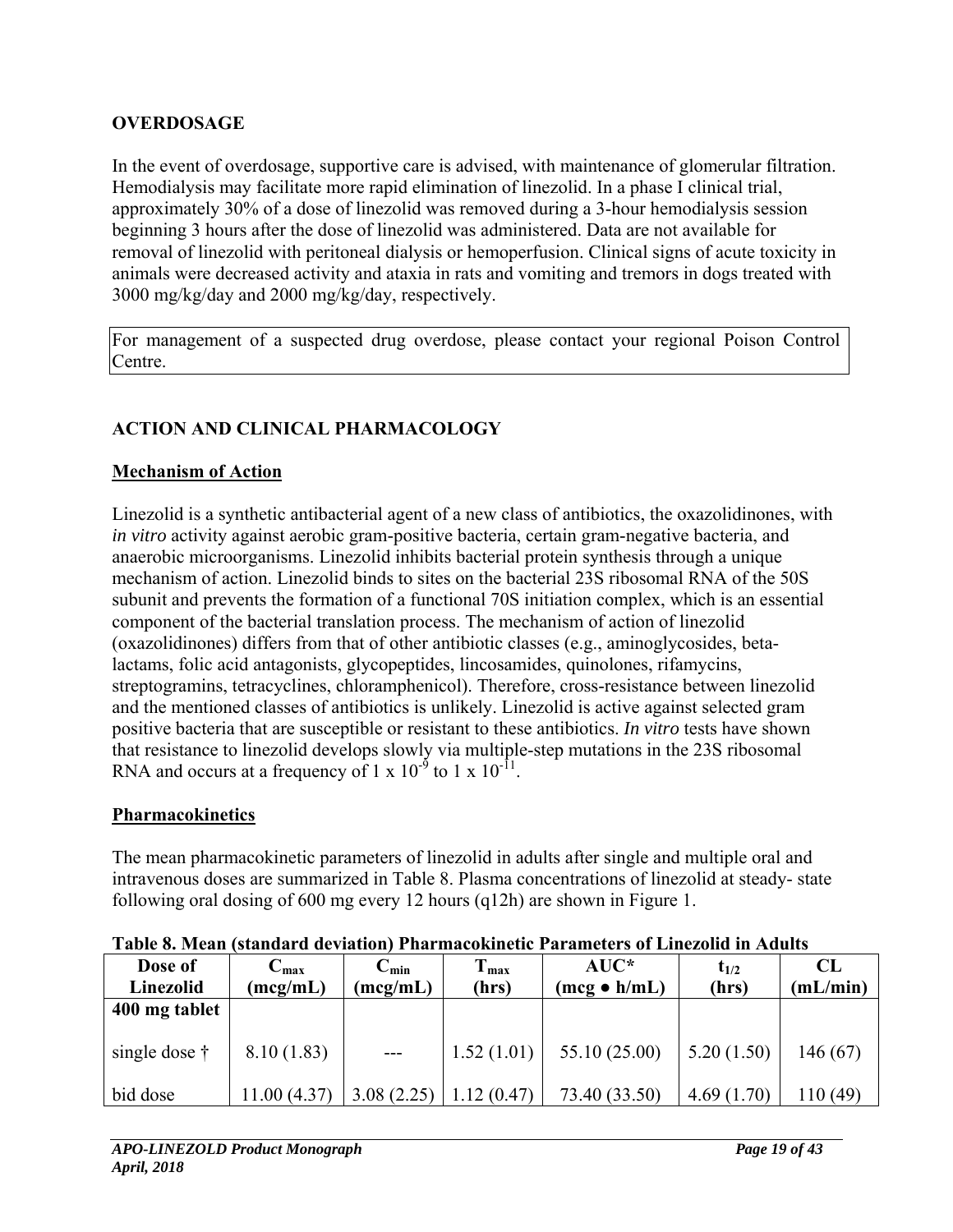| Dose of              | $C_{\text{max}}$ | $C_{min}$  | $T_{max}$  | $AUC^*$              | $t_{1/2}$  | CL       |
|----------------------|------------------|------------|------------|----------------------|------------|----------|
| <b>Linezolid</b>     | (mcg/mL)         | (mcg/mL)   | (hrs)      | $(mcg \bullet h/mL)$ | (hrs)      | (mL/min) |
| 600 mg tablet        |                  |            |            |                      |            |          |
|                      |                  |            |            |                      |            |          |
| single dose          | 12.70(3.96)      |            | 1.28(0.66) | 91.40 (39.30)        | 4.26(1.65) | 127(48)  |
|                      |                  |            |            |                      |            |          |
| bid dose             | 21.20 (5.78)     | 6.15(2.94) | 1.03(0.62) | 138.00 (42.10)       | 5.40(2.06) | 80 (29)  |
| 600<br>IV<br>mg      |                  |            |            |                      |            |          |
| injection $\ddagger$ |                  |            |            |                      |            |          |
|                      |                  |            |            |                      |            |          |
| single dose          | 12.90(1.60)      |            | 0.50(0.10) | 80.20 (33.30)        | 4.40(2.40) | 138 (39) |
|                      |                  |            |            |                      |            |          |
| bid dose             | 15.10(2.52)      | 3.68(2.36) | 0.51(0.03) | 89.70 (31.00)        | 4.80(1.70) | 123(40)  |
| 600<br>mg oral       |                  |            |            |                      |            |          |
| suspension           |                  |            |            |                      |            |          |
| single dose          | 11.00(2.76)      |            | 0.97(0.88) | 80.80 (35.10)        | 4.60(1.71) | 141(45)  |

**Table 8. Mean (standard deviation) Pharmacokinetic Parameters of Linezolid in Adults** 

\* AUC for single dose =  $AUC_{0-\infty}$ ; for multiple-dose =  $AUC_{0-\tau}$ 

† Data dose-normalized from 375 mg

‡ Data dose-normalized from 625 mg

 $C_{\text{max}}$  = Maximum plasma concentration;  $C_{\text{min}}$  = Minimum plasma concentration;  $T_{\text{max}}$  = Time to  $C_{\text{max}}$ ; AUC = Area under concentration-time curve;  $t_{1/2}$  = Elimination half-life; CL = Systemic clearance

The average minimum plasma concentrations  $(C_{min})$  at steady state for oral administration of 400 or 600 mg linezolid every 12 hours were 3.08 and 6.15 mcg/mL, respectively, and the corresponding average maximum concentrations  $(C_{\text{max}})$  were 11.0 and 21.2 mcg/mL, respectively. These results indicate that for these dose regimens, the C<sub>min</sub> values are near or above the highest  $MIC<sub>90</sub>$  (4 mcg/mL) for target microorganisms.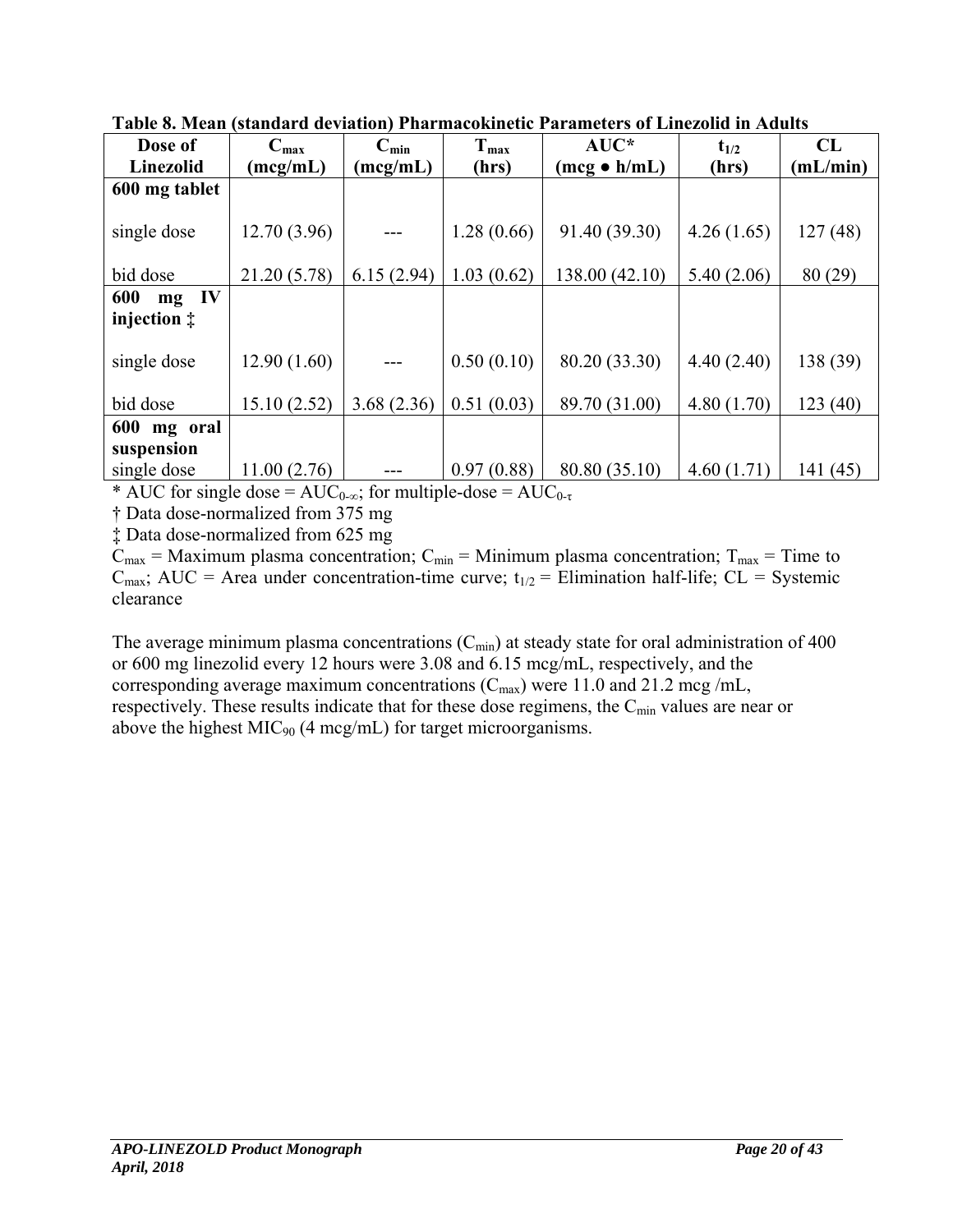

### **Figure 1. Steady-State Linezolid Plasma Concentrations in Healthy Adults Following Oral Dosing of 600 mg (Tablets) Every 12 Hours (Mean ± Standard Deviation, n=16)**

**Absorption:** Linezolid is rapidly and extensively absorbed after oral dosing. As shown in Figure 1, maximum plasma concentrations are reached approximately 1 to 2 hours after dosing, and the absolute bioavailability is approximately 100%. Therefore, linezolid may be given orally or intravenously without dose adjustment.

Linezolid may be administered without regard to the timing of meals. The time to reach the maximum concentration is delayed from 1.5 hours to 2.2 hours and  $C_{\text{max}}$  is decreased by about 17% when high fat food is given with linezolid. However, the total exposure measured as  $AUC_0$ -<sup>∞</sup> values is similar under both conditions.

**Distribution:** Animal and human pharmacokinetic studies have demonstrated that linezolid readily distributes to well-perfused tissues. The plasma protein binding of linezolid is approximately 31% and is concentration-independent. The volume of distribution of linezolid at steady-state averaged 40 to 50 liters in healthy adult volunteers.

Linezolid concentrations have been determined in various fluids from a limited number of subjects in Phase I volunteer studies following multiple dosing of linezolid. The ratio of linezolid in saliva relative to plasma was 1.2 to 1 and for sweat relative to plasma was 0.55 to 1. The ratio for epithelial lining fluid was 4.5 to 1, and for alveolar cells of the lung was 0.15 to 1, when measured at steady-state  $C_{\text{max}}$ . In a small study of subjects with ventricular-peritoneal shunts and essentially non-inflamed meninges, the ratio of linezolid in cerebrospinal fluid to plasma at  $C_{\text{max}}$ was 0.7 to 1 after multiple dosing of linezolid.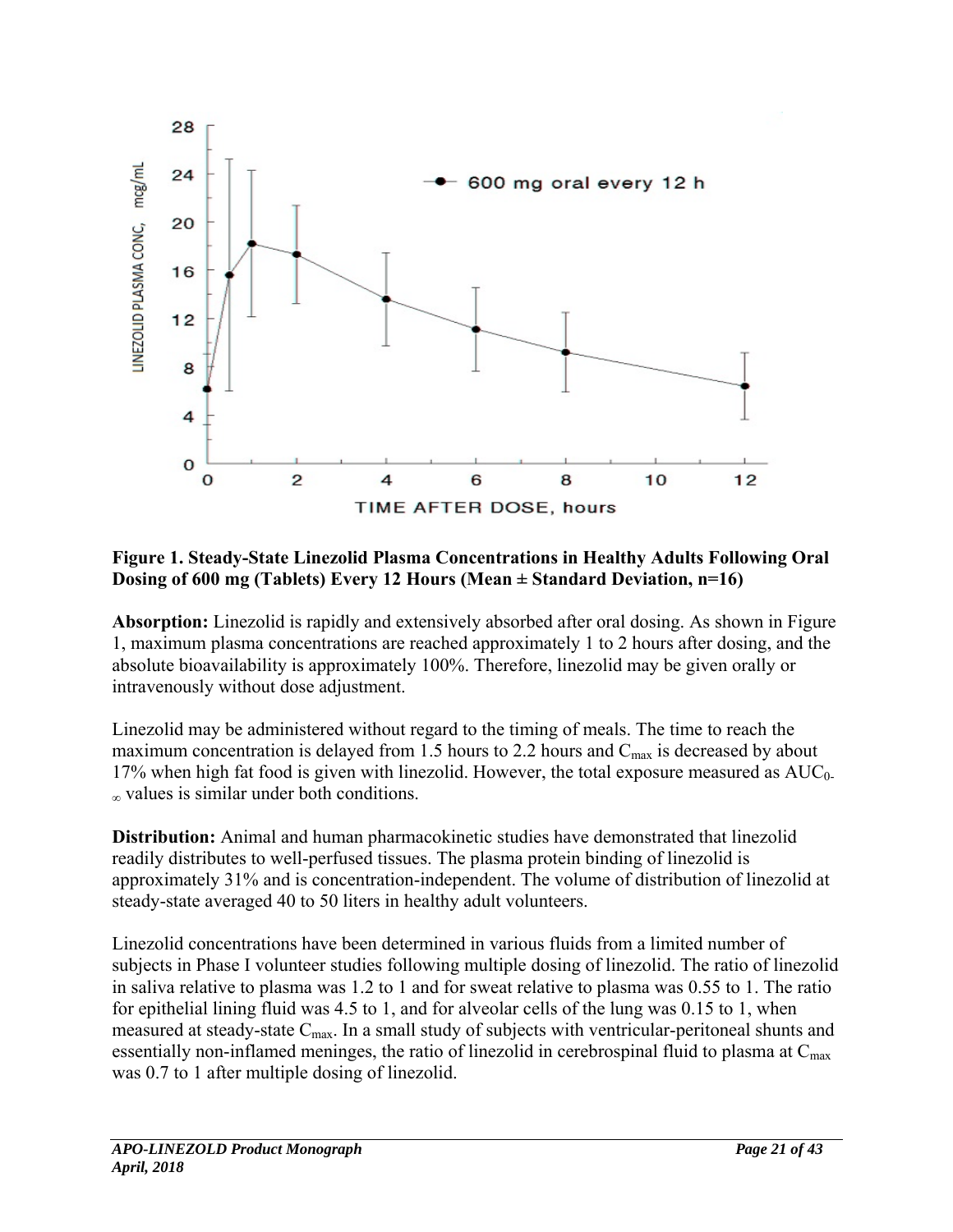**Metabolism:** Linezolid is primarily metabolized by oxidation of the morpholine ring, which results in two inactive ring-opened carboxylic acid metabolites: the aminoethoxyacetic acid metabolite (A), and the hydroxyethyl glycine metabolite (B). Formation of metabolite B is mediated by a non-enzymatic chemical oxidation mechanism in vitro. Linezolid is not an inducer of cytochrome P450 (CYP) in rats, and it has been demonstrated from in vitro studies that linezolid is not detectably metabolized by human cytochrome P450 and it does not inhibit the activities of clinically significant human CYP isoforms (1A2, 2C9, 2C19, 2D6, 2E1, 3A4).

The lack of effect of linezolid to induce CYP2C9 was shown in a healthy volunteer study using warfarin as a metabolism probe.

**Excretion:** Nonrenal clearance accounts for approximately 65% of the total clearance of linezolid. Under steady-state conditions, approximately 30% of the dose appears in the urine as linezolid, 40% as metabolite B, and 10% as metabolite A. The renal clearance of linezolid is low (average 40 mL/min) and suggests net tubular reabsorption. Virtually no linezolid appears in the feces, while approximately 6% of the dose appears in the feces as metabolite B, and 3% as metabolite A.

A small degree of nonlinearity in clearance was observed with increasing doses of linezolid, which appears to be due to lower renal and nonrenal clearance of linezolid at higher concentrations. However, the difference in clearance was small and was not reflected in the apparent elimination half-life.

# **Special Populations and Conditions**

**Pediatrics:** Currently, there are limited data on the pharmacokinetics of linezolid during multiple dosing in pediatric patients of all ages. There are insufficient data on the safety and efficacy of linezolid in children and adolescents (< 18 years old). Further studies are needed to establish safe and effective dosage recommendations

Pharmacokinetic studies indicate that after single and multiple doses in children (1 week to <12 years), linezolid clearance (based on kg body weight) was greater in pediatric patients than in adults, but decreased with increasing age.

In children 1 week to <12 years old, administration of 10 mg/kg every 8 hours daily gave exposure approximating to that achieved with 600 mg twice daily in adults.

In neonates up to 1 week of age, the systemic clearance of linezolid (based on kg body weight) increases rapidly in the first week of life. Therefore, neonates given 10 mg/kg every 8 hours daily will have the greatest systemic exposure on the first day after delivery. However, excessive accumulation is not expected with this dosage regimen during the first week of life as clearance increases rapidly over that period.

In adolescents  $(≥12$  to  $≤18$  years old), linezolid pharmacokinetics were similar to that in adults following a 600mg dose. Therefore, adolescents administered 600 mg every 12 hours daily will have similar exposure to that observed in adults receiving the same dosage.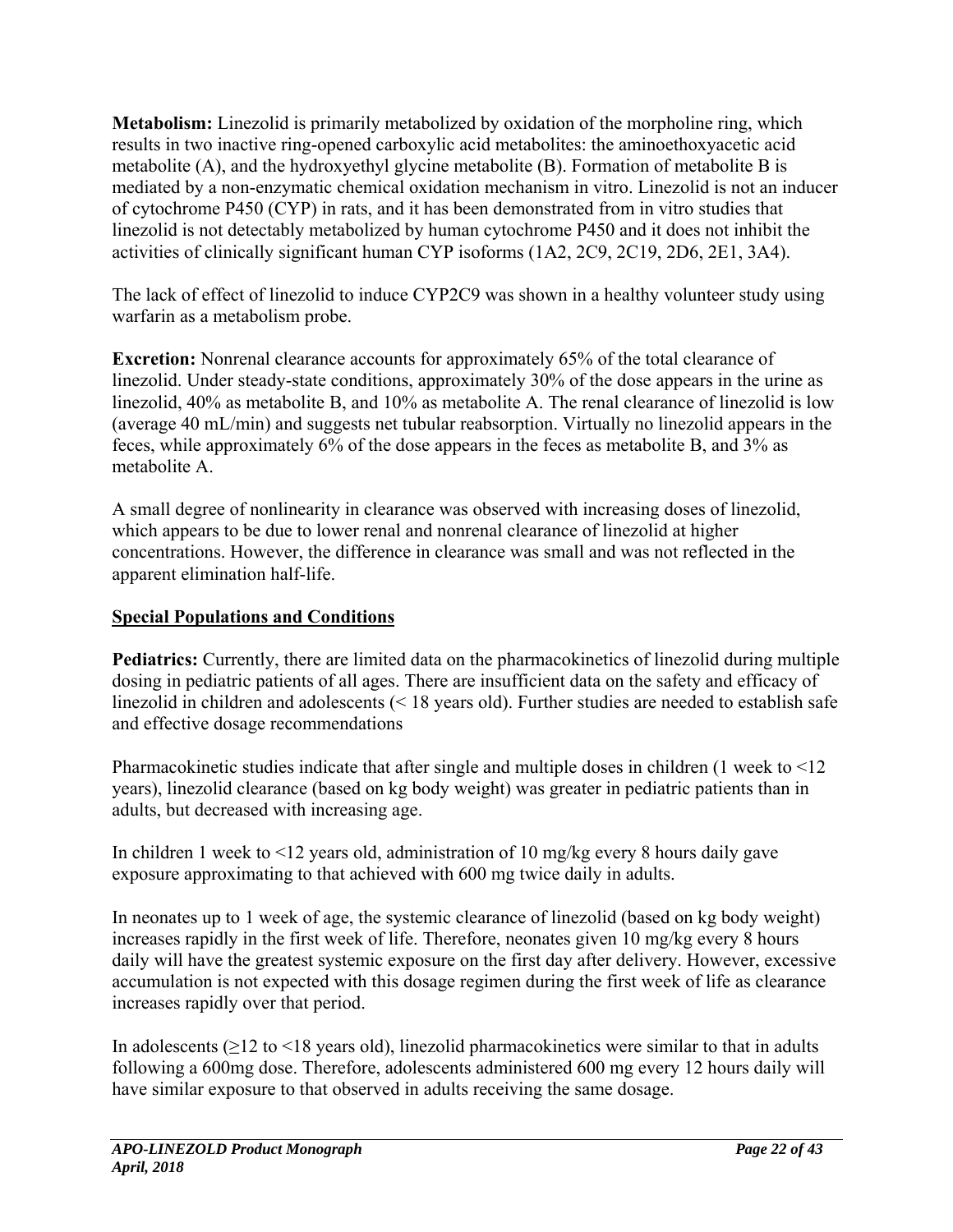**Geriatrics:** The pharmacokinetics of linezolid are not significantly altered in elderly patients (65 years or older). Therefore, dose adjustment for geriatric patients is not necessary.

**Gender:** Females have a slightly lower volume of distribution of linezolid than males. Plasma concentrations are higher in females than in males, which is partly due to body weight differences. After a 600 mg dose, mean oral clearance is approximately 38% lower in females than in males. However, there are no significant gender differences in mean apparent elimination-rate constant or half-life. Thus, drug exposure in females is not expected to substantially increase beyond levels known to be well tolerated. Therefore, dose adjustment by gender is not necessary.

**Race:** The total clearance of linezolid is not influenced by race. Therefore, dose adjustment is not necessary for different races.

**Hepatic Insufficiency:** The pharmacokinetics of linezolid are not altered in patients (n=7) with mild-to-moderate hepatic insufficiency (Child-Pugh class A or B). On the basis of the available information, no dose adjustment is recommended for patients with mild-to-moderate hepatic insufficiency. The pharmacokinetics of linezolid in patients with severe hepatic insufficiency have not been evaluated.

**Renal Insufficiency:** The pharmacokinetics of the parent drug linezolid are not altered in patients with any degree of renal insufficiency. However, the two primary metabolites of linezolid may accumulate in patients with renal insufficiency, with the amount of accumulation increasing with the severity of renal dysfunction (see Table 9). The clinical significance of accumulation of these two metabolites has not been determined in patients with severe renal insufficiency. Because similar plasma concentrations of linezolid are achieved regardless of renal function, no dose adjustment is recommended for patients with renal insufficiency. However, given the absence of information on the clinical significance of accumulation of the primary metabolites, use of linezolid in patients with renal insufficiency should be weighed against the potential risks of accumulation of these metabolites. Both linezolid and the two metabolites are eliminated by dialysis. No information is available on the effect of peritoneal dialysis on the pharmacokinetics of linezolid. Approximately 30% of a dose was eliminated in a 3-hour dialysis session beginning 3 hours after the dose of linezolid was administered; therefore, linezolid should be given after hemodialysis.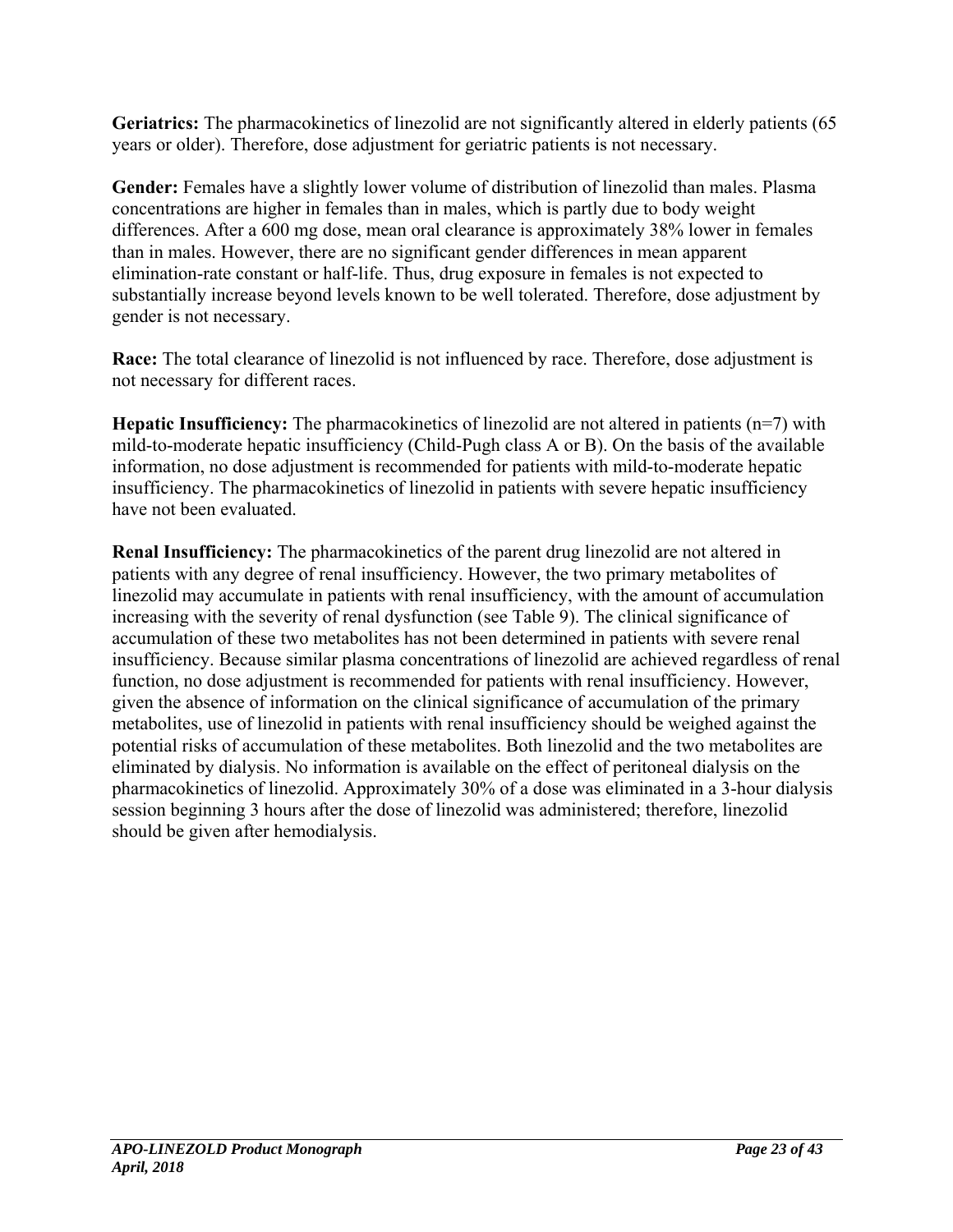### **Table 9. Mean (Standard Deviation) AUCs and Elimination Half-lives of Linezolid and Metabolites A and B in Adult Patients with Varying Degrees of Renal Insufficiency After a Single 600-mg Oral Dose of Linezolid**

| <b>Parameter</b>           | <b>Healthy</b><br><b>Subjects</b><br>$CL_{CR} > 80$<br>mL/min | <b>Moderate Renal</b><br>Impairment<br>$30 < CL_{CR} < 80$<br>mL/min | <b>Severe Renal</b><br>Impairment<br>$10 < CL_{CR} < 30$<br>mL/min | Hemodialysis-<br><b>Dependent</b> |                       |  |
|----------------------------|---------------------------------------------------------------|----------------------------------------------------------------------|--------------------------------------------------------------------|-----------------------------------|-----------------------|--|
|                            |                                                               |                                                                      |                                                                    | <b>Off</b><br>Dialysis*           | On<br><b>Dialysis</b> |  |
|                            |                                                               | <b>Linezolid</b>                                                     |                                                                    |                                   |                       |  |
| $AUC_{0-4}$ mcg h/mL       | 110(22)                                                       | 128(53)                                                              | 127 (66)                                                           | 141 (45)                          | 83(23)                |  |
| $t_{1/2}$ , hours          | 6.4(2.2)                                                      | 6.1 $(1.7)$                                                          | 7.1(3.7)                                                           | 8.4(2.7)                          | 7.0(1.8)              |  |
|                            |                                                               | <b>Metabolite A</b>                                                  |                                                                    |                                   |                       |  |
| $AUC_{0-48}$ , mcg<br>h/mL | 7.6(1.9)                                                      | 11.7(4.3)                                                            | 56.5(30.6)                                                         | 185 (124)                         | 68.8(23.9)            |  |
| $t_{1/2}$ , hours          | 6.3(2.1)                                                      | 6.6(2.3)                                                             | 9.0(4.6)                                                           | <b>NA</b>                         | <b>NA</b>             |  |
| <b>Metabolite B</b>        |                                                               |                                                                      |                                                                    |                                   |                       |  |
| $AUC_{0-48}$ , mcg<br>h/mL | 30.5(6.2)                                                     | 51.1 (38.5)                                                          | 203(92)                                                            | 467(102)                          | 239(44)               |  |
| $t_{1/2}$ , hours          | 6.6(2.7)                                                      | 9.9(7.4)                                                             | 11.0(3.9)                                                          | <b>NA</b>                         | <b>NA</b>             |  |

\* between hemodialysis sessions

 $NA = Not applicable$ 

# **STORAGE AND STABILITY**

Store APO-LINEZOLID Tablets at room temperature, 15°C to 30°C.

# **DOSAGE FORMS, COMPOSITION AND PACKAGING**

# **Linezolid Tablets**

APO-LINEZOLID Tablets are available in 600 mg (white, oval, biconvex, film-coated tablets with engraved "APO" on one side and "LIN600" on the other side) strength and are supplied in bottles of 20 and 30.

Linezolid Tablets contain the following inactive ingredients: colloidal silicon dioxide, crospovidone, hydroxypropyl cellulose, hydroxypropyl methylcellulose, magnesium stearate, methyl cellulose, polyethylene glycol and titanium dioxide.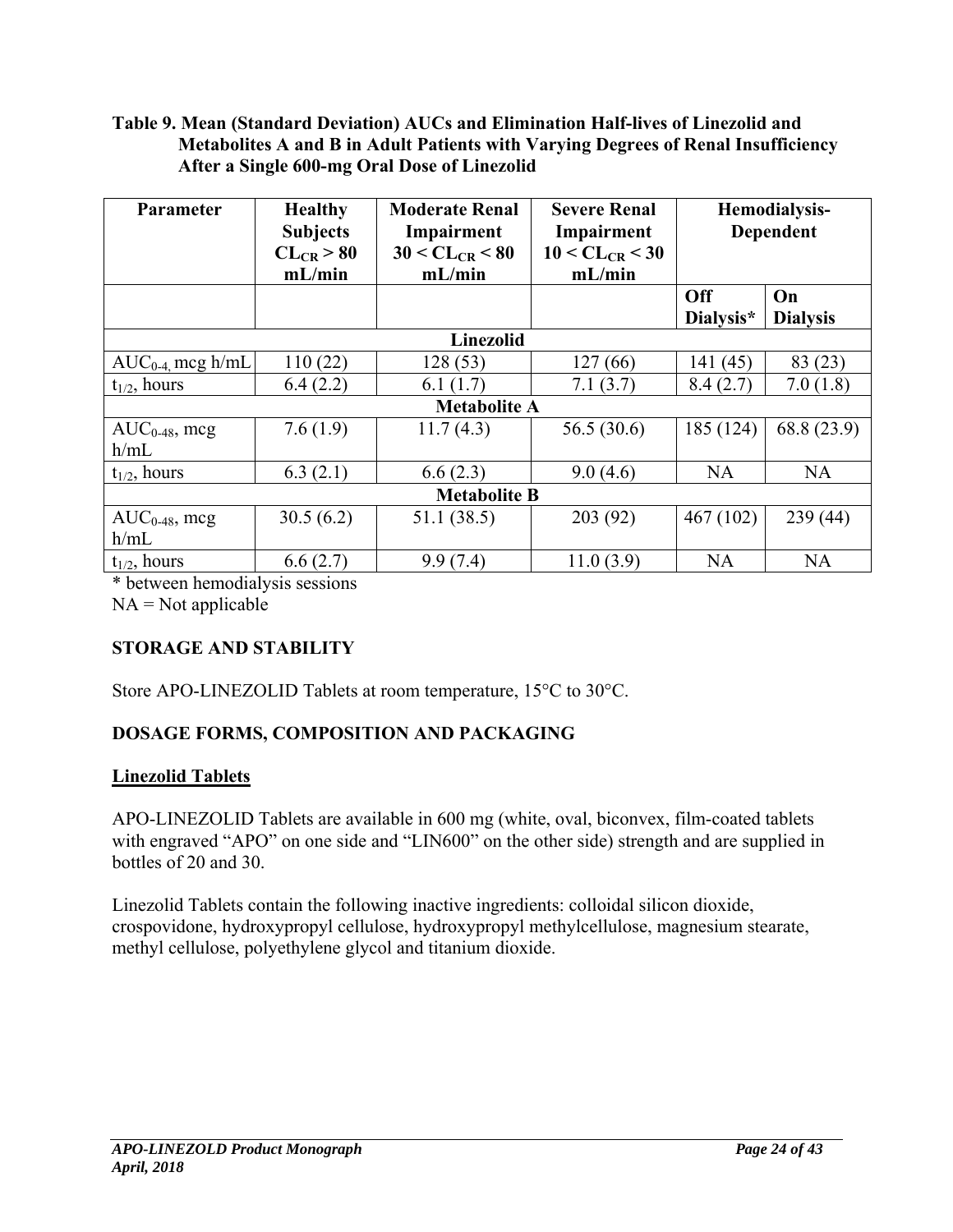## **PART II: SCIENTIFIC INFORMATION**

## **PHARMACEUTICAL INFORMATION**

## **Drug Substance**

Proper name: : Linezolid

Chemical name : (S)-N-[[3-[3-Fluoro-4-(4-morpholinyl)phenyl]-2-oxo-5-oxazolidinyl] methyl]-acetamide

Molecular weight: : 337.35 g/mol

Structural formula  $\qquad \qquad : \quad C_{16}H_{20}FN_3O_4$ 



# Physicochemical properties<sup>1</sup>:

| Physical Form              | : White to off-white solid                                                                                                |
|----------------------------|---------------------------------------------------------------------------------------------------------------------------|
| Solubility                 | : Slightly soluble in ethanol, ethyl acetate $\&$ water                                                                   |
|                            | $pKa$ and $pH$ values: $\therefore$ $pH$ is Neutral and $pKa$ is 1.8                                                      |
| Partition Co-<br>efficient | : 3.5 (logPC = 0.55) in aqueous buffers $(I = 0.1 M)$ and n-octanol and is<br>independent of pH in the range of pH 3 to 9 |
| Melting Point              | : 154.5°C                                                                                                                 |

 $1$  Linezolid Open Part DMF of Apotex Pharmachem India Pvt Ltd.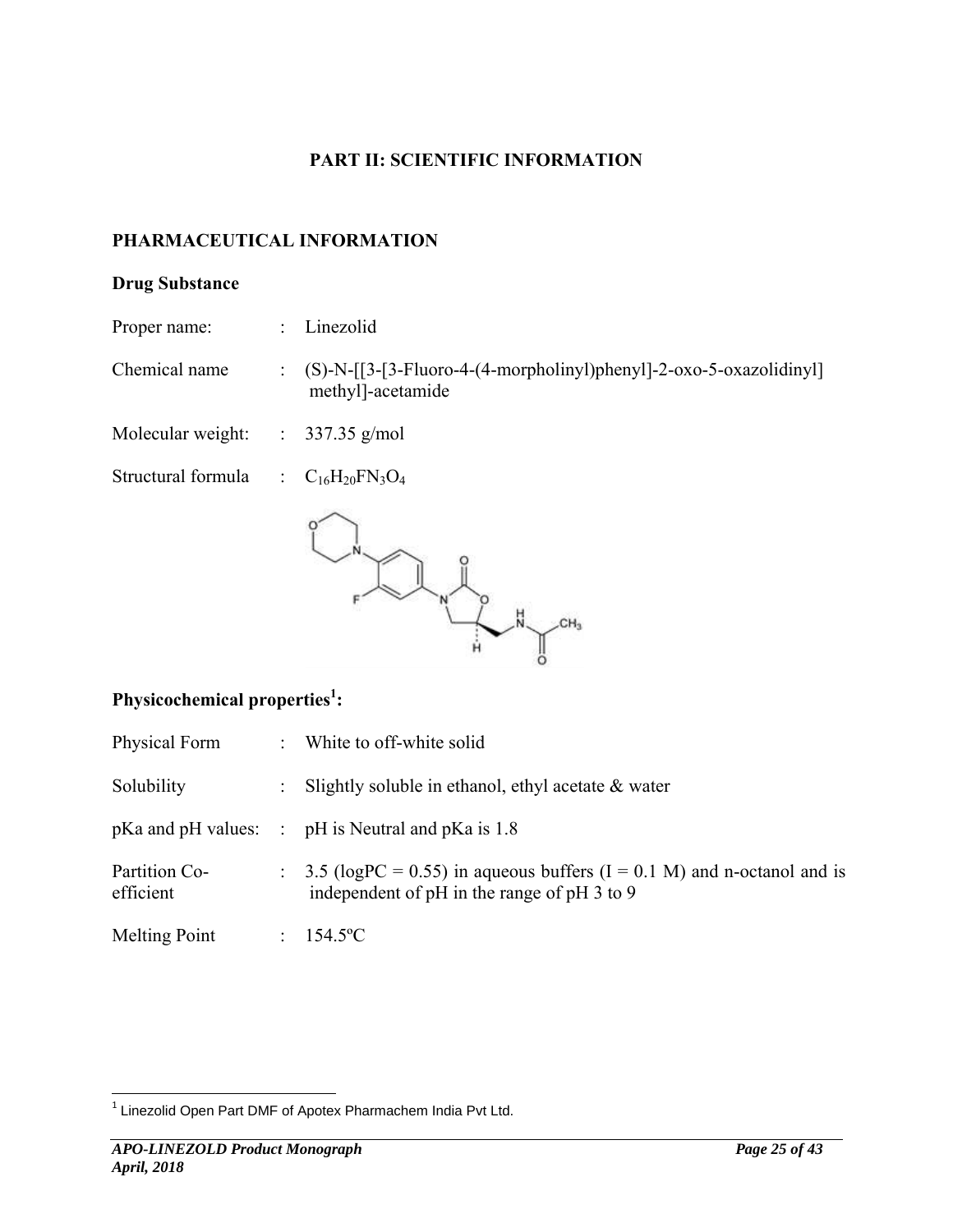# **CLINICAL TRIALS**

## **Comparative Bioavailability Studies**:

A randomized, single dose, double-blinded, 2-way crossover comparative bioavailability study was conducted under fasting conditions in twenty-seven (27) healthy male volunteers. The rate and extent of absorption of linezolid was measured and compared following a single oral dose (1x 600 mg tablet) of APO-LINEZOLID Tablets and ZYVOXAM\* (linezolid) Tablets. The results from measured data are summarized in the following table:

### **Summary table of the comparative bioavailability data for APO-LINEZOLID Tablets (fasting conditions)**

|                                                      |                                                                                                                                                                                            | Linezolid              |                                         |                                      |  |  |  |
|------------------------------------------------------|--------------------------------------------------------------------------------------------------------------------------------------------------------------------------------------------|------------------------|-----------------------------------------|--------------------------------------|--|--|--|
|                                                      |                                                                                                                                                                                            | (1 x 600 mg)           |                                         |                                      |  |  |  |
|                                                      |                                                                                                                                                                                            | From Measured Data     |                                         |                                      |  |  |  |
| Geometric Mean                                       |                                                                                                                                                                                            |                        |                                         |                                      |  |  |  |
|                                                      |                                                                                                                                                                                            | Arithmetic Mean (CV %) |                                         |                                      |  |  |  |
| Parameter                                            | Test <sup>*</sup>                                                                                                                                                                          | Reference <sup>†</sup> | % Ratio of<br>Geometric<br><b>Means</b> | 90%<br>Confidence<br><b>Interval</b> |  |  |  |
| $AUC_T$                                              | 128.0                                                                                                                                                                                      | 129.5                  |                                         | $94.5 - 103.2$                       |  |  |  |
| $(mcg\cdot h/mL)$                                    | 129.9 (16.2)                                                                                                                                                                               | 132.3 (19.4)           | 98.8                                    |                                      |  |  |  |
| $AUC_I$                                              | 131.0                                                                                                                                                                                      | 132.8                  |                                         |                                      |  |  |  |
| $(mcg\cdot h/mL)$                                    | 133.3 (17.6)                                                                                                                                                                               | 136.0(20.4)            | 98.6                                    | $94.1 - 103.5$                       |  |  |  |
| $C_{MAX}$                                            | 12.8                                                                                                                                                                                       | 13.2                   |                                         |                                      |  |  |  |
| (mcg/mL)                                             | 13.1(23.0)                                                                                                                                                                                 | 13.7(31.5)             | 97.4                                    | $90.1 - 105.2$                       |  |  |  |
| $T_{MAX}^{\{\epsilon\}}$ (h)                         | $1.3(0.3 - 4.0)$                                                                                                                                                                           | $1.3(0.3-4.0)$         |                                         |                                      |  |  |  |
| $T_{1/2}$ <sup>§</sup> (h)<br>5.9(23.2)<br>5.8(24.7) |                                                                                                                                                                                            |                        |                                         |                                      |  |  |  |
| purchased in Canada.                                 | APO-LINEZOLID Tablets (linezolid) 600 mg (Apotex Inc.)<br>ZYVOXAM* (linezolid) Tablets 600 mg, are manufactured by Pfizer Canada Inc. and were<br>$ \ell_{\text{Evar}^{\text{ce}}}\rangle$ |                        |                                         |                                      |  |  |  |

Expressed as the Median (range) only

 $\frac{1}{2}$  Expressed as the arithmetic mean (CV % only).

Clinical studies have been conducted to establish in adults the safety and efficacy of linezolid for the treatment of infections described in the **INDICATIONS AND CLINICAL USE** section. This section provides clinical data for the indications of Vancomycin-Resistant *Enterococcus*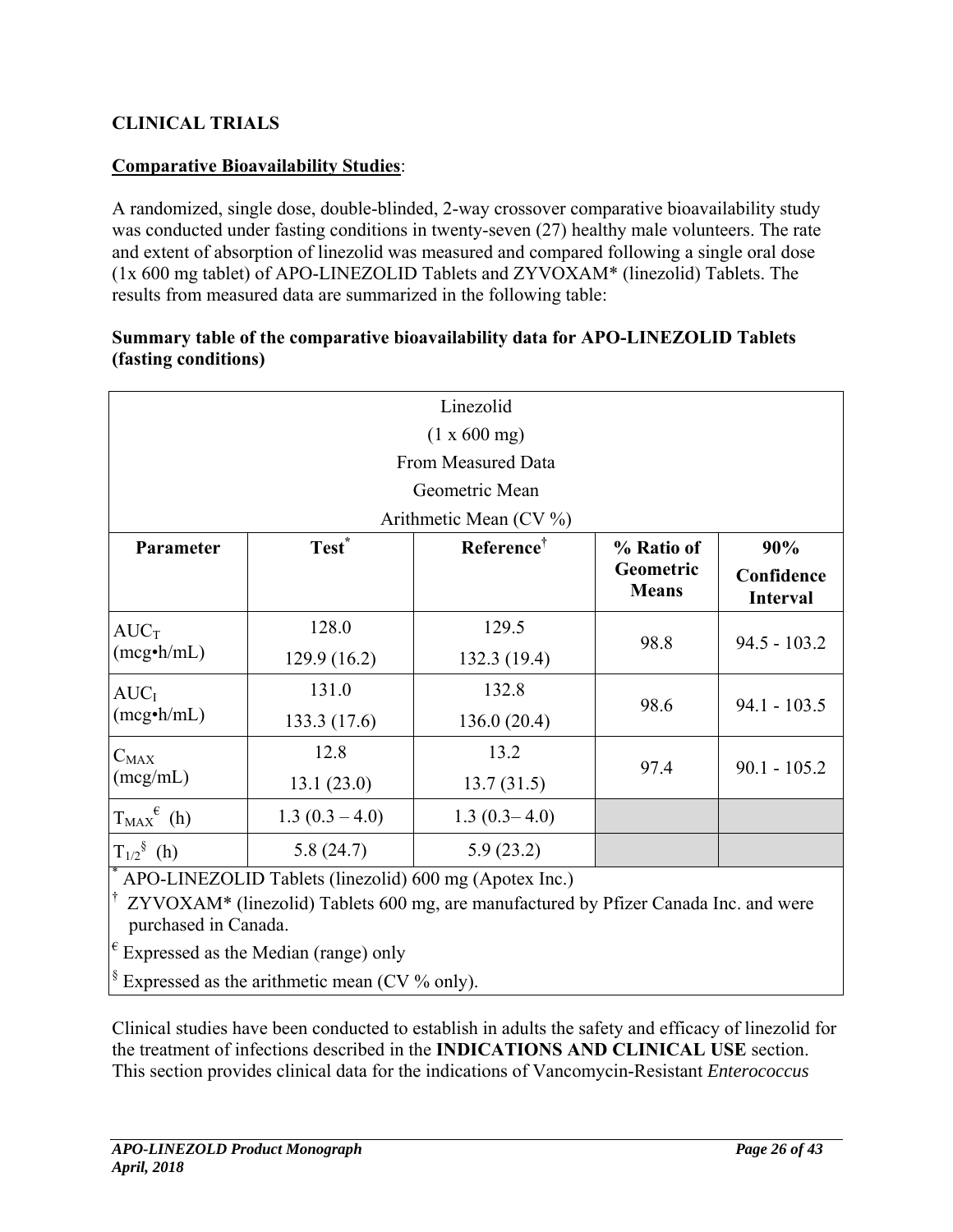*faecium* (VREF) infections and Complicated Skin and Skin Structure infections, Diabetic Foot infections only.

# **Vancomycin-Resistant Enterococcal Infections**

At the test-of-cure visit patients with vancomycin-resistant Enterococcus faecium (VREF) infections showed the following response rates for the population shown (Table 10):

| <b>Source of Infection</b>      | <b>Intent-to-Treat</b>         | <b>Clinically Evaluable</b> | Microbiologically                        |
|---------------------------------|--------------------------------|-----------------------------|------------------------------------------|
|                                 | <b>Population</b><br>$n/N$ (%) | Population<br>$n/N$ (%)     | <b>Evaluable Population</b><br>$n/N$ (%) |
| Intra-Abdominal Infection       | 31/34(91.2)                    | 30/32(93.8)                 | 30/32(93.8)                              |
| Peritonitis @                   | 13/15(86.7)                    | 13/14 (92.9)                | 13/14 (92.9)                             |
| Abdominal Infection $(a)$ +     | 18/19 (94.7)                   | 17/18(94.4)                 | 17/18(94.4)                              |
| Skin and Skin Structure         | 14/19(73.7)                    | 13/15(86.7)                 | 12/14(85.7)                              |
| Infection                       |                                |                             |                                          |
| Urinary Tract Infection         | 12/18(66.7)                    | 10/11(90.9)                 | 9/10(90.0)                               |
| Pneumonia                       | 3/5(60.0)                      | 3/3(100.0)                  | 3/3(100.0)                               |
| Bacteremia of Unknown<br>Origin | 16/22(72.7)                    | 15/20(75.0)                 | 12/17(70.6)                              |
| Any Site With Associated        | 28/32 (87.5)                   | 25/26(96.2)                 | 24/25(96.0)                              |
| Bacteremia                      |                                |                             |                                          |
| Any Site++                      | 98/123 (79.7)                  | 85/95 (89.5)                | 79/89 (88.8)                             |

| Table 10. Clinical Cure Rates at Test of Cure visit for Patients with VREF (Pooled VREF |          |  |  |
|-----------------------------------------------------------------------------------------|----------|--|--|
|                                                                                         | $data)*$ |  |  |

\* 600 mg BID patients only

@ Subsets of Intra-Abdominal Infection

+ Including abdominal abscess, abdominal/intra-abdominal infections, pelvic infections

++ All patients regardless of Source of Infection

# **Complicated Skin and Skin Structure Infections, Diabetic Foot Infections**

# **Study demographics and trial design**

**Table 11. Summary of trial design and patient demographics for Study 113, linezolid in the treatment of adult diabetic patients with clinically documented complicated skin and skin structure infections ("diabetic foot infections")** 

| Study $#$    | <b>Trial design</b> | Dosage, route of<br>administration and<br>duration* | <b>Study</b><br>subjects<br>(Intent-to-<br>Treat) | Mean<br>age<br>(Range) | Gender<br>$(%$ (% M/F) |
|--------------|---------------------|-----------------------------------------------------|---------------------------------------------------|------------------------|------------------------|
| $766$ -INF-  | Randomized (2:1)    | Linezolid IV or oral $-$                            | 241                                               | 63                     | 71/29                  |
| $0026 - 113$ | ratio), multi-      | $600$ mg BID,                                       |                                                   | $(30-86)$              |                        |
|              | center,             | 7 to 28 consecutive days                            |                                                   |                        |                        |
|              | open-label,         | Ampicillin/sulbactam IV                             | 120                                               | 62                     | 71.7/28.3              |
|              | comparator          | $(1.5 \text{ to } 3 \text{ g QID})$ or              |                                                   | $(28-88)$              |                        |
|              | controlled          | Amoxicillin/clavulanate                             |                                                   |                        |                        |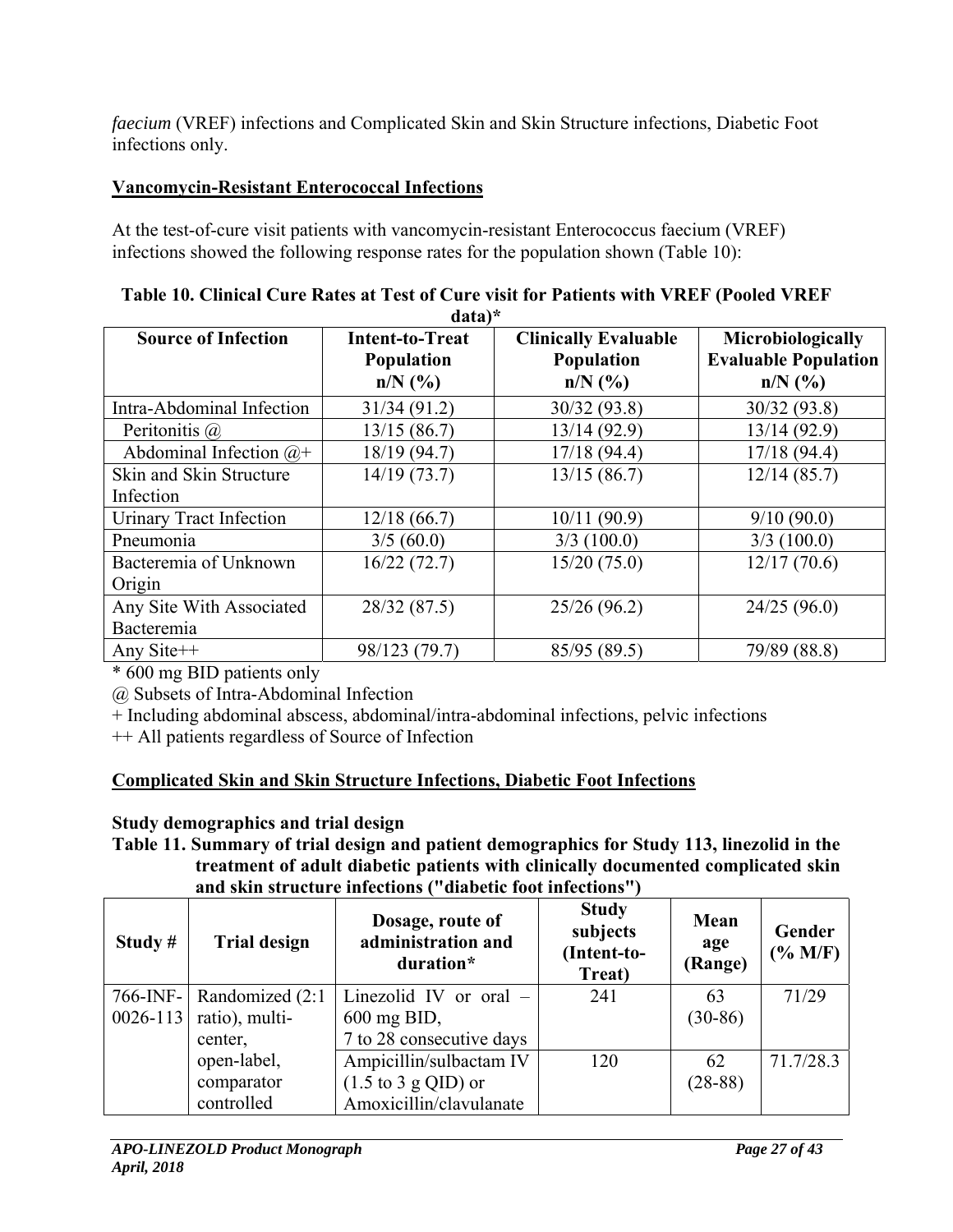#### **Table 11. Summary of trial design and patient demographics for Study 113, linezolid in the treatment of adult diabetic patients with clinically documented complicated skin and skin structure infections ("diabetic foot infections")**

| Study $#$ | <b>Trial design</b> | Dosage, route of<br>administration and<br>duration*                                                                                | <b>Study</b><br>subjects<br>(Intent-to-<br>Treat) | Mean<br>age<br>(Range) | Gender<br>$($ % M/F) |
|-----------|---------------------|------------------------------------------------------------------------------------------------------------------------------------|---------------------------------------------------|------------------------|----------------------|
|           | trial               | IV $(500 \text{ mg to } 2 \text{ g QID})$<br>or oral $(500 \text{ to } 875 \text{ mg})$<br>TID or BID) 7 to 28<br>consecutive days |                                                   |                        |                      |

\* Patients in the comparator group could also be treated with vancomycin IV 1 g q12h if MRSA was isolated from the foot infection. Patients in either treatment group who had Gram-negative bacilli isolated from the infection site could also receive aztreonam IV (1 to 2 g q8-12h). All patients were eligible to receive appropriate adjunctive treatment methods, such as debridement and off-loading, as typically required in the treatment of diabetic foot infections, and most patients received these treatments.

**Demographic Characteristics:** Treatment groups were similar with regard to disposition of patients by age, weight, race, sex and ethnicity. Diabetic patients in each treatment group were mostly white, male, and over 45 years of age.

# **Study results**

|  | Table 12. Clinical Cure Rates at Test of Cure Visit for ITT, MITT, CE and ME    |
|--|---------------------------------------------------------------------------------|
|  | Populations in Study 113, linezolid in the treatment of adult diabetic patients |
|  | with clinically documented complicated skin and skin structure infections       |
|  | ("diabetic foot infections")                                                    |

| <b>Endpoints</b>                   | <b>Study</b><br>Population | <b>Assessment</b>         | <b>Linezolid</b><br>$N = 241$<br>$n (%)^*$ | Comparator<br>$N = 120$<br>$n (%)^*$ | 95% CI§      |
|------------------------------------|----------------------------|---------------------------|--------------------------------------------|--------------------------------------|--------------|
|                                    |                            | <b>Success</b><br>(cured) | 165(81.3)                                  | 77(71.3)                             |              |
|                                    | <b>ITT</b>                 | Number<br>Assessed¶       | 203(100)                                   | 108 (100)                            | $-0.1, 20.1$ |
| Patient                            |                            | Total                     | 239                                        | 119                                  |              |
| clinical<br>outcome                | <b>MITT</b><br>CE          | <b>Success</b><br>(cured) | 124(79.5)                                  | 61(70.9)                             |              |
| [clinical cure]<br>rate at follow- |                            | Number<br>Assessed¶       | 156 (100)                                  | 86 (100)                             | $-2.9, 20.1$ |
| up (test of                        |                            | Total                     | 180                                        | 92                                   |              |
| $curel)$ ]                         |                            | <b>Success</b><br>(cured) | 159(82.8)                                  | 74 (73.3)                            |              |
|                                    |                            | Number<br>Assessed¶       | 192(100)                                   | 101(100)                             | $-0.6, 19.7$ |
|                                    |                            | Total                     | 212                                        | 105                                  |              |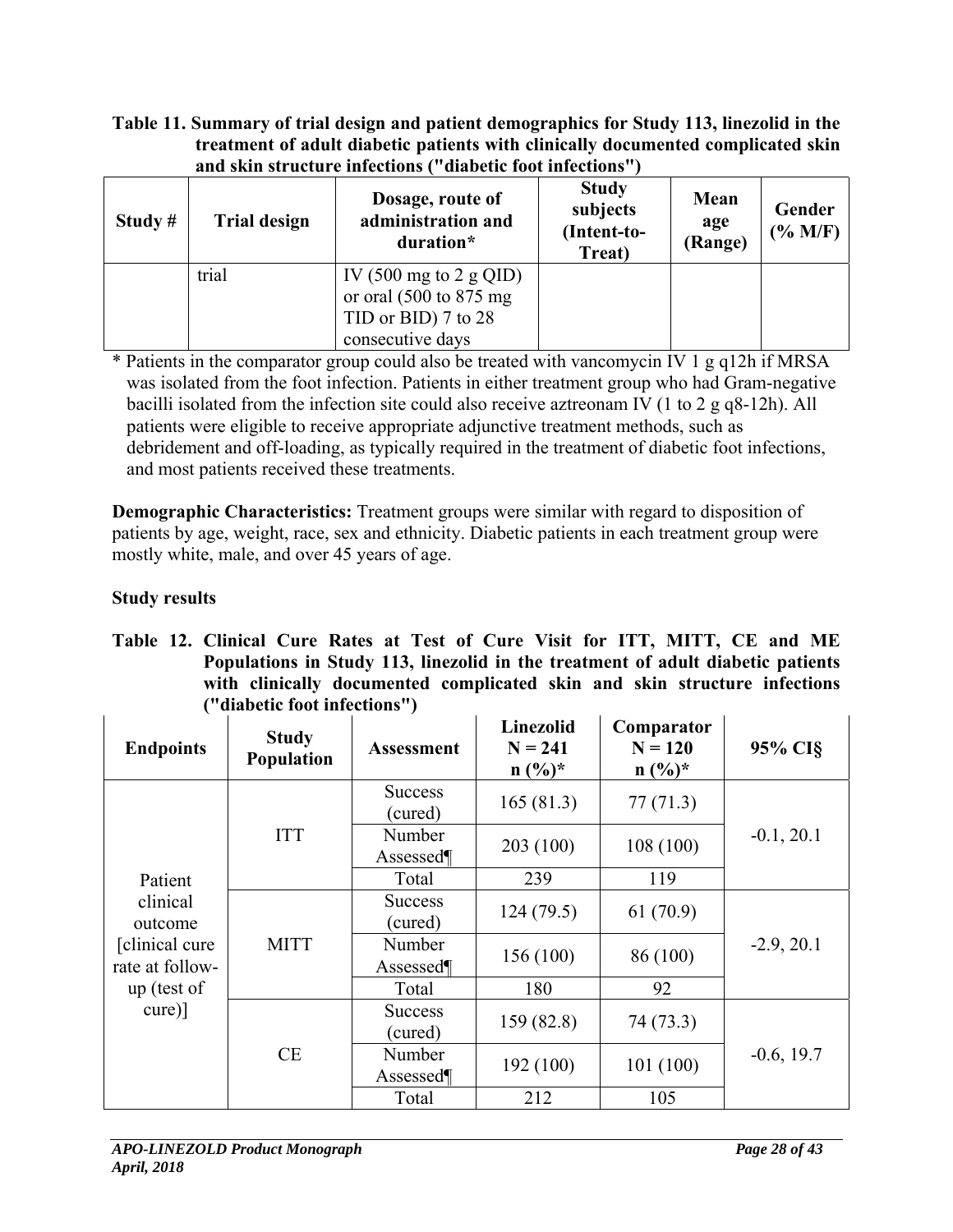**Table 12. Clinical Cure Rates at Test of Cure Visit for ITT, MITT, CE and ME Populations in Study 113, linezolid in the treatment of adult diabetic patients with clinically documented complicated skin and skin structure infections ("diabetic foot infections")** 

| <b>Endpoints</b> | <b>Study</b><br><b>Population</b> | <b>Assessment</b>         | Linezolid<br>$N = 241$<br>$n (%)^*$ | Comparator<br>$N = 120$<br>$n (%)^*$ | 95% CI§   |  |
|------------------|-----------------------------------|---------------------------|-------------------------------------|--------------------------------------|-----------|--|
|                  |                                   | <b>Success</b><br>(cured) | 119(81.0)                           | 36(66.7)                             |           |  |
|                  | <b>ME</b>                         | Number<br>Assessed        | 147(100)                            | 54 (100)                             | 0.2, 28.4 |  |
|                  |                                   | Total                     | 161                                 | 55                                   |           |  |

Abbreviations:  $ITT =$  intent-to-treat,  $MITT =$  modified intent-to-treat,  $CE =$  clinically evaluable, ME=microbiologically evaluable

\* All percentages are based on the number of patients assessed.

§ Confidence interval for the difference in cure rates based on normal approximation, expressed as a percentage

¶ Excludes patients with Indeterminate or Missing outcomes.

The cure rates by pathogen for microbiologically evaluable patients are presented in Table 13.

**Table 13. Cure Rates at the Test-of-Cure Visit for Microbiologically Evaluable Adult Patients with Diabetic Foot Infections [Study 113, linezolid in the treatment of adult diabetic patients with clinically documented complicated skin and skin structure infections ("diabetic foot infections")]** 

|                                |                           | <b>Cured</b>            |
|--------------------------------|---------------------------|-------------------------|
| Pathogen                       | Linezolid<br>$n/N$ $(\%)$ | Comparator<br>$n/N$ (%) |
| Staphylococcus aureus          | 49/64 (77)                | 20/30(67)               |
| Methicillin-resistant S.aureus | 12/17(71)                 | 2/3(67)                 |
| Streptococcus agalactiae       | 25/30(83)                 | 9/17(53)                |
| Streptococcus pyogenes         | 2/2(100)                  |                         |

### **DETAILED PHARMACOLOGY**

### **Animal Pharmacology**

Linezolid has been studied in *in vitro* and *in vivo* animal models to evaluate the efficacy and safety profile. The intravenous and oral pharmacokinetic profiles are similar due to 100% oral bioavailability.

In animals the general pharmacological properties of linezolid were investigated to evaluate its effects on major physiological systems.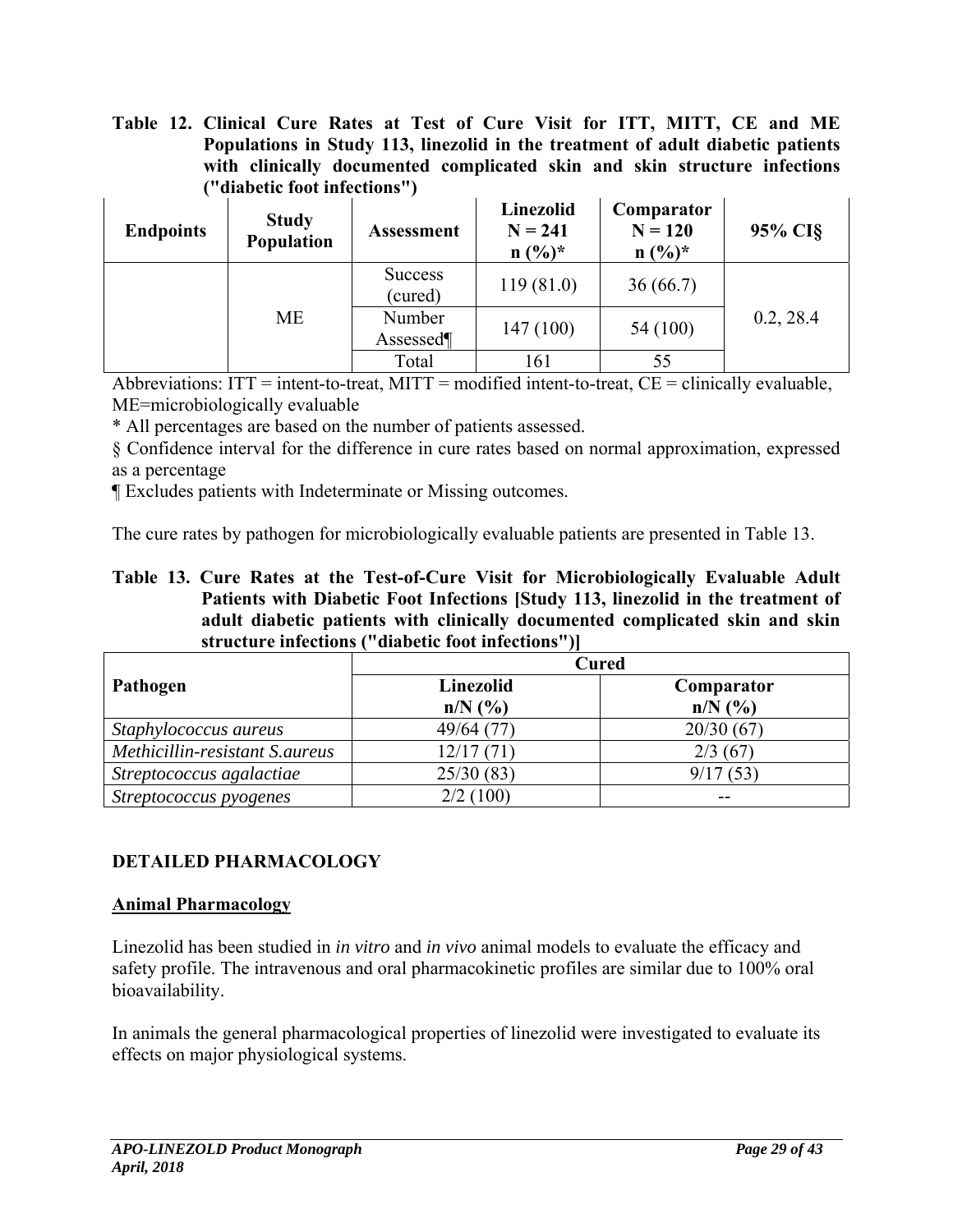## **Central Nervous System Effects**

No biologically relevant effects were noted in the functional observational battery up to a single oral dose of 100 mg/kg in rats. At a single intravenous dose of 125 mg/kg, moderate decreases in activity parameters and urine and fecal output in females were noted 5 minutes postdose, and an increase in urine output was seen in females 3 hours postdose.

### **Cardiovascular Effects**

Intravenous 10 or 30 mg/kg doses of linezolid in anesthetized dogs produced no significant cardiovascular or respiratory changes.

## **Gastrointestinal and Renal System Effects**

Gastrointestinal effects of linezolid in rats were limited to a reduction in gastric emptying at single oral doses of 62.5 and 100 mg/kg. When administered intravenously, reduced gastric secretion and gastric emptying were noted at a dose of 125 mg/kg. No effects on urine volume or urinary excretion of sodium, potassium, or chloride were seen with intravenous doses of up to 125 mg/kg; increases in water consumption were observed in females with 30 and 125 mg/kg intravenous doses. No effects on intestinal contraction were observed in studies of isolated guinea pig ileum.

## **Monoamine Oxidase (MAO) Inhibition**

*In vitro* studies showed that linezolid is a weak and reversible (competitive) inhibitor of human MAO A and B with Ki values of 56 mcM and 0.71 mcM, respectively. The major metabolites had reduced affinity for MAO A and B, and also had reversible kinetics.

Large oral doses of crystalline tyramine, co-administered with 50 mg/kg oral doses of linezolid, were required to increase blood pressure in a rat model.

Administration of oral pseudoephedrine and phenylpropanolamine at 3-times the recommended clinical dose did not produce a clinically relevant vasopressor response in conscious, linezolidpretreated dogs.

Linezolid was a weak inhibitor of serotonin and dopamine turnover in conscious rats. The magnitude of the changes induced by high doses of linezolid was small, compared to the irreversible MAO inhibitor clorgyline.

The physiologic and behavioral effects of linezolid in a rabbit model of the serotonin syndrome were determined. At 150 mg/kg, linezolid did not induce hyperthermia in the presence of a meperidine challenge, unlike the positive control, clorgyline.

# **MICROBIOLOGY**

Linezolid belongs to a relatively new class of antimicrobial agents which possess a unique mechanism of bacterial protein synthesis inhibition. Linezolid targets the initiation phase of bacterial translation by preventing the formation of a functional 70S initiation complex. The action of linezolid is distinct from that of other protein synthesis inhibitors that inhibit elongation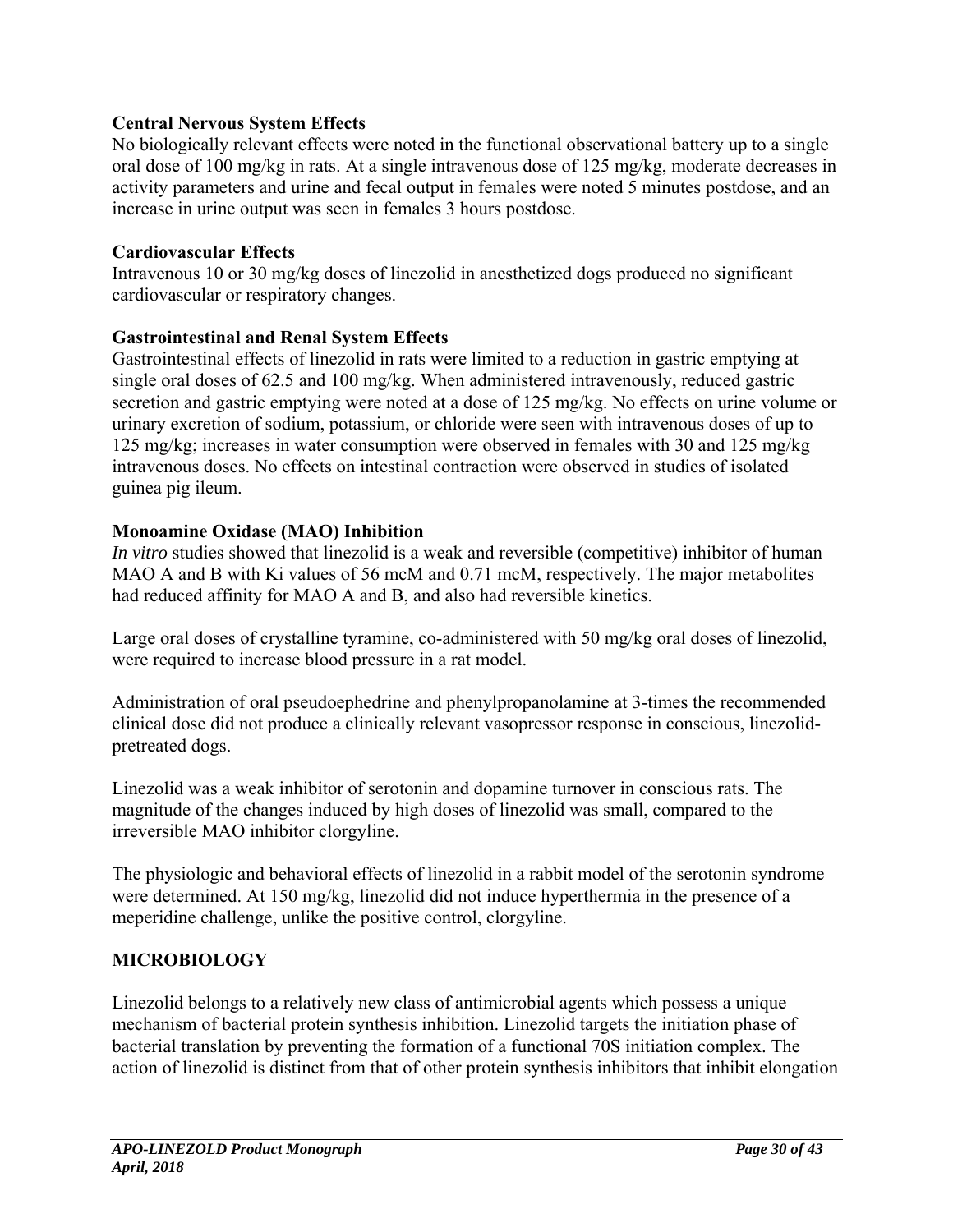or termination. No inhibition of eukaryotic translation was observed in a cell-free mammalian translation system.

Linezolid has been shown to be active *in vitro* against most isolates of the organisms listed in Table 14.

| Organism                                                 | No.<br>No.<br><b>Studies</b><br><b>Isolates</b> |     | <b>Weighted Average</b> |            |  |
|----------------------------------------------------------|-------------------------------------------------|-----|-------------------------|------------|--|
|                                                          |                                                 |     | MIC <sub>50</sub>       | $MIC_{90}$ |  |
| Staphylococcus aureus (methicillin-susceptible)          | 9                                               | 916 | 1.8                     | 2.5        |  |
| Staphylococcus aureus (methicillin-resistant)            | 9                                               | 973 | 1.7                     | 3.2        |  |
| Staphylococcus epidermidis (methicillin-<br>susceptible) | 6                                               | 183 | 1.3                     | 2.4        |  |
| Staphylococcus epidermidis (methicillin-<br>resistant)   | 6                                               | 216 | 1.2                     | 2.1        |  |
| Enterococcus faecalis (vancomycin-susceptible)           | $\overline{4}$                                  | 476 | 1.2                     | 2.0        |  |
| Enterococcus faecalis (vancomycin-resistant)             | 7                                               | 148 | 1.7                     | 3.1        |  |
| Enterococcus faecium (vancomycin-<br>susceptible)        | $\overline{4}$                                  | 68  | 1.9                     | 2.0        |  |
| Enterococcus faecium (vancomycin-resistant)              | 6                                               | 252 | 1.3                     | 2.4        |  |
| Streptococcus pneumoniae (penicillin-<br>susceptible)    | 5                                               | 303 | 0.6                     | 1.0        |  |
| Streptococcus pneumoniae (penicillin-<br>intermediate)   | 4                                               | 242 | 0.6                     | 1.0        |  |
| Streptococcus pneumoniae (penicillin-resistant)          | 6                                               | 266 | 0.6                     | 0.9        |  |
| Streptococcus agalactiae                                 | $\overline{2}$                                  | 164 | 1.9                     | 2.0        |  |
| Streptococcus pyogenes                                   | 3                                               | 182 | 1.1                     | 2.2        |  |

|  |  |                       |  |  |  | Table 14. In vitro Activity of Linezolid Against Aerobic and Facultative Gram-positive |  |
|--|--|-----------------------|--|--|--|----------------------------------------------------------------------------------------|--|
|  |  | <b>Microorganisms</b> |  |  |  |                                                                                        |  |

The following *in vitro* data are available, but their clinical significance is unknown. At least 90% of the following microorganisms exhibit an *in vitro* minimum inhibitory concentration (MIC) less than or equal to the susceptible breakpoint for linezolid. However, the safety and effectiveness of linezolid in treating clinical infections due to these microorganisms have not been established in adequate and well-controlled clinical trials.

# **Aerobic and facultative Gram-positive microorganisms**

*Corynebacterium jeikeium Enterococcus casseliflavus Enterococcus gallinarum Listeria monocytogenes Staphylococcus aureus* (vancomycin-intermediate strains) *Staphylococcus haemolyticus Staphylococcus lugdunensis Streptococcus intermedius*  Viridans group streptococci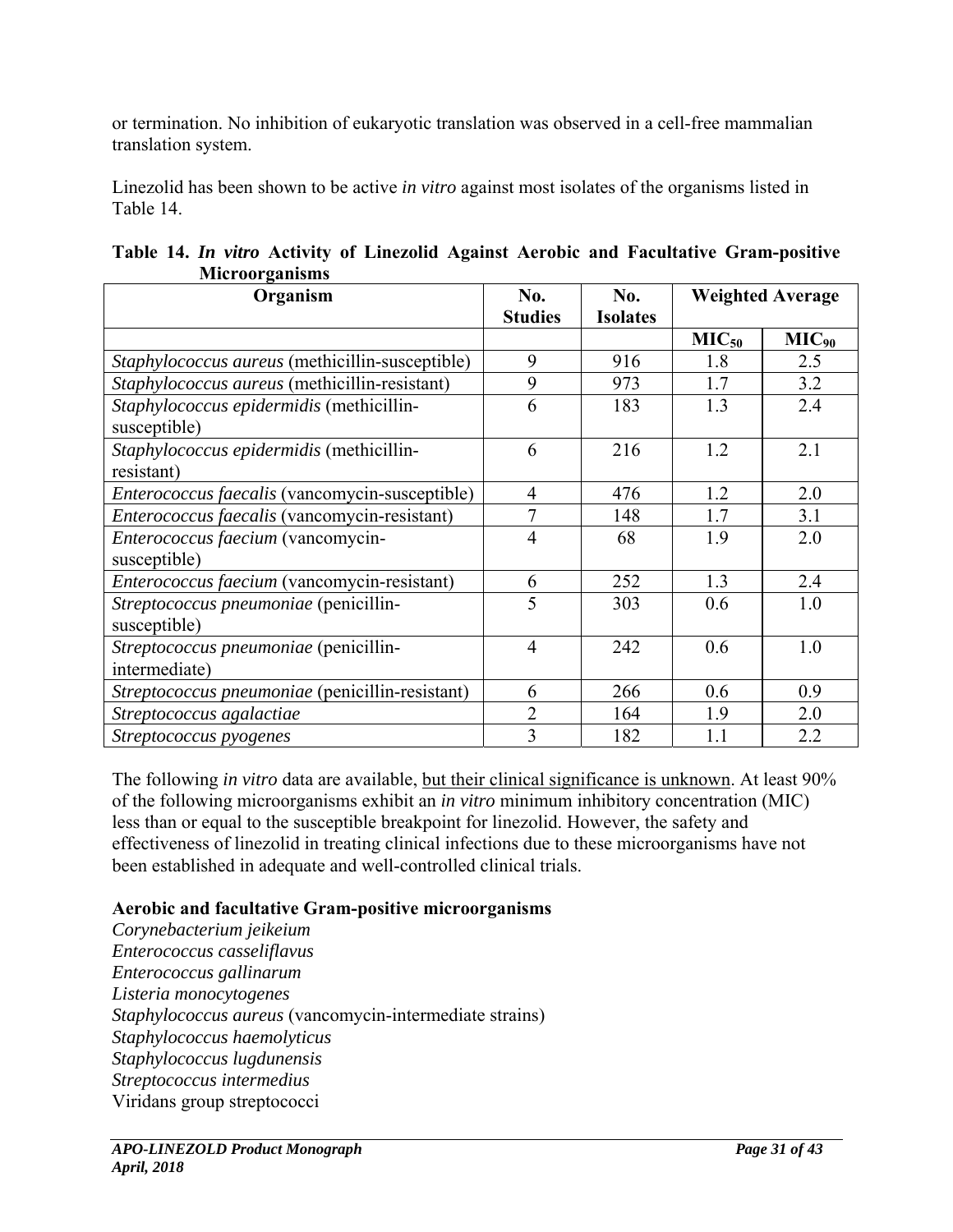Group C streptococci Group G streptococci

#### **Aerobic and facultative Gram-negative microorganisms**

*Pasteurella canis Pasteurella multocida* 

# **Anaerobic microorganisms**

*Peptostreptococcus anaerobius* 

### **"Other" microorganisms**

*Chlamydia pneumoniae* 

In clinical trials, resistance to linezolid developed in 6 patients infected with *E. faecium* (4 patients received 200 mg q12h, lower than the recommended dose, and 2 patients received 600 mg q12h). In a compassionate use program, resistance to linezolid developed in 8 patients with *E. faecium* and in 1 patient with *E. faecalis*. All patients had either unremoved prosthetic devices or undrained abscesses. Resistance to linezolid occurs *in vitro* at a frequency of 1 x 10<sup>-9</sup> to 1 x 10<sup>-11</sup>. *In vitro* studies have shown that point mutations in the 23S rRNA are associated with linezolid resistance. Resistance to linezolid has not been seen in clinical trials in patients infected with *Staphylococcus* spp. or *Streptococcus* spp., including *S. pneumoniae*.

### **Susceptibility Testing Methods**

**NOTE:** Susceptibility testing by dilution methods requires the use of linezolid susceptibility powder.

When available, the results of *in vitro* susceptibility test results for antimicrobial drugs used in the resident hospitals should be provided to the physician as periodic reports which describe the susceptibility profile of nosocomial and community-acquired pathogens. These reports should aid the physician in selecting the most effective antimicrobial.

Dilution Techniques: Quantitative methods are used to determine antimicrobial minimum inhibitory concentrations (MICs). These MICs provide estimates of the susceptibility of bacteria to antimicrobial compounds. The MICs should be determined using a standardized procedure. Standardized procedures are based on a dilution method (broth or agar) or equivalent with standardized inoculum concentrations and standardized concentrations of linezolid powder. The MIC values should be interpreted according to criteria provided in Table 15.

|                                        | <b>Susceptibility Interpretive Criteria</b>        |  |                                                 |           |     |  |
|----------------------------------------|----------------------------------------------------|--|-------------------------------------------------|-----------|-----|--|
| Pathogen                               | <b>Minimal Inhibitory</b><br><b>Concentrations</b> |  | <b>Disk Diffusion</b><br>(Zone Diameters in mm) |           |     |  |
|                                        | (MIC in meg/mL)                                    |  |                                                 |           |     |  |
|                                        |                                                    |  |                                                 |           |     |  |
| <i>Enterococcus</i> spp                |                                                    |  | >23                                             | $21 - 22$ | <20 |  |
| <i>Staphylococcus</i> spp <sup>a</sup> |                                                    |  | >21                                             |           |     |  |

#### **Table 15. Susceptibility Interpretive Criteria for Linezolid**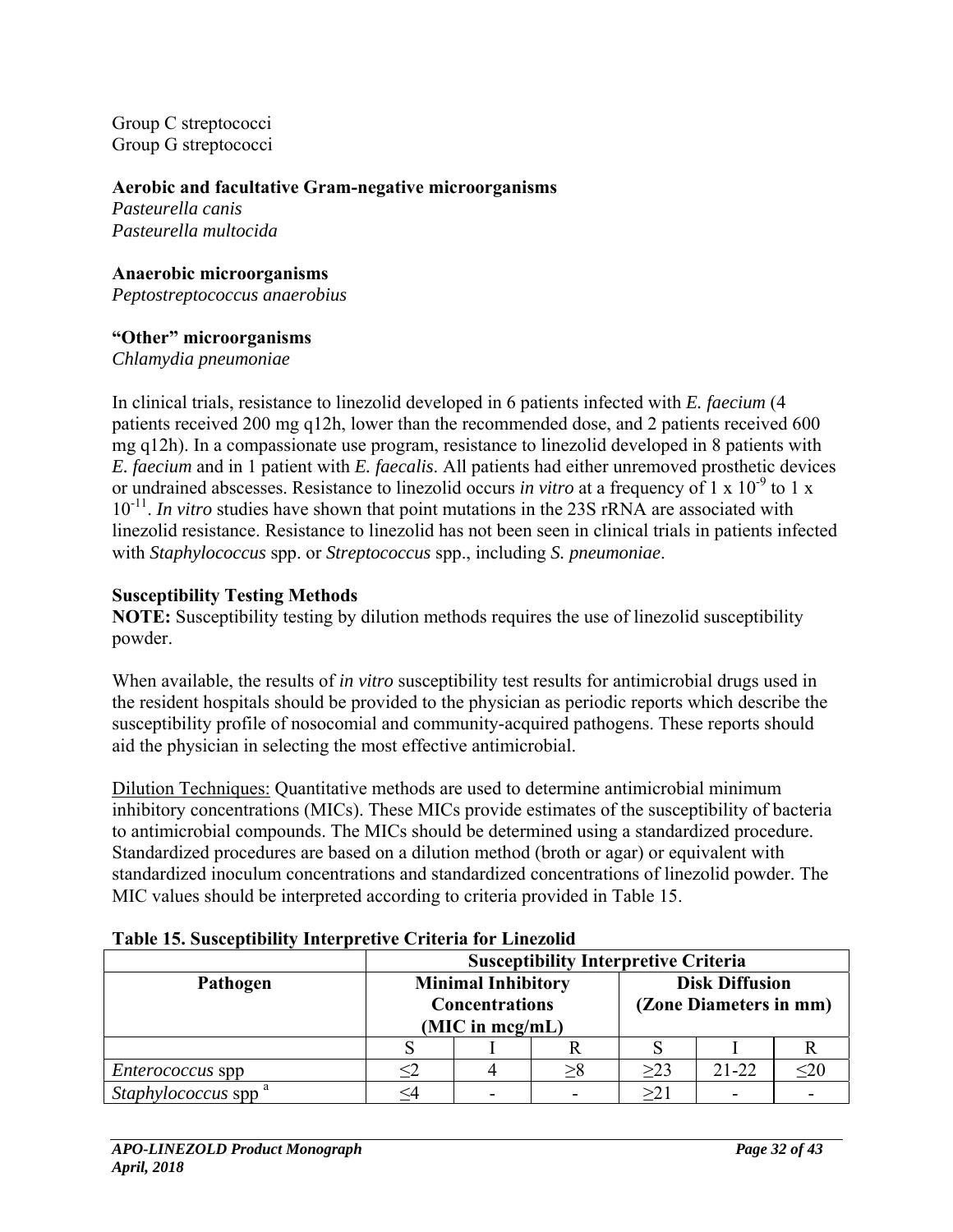|                                       | <b>Susceptibility Interpretive Criteria</b> |                           |                        |                       |  |  |
|---------------------------------------|---------------------------------------------|---------------------------|------------------------|-----------------------|--|--|
| Pathogen                              |                                             | <b>Minimal Inhibitory</b> |                        | <b>Disk Diffusion</b> |  |  |
|                                       | <b>Concentrations</b>                       |                           | (Zone Diameters in mm) |                       |  |  |
|                                       | (MIC in meg/mL)                             |                           |                        |                       |  |  |
| Streptococcus pneumoniae <sup>a</sup> |                                             |                           |                        | $>21^{\circ}$         |  |  |
| <i>Streptococcus</i> spp other than S | <2                                          |                           |                        | $>21^{\circ}$         |  |  |
| pneumoniae <sup>a</sup>               |                                             |                           |                        |                       |  |  |

# **Table 15. Susceptibility Interpretive Criteria for Linezolid**

<sup>a</sup> The current absence of data on resistant strains precludes defining any categories other than "Susceptible". Strains yielding test results suggestive of a "nonsusceptible" category should be retested, and if the result is confirmed, the isolate should be submitted to a reference laboratory for further testing.

b These interpretive standards for *S. pneumoniae* and *Streptococcus* spp. other than *S. pneumoniae* are applicable only to tests performed by broth microdilution using cation-adjusted Mueller-Hinton broth with 2 to 5% lysed horse blood inoculated with a direct colony suspension and incubated in ambient air at 35°C for 20 to 24 hours.

<sup>c</sup> These zone diameter interpretive standards are applicable only to tests performed using Mueller- Hinton agar supplemented with 5% defibrinated sheep blood inoculated with a direct colony suspension and incubated in  $5\%$  CO<sub>2</sub> at  $35^{\circ}$ C for 20 to 24 hours.

Diffusion Techniques: Quantitative methods that require measurement of zone diameters also provide reproducible estimates of the susceptibility of bacteria to antimicrobial compounds. One such standardized procedure requires the use of standardized inoculum concentrations. This procedure uses paper disks impregnated with 30 mcg of linezolid to test the susceptibility of microorganisms to linezolid. The disc diffusion interpretive criteria are provided in Table 15.

Anaerobic Techniques: For anaerobic bacteria, the susceptibility to linezolid as MICs can be determined by standardized test methods. Interpretive criteria for linezolid and anaerobic microorganisms have not been defined.

A report of "Susceptible" indicates that the pathogen is likely to be inhibited if the antimicrobial compound in the blood reaches the concentrations usually achievable. A report of "Intermediate" indicates that the result should be considered equivocal, and, if the microorganism is not fully susceptible to alternative, clinically feasible drugs, the test should be repeated. This category implies possible clinical applicability in body sites where the drug is physiologically concentrated or in situations where high dosage of drug can be used. This category also provides a buffer zone which prevents small uncontrolled technical factors from causing major discrepancies in interpretation. A report of "Resistant" indicates that the pathogen is not likely to be inhibited if the antimicrobial compound in the blood reaches the concentrations usually achievable; other therapy should be selected.

# **Quality Control**

Standardized susceptibility test procedures require the use of quality control microorganisms to control the technical aspects of the test procedures. Standard linezolid powder should provide the following range of values noted in Table 16. **NOTE:** Quality control microorganisms are specific strains of organisms with intrinsic biological properties relating to resistance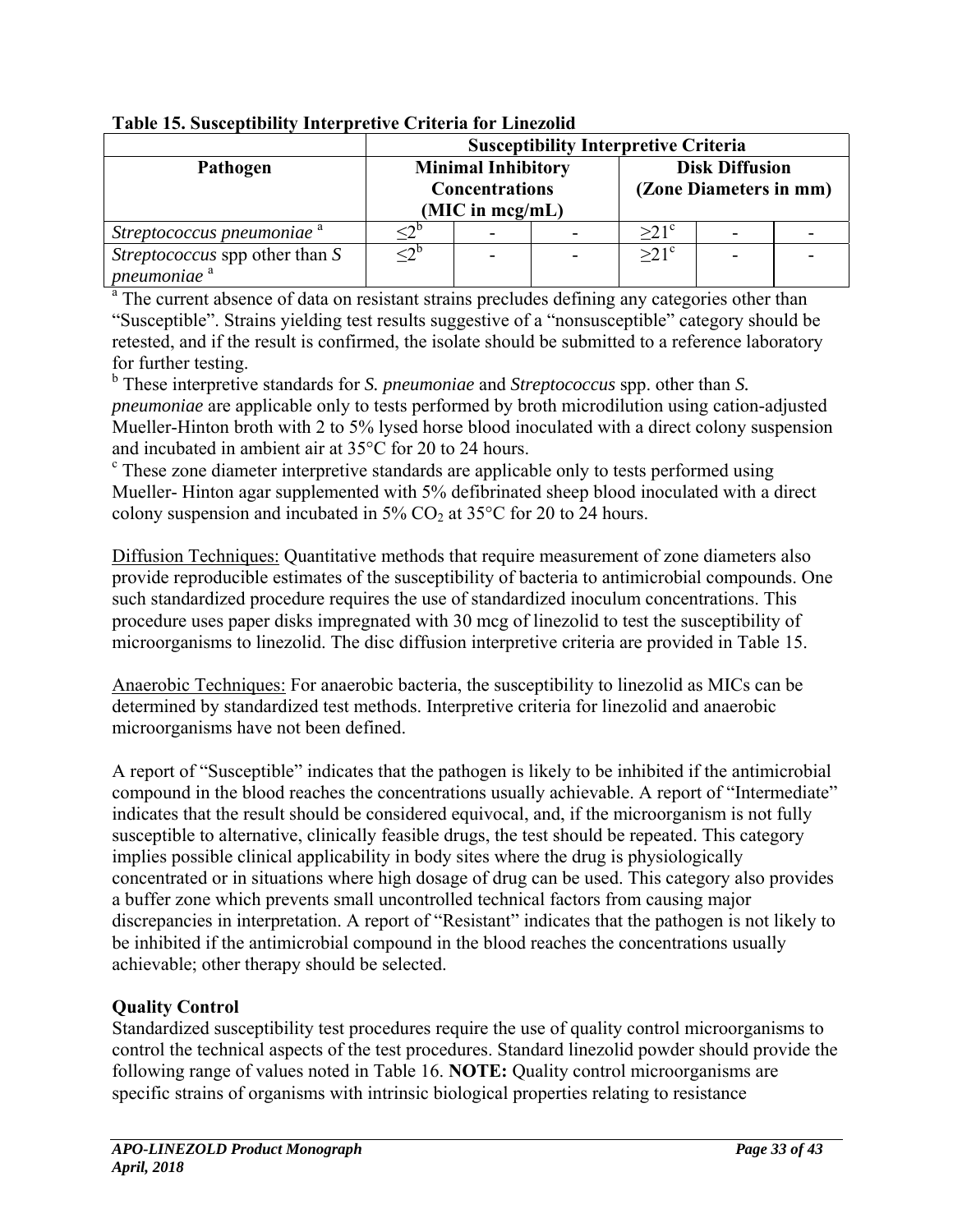mechanisms and their genetic expression within bacteria; the specific strains used for microbiological quality control are not clinically significant.

| Susceptibility Test Results                   |                                                                  |                                                 |  |  |  |  |  |
|-----------------------------------------------|------------------------------------------------------------------|-------------------------------------------------|--|--|--|--|--|
|                                               | <b>Acceptable Quality Control Ranges</b>                         |                                                 |  |  |  |  |  |
| <b>QC</b> Strain                              | <b>Minimum Inhibitory</b><br>Concentration<br>(MIC in $mcg/mL$ ) | <b>Disk Diffusion</b><br>(Zone Diameters in mm) |  |  |  |  |  |
| Enterococcus faecalis<br><b>ATCC 29212</b>    | $1 - 4$                                                          | Not applicable                                  |  |  |  |  |  |
| Staphylococcus aureus<br><b>ATCC 29213</b>    | $1 - 4$                                                          | Not applicable                                  |  |  |  |  |  |
| Staphylococcus aureus<br><b>ATCC 25923</b>    | Not applicable                                                   | $27 - 31$                                       |  |  |  |  |  |
| Streptococcus pneumoniae<br><b>ATCC 49619</b> | $0.50 - 2$                                                       | $28 - 34$                                       |  |  |  |  |  |

| Table 16. Acceptable Quality Control Ranges for Linezolid to be Used in Validation of |
|---------------------------------------------------------------------------------------|
| <b>Susceptibility Test Results</b>                                                    |

# **TOXICOLOGY**

The toxicity of linezolid was evaluated in acute oral and IV toxicity studies in rats and an acute oral toxicity study in dogs, repeated-dose oral toxicity studies up to 6 months in duration in rats and 3 months in duration in dogs, a 4-week oral toxicity study in juvenile rats, repeated-dose IV toxicity studies up to 1 month in duration in rats and dogs, developmental and reproductive toxicity studies in mice and adult and juvenile rats, mutagenic potential studies *in vitro* and *in vivo*, and special toxicology studies (handler safety [ocular and dermal irritation] studies and MAO inhibition studies).

# **Acute Toxicity**

# *Rat*

When the acute oral toxicity of linezolid was evaluated in rats given two equally divided doses of drug on one day, the minimum lethal oral dose was between 1000 to 3000 mg/kg/day. Clinical signs in surviving and moribund animals included decreased activity, ataxia, salivation, alopecia, and soiled face and urogenitalia. Suppressed or decreased body weight gain, which returned to normal by the end of the study, was observed at doses of 3000 and 5000 mg/kg/day. In surviving rats, the main gross findings consisted of enlarged cecum (a common effect in rats treated with antibiotics) and alopecia. No toxic signs or adverse effects were seen in acute IV toxicity studies when rats were administered dose levels of up to 400 mg/kg/day.

# *Dog*

In male dogs given two equally divided doses of linezolid orally on one day, the minimum lethal dose was greater than 2000 mg/kg/day. Vomiting, tremors, and decreased activity were the primary clinical observations. No symptoms were observed twenty-four hours after the evening (PM) dose. Food consumption and body weight gains in dogs given 500 and 2000 mg/kg/day were suppressed slightly in the early phase of the observation period and returned to normal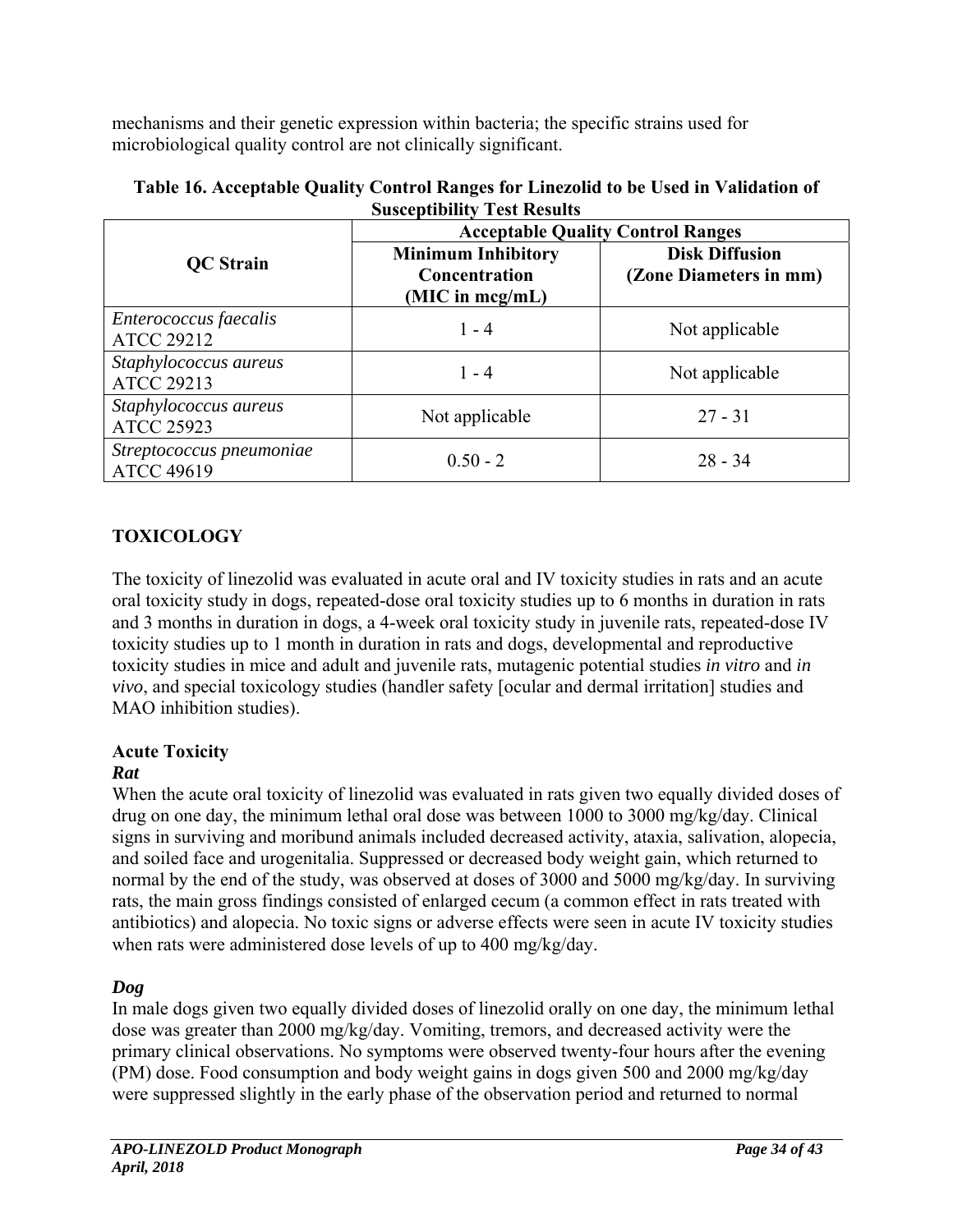thereafter. Slight, transient elevations in serum alanine aminotransferase (ALT) were seen in one dog given 2000 mg/kg/day.

# **Repeated-Dose Toxicity**

Studies performed to assess the toxicity of linezolid after repeated dosing indicated that the primary target organs of toxicity were the hematopoietic and gastrointestinal systems in rats and dogs, and the reproductive system in rats. The NOAELs were 40 mg/kg/day in the 6-month oral rat study, 10 mg/kg/day in the 3-month oral rat study, 20 mg/kg/day in the 1-month oral rat study, and 20 mg/kg/day in the 1- and 3-month oral dog studies.

# **Hematopoietic Effects**

Linezolid produced myelosuppression in rats and dogs that was time- and dose-dependent, and reversible. Findings included mild bone marrow hypocellularity and moderate decreases in red blood cell, white blood cell, and platelet counts. A 1-month recovery period was sufficient for the reversal of myelosuppression in most studies, and in the case of the 3-month oral dose study in dogs, reversal of effects was observed during the dosing phase of the study when the dose was reduced from 40 to 30 mg/kg/day.

# **Gastrointestinal Effects**

Gastrointestinal effects were observed in rats and dogs that were likely primarily related to antibiotic-induced alterations in intestinal microflora. Findings in rats included decreased food consumption and diarrhea, which resulted in decreased weight gain, and histological changes in the large and small intestines (atrophy of intestinal mucosa and necrosis of epithelial cells in the intestinal crypts) in the 2-week study at high doses of 200 and 1000 mg/kg/day. In the longer term definitive studies in rats, treatment-related decreases in body weight gain and food consumption were not accompanied by microscopic findings. Reduced gastric emptying, noted in the safety pharmacology studies in rats, may have been a contributing factor to the inappetence. In dogs, anorexia, vomiting, and mucous stools accompanied weight loss. The gastrointestinal findings were not related to oral administration of linezolid, as they were also observed in the intravenous studies. All effects reversed with cessation of treatment.

# **Other Effects**

In rats administered linezolid orally for 6 months, non-reversible, minimal to mild axonal degeneration of sciatic nerves was observed at 80 mg/kg/day; minimal degeneration of the sciatic nerve was also observed in 1 male at this dose level at a 3-month interim necropsy. Sensitive morphologic evaluation of perfusion-fixed tissues was conducted to investigate evidence of optic nerve degeneration. Minimal to moderate optic nerve degeneration was evident in 2 male rats administered linezolid at 80 mg/kg/day for 6 months, but the direct relationship to drug was equivocal because of the acute nature of the finding and its asymmetrical distribution. The optic nerve degeneration observed was microscopically comparable to a spontaneous unilateral optic nerve degeneration reported in aging rats and may be an exacerbation of a common background change.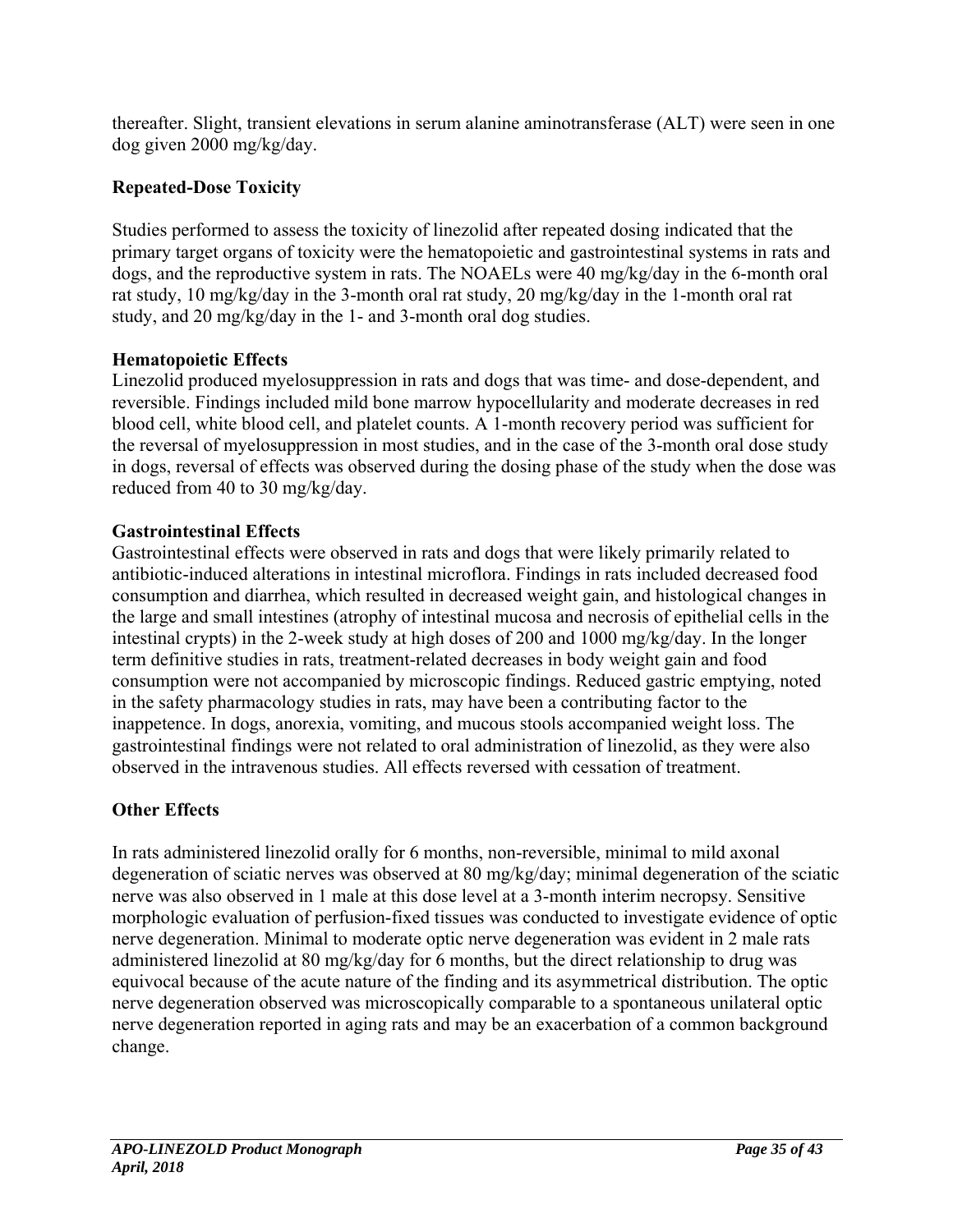# **Carcinogenicity**

Linezolid will be used for short-term therapy. Therefore carcinogenecity bioassay studies have not been conducted.

# **Mutagenicity**

Linezolid is considered to be nonmutagenic and nonclastogenic, based on negative results in a battery of tests including those designed to measure chemically induced gene mutation in bacterial and mammalian cells (the Ames and AS52 assays, respectively) and those designed to measure chromosome aberrations in human lymphocytes *in vitro* and micronuclei in mouse bone marrow cells *in vivo*. In addition, linezolid did not induce unscheduled DNA synthesis (UDS) *in vitro*, a measure of DNA repair following chemically induced DNA damage.

## **Reproduction and Teratology**

Linezolid did not affect the fertility or reproductive performance of adult female rats, while it reversibly decreased fertility in adult male rats when given orally at doses ≥50 mg/kg/day for 4 to 10 weeks with exposures approximately equal to or greater than the expected human exposure level (exposure comparisons are based on  $AUC_{0.24}$  in animals vs (2 x  $AUC_{0.7}$ ) in humans given 600 mg twice daily). Epithelial cell hypertrophy in the epididymis may have contributed to the decreased fertility by affecting sperm maturation. Similar epididymal changes were not seen in dogs. Light microscopic examination of the testes did not show overt drug-induced effects, although an effect on spermatogenesis cannot be excluded. Although the concentrations of sperm in the testes were in the normal range, the concentrations in the cauda epididymis were decreased, and sperm from the vas deferens had decreased motility.

Mildly decreased fertility occurred in juvenile male rats treated with linezolid orally through most of their period of sexual development (50 mg/kg/day from days 7 to 36 of age, and 100 mg/kg/day from days 37 to 55 of age, with exposures ranging from 0.4-fold to 1.2-fold that expected in humans based on AUC). No histopathological evidence of adverse effects was observed in the male reproductive tract.

In mice, embryo and fetal toxicity was seen only at doses that caused maternal toxicity (clinical signs and reduced body weight gain). An oral dose of 450 mg/kg/day (6.5-fold the estimated human exposure level based on AUC) correlated with increased postimplantational embryo death, including total litter loss; decreased fetal body weights and an exacerbation of a normal genetic predisposition to sternal variations in the strain of mice used, in the form of an increased incidence of costal cartilage fusion.

In rats, mild fetal toxicity was observed at oral doses of 15 and 50 mg/kg/day (exposure levels 0.22- fold to approximately equivalent to the estimated human exposure, respectively, based on AUC). The effects consisted of decreased fetal body weights and reduced ossification of sternebrae, a finding often seen in association with decreased fetal body weights. Slight maternal toxicity, in the form of reduced body weight gain, was seen at 50 mg/kg/day.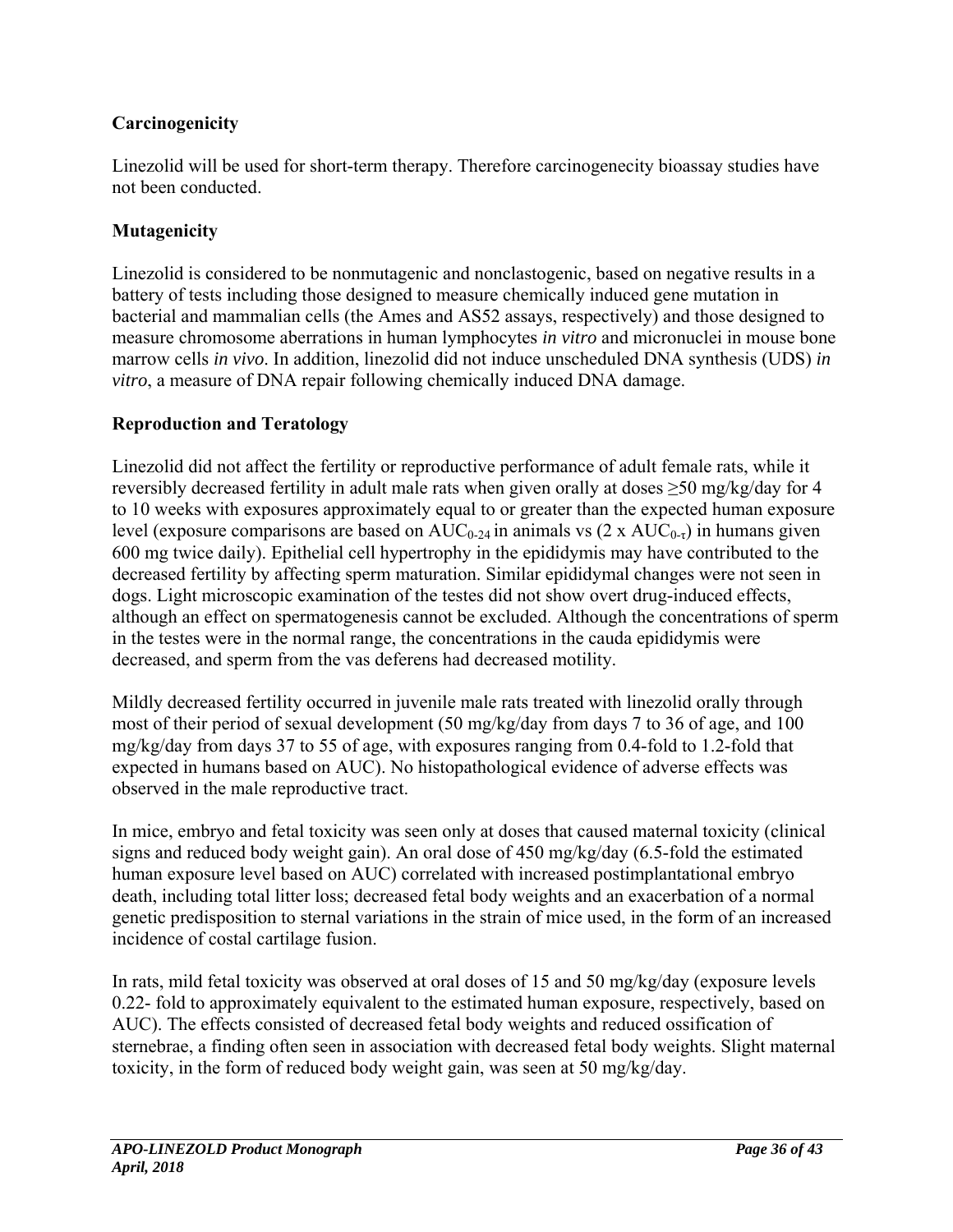In rabbits, reduced fetal body weight occurred only in the presence of maternal toxicity (clinical signs, reduced body weight gain and food consumption) when administered twice daily at total oral daily doses of 15 mg/kg/day (0.06-fold the estimated human exposure based on AUCs).

Linezolid was not teratogenic in mice, rats, or rabbits at exposure levels 6.5-fold (in mice), equivalent to (in rats), or 0.06-fold (in rabbits) the expected human exposure level, based on AUCs. However, embryo and fetal toxicities were seen.

When female rats were treated orally with 50 mg/kg/day of linezolid during pregnancy and lactation, survival of pups was decreased on postnatal days 1 to 4, and mild delays in maturational milestones were observed. Pups permitted to mature to reproductive age, when mated, showed evidence of a dose-related increase in preimplantation loss at maternal doses  $\geq$ 2.5 mg/kg/day, with exposures below those expected in humans.

# **Other Studies**

In ocular and dermal irritation studies in albino rabbits, linezolid caused minimal and transient irritation when administered as a single dose of 100 mg/eye and was slightly irritating to abraded skin when applied at a dose of 100 mg/site/day for 5 days.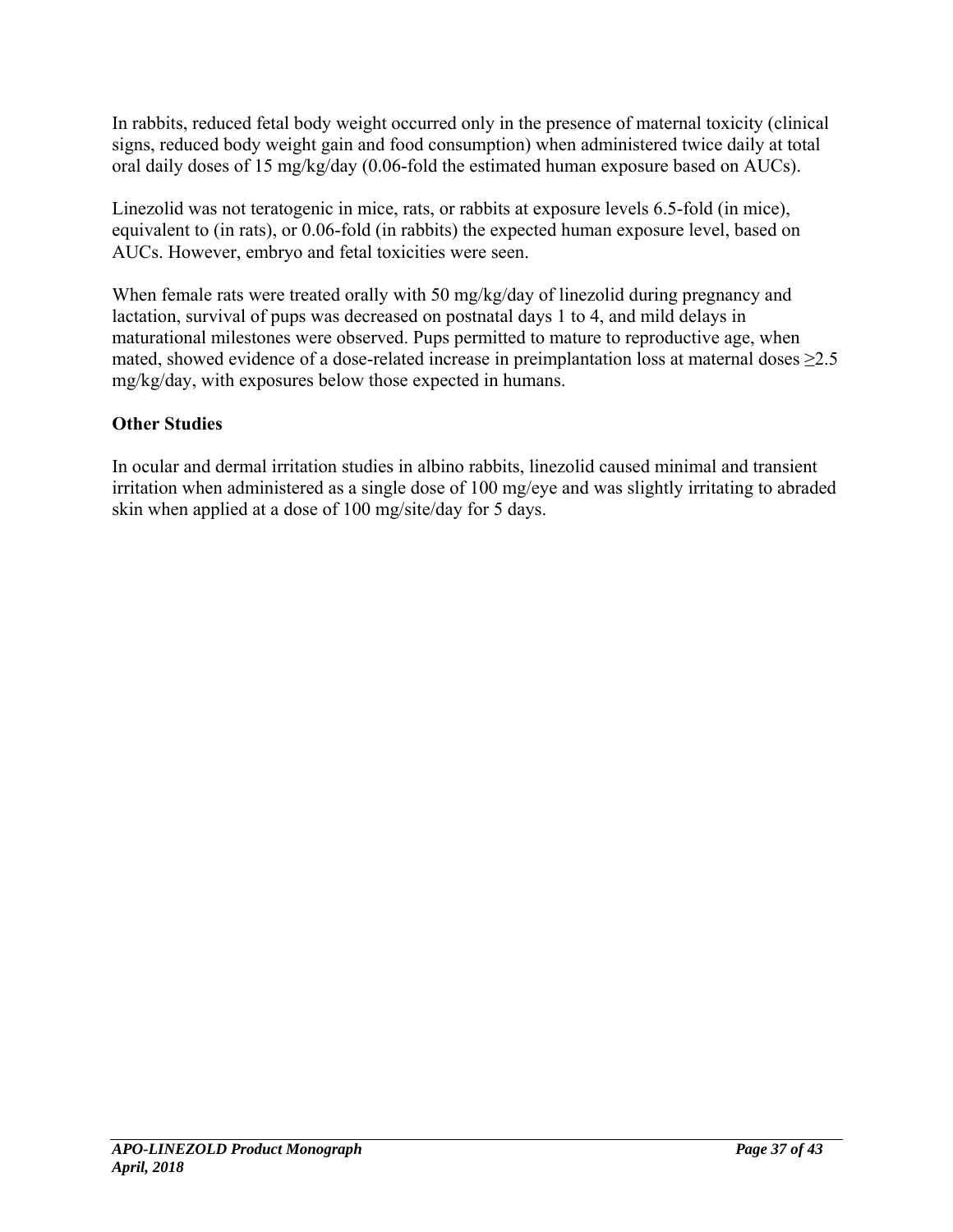## **REFERENCES**

- 1. National Committee for Clinical Laboratory Standards. Methods for Dilution Antimicrobial Susceptibility Tests for Bacteria that Grow Aerobically - Fifth Edition. Approved Standard NCCLS Document M7-A5, Vol. 20, No. 2, NCCLS, Wayne, PA, January 2000.
- 2. National Committee for Clinical Laboratory Standards. Performance Standards for Antimicrobial Disk Susceptibility Tests - Seventh Edition. Approved Standard NCCLS Document M2-A7, Vol. 20, No. 1, NCCLS, Wayne, PA, January 2000.
- 3. National Committee for Clinical Laboratory Standards. Tenth Informational Supplement. Approved NCCLS Document M100-S10, Vol. 20, No. 1, NCCLS, Wayne, PA, January 2000.
- 4. Rubinstein E, Cammarata SK, Oliphant TH, Wunderink RG. Linezolid (PNU-100766) versus vancomycin in the treatment of hospitalized patients with nosocomial pneumonia: a randomized, double-blind, multicenter study. Clin Infect Dis 2001; 32:402-12.
- 5. Stevens DL, Smith LG, Bruss JB, et al. Randomized comparison of linezolid (PNU-100766) versus oxacillin-dicloxacillin for treatment of complicated skin and soft tissue infections: Antimicrob Agents Chemother 2000; 44(12):3408-13.
- 6. Clemett D and Markham A. Linezolid. Drugs 2000; 59(4): 815-27.
- 7. Walker SE, Shulman KI, Tailor SA, Gardner D. Tyramine content of previously restricted food in monoamine oxidase inhibitor diets. J Clin Psychopharamacol 1996; 16(5):583-8.
- 8. Product Monograph  $P^T ZYVOXAM^*$  (Linezolid Tablets), 600 mg, Linezolid Injection 2 mg/mL, Linezolid Powder for Oral Suspension 100 mg/5mL when reconstituted. Pfizer Canada Inc., Submission Control No: 211843, Date of Revision: February 9, 2018.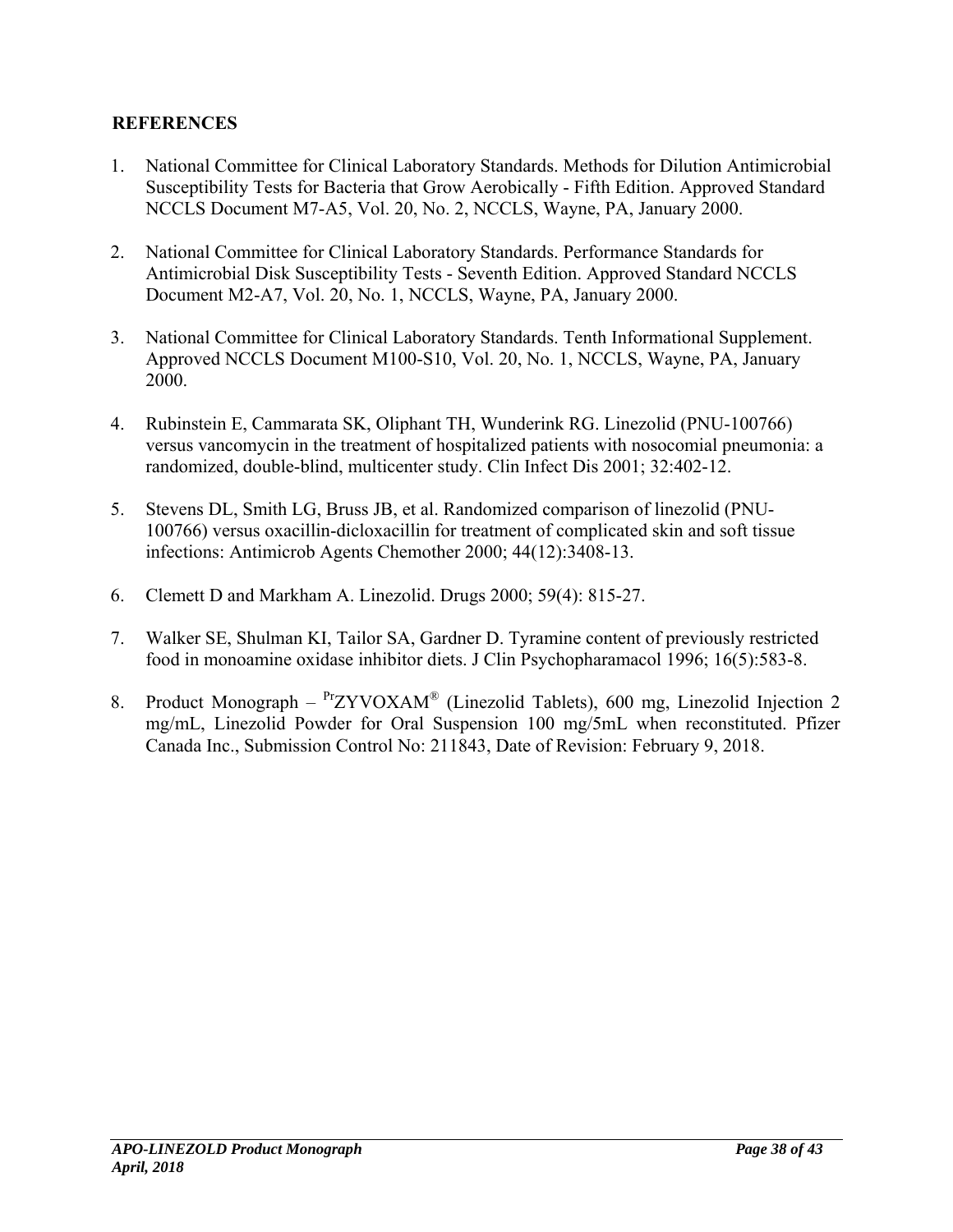#### **READ THIS FOR SAFE AND EFFECTIVE USE OF YOUR MEDICINE PATIENT MEDICATION INFORMATION**

#### **PrAPO-LINEZOLID Linezolid Tablets 600 mg**

Read this carefully before you start taking **APO-LINEZOLID** and each time you get a refill. This leaflet is a summary and will not tell you everything about this drug. Talk to your healthcare professional about your medical condition and treatment and ask if there is any new information about **APO-LINEZOLID**.

#### **What is APO-LINEZOLID used for?**

APO-LINEZOLID (linezolid) is an antibiotic medicine. It is used to treat the following bacterial infections in adults:

- abdomen infections
- skin infections
- infections of system that carries urine out of body (urinary tract)
- lung infections (pneumonia)

Antibacterial drugs like **APO-LINEZOLID** treat only bacterial infections. They do not treat viral infections. Although you may feel better early in treatment, **APO-LINEZOLID** should be used exactly as directed. Misuse or overuse of **APO-LINEZOLID** could lead to the growth of bacteria that will not be killed by APO-LINEZOLID (resistance). This means that **APO-LINEZOLID** may not work for you in the future. Do not share your medicine.

#### **How does APO-LINEZOLID work?**

APO-LINEZOLID belongs to the class of medicines called oxazolidinones antibiotics. It works by stopping the growth of bacteria responsible for your infection.

#### **What are the ingredients in APO-LINEZOLID**?

Medicinal ingredient: Linezolid

Non-medicinal ingredients: colloidal silicon dioxide, crospovidone, hydroxypropyl cellulose, hydroxypropyl methylcellulose, magnesium stearate, methyl cellulose, polyethylene glycol and titanium dioxide.

#### **APO-LINEZOLID comes in the following dosage forms:**

APO-LINEZOLID comes as a tablet: Each tablet contains 600 mg of linezolid

#### **Do not use APO-LINEZOLID if you:**

- are allergic to linezolid or any other ingredients of **APO-LINEZOLID** (see **What are the ingredients in APO-LINEZOLID?**).
- have uncontrolled high blood pressure
- have pheochromocytoma [a tumor of small part of the body, located on top of each kidney (adrenal gland)]
- have thyrotoxicosis (an overactive thyroid)
- have carcinoid syndrome (a condition caused by tumours of the hormone system with signs of diarrhea, skin flushing, rapid heartbeat, wheezing)
- have taken certain medications used for low mood (depression) like isocarboxazid, phenelzine, or tranylcypromine or medications used for Parkinson's disease like selegiline or rasagiline in the last 14 days
- are taking any cold or flu medication containing pseudoephedrine or phenylpropanolamine\*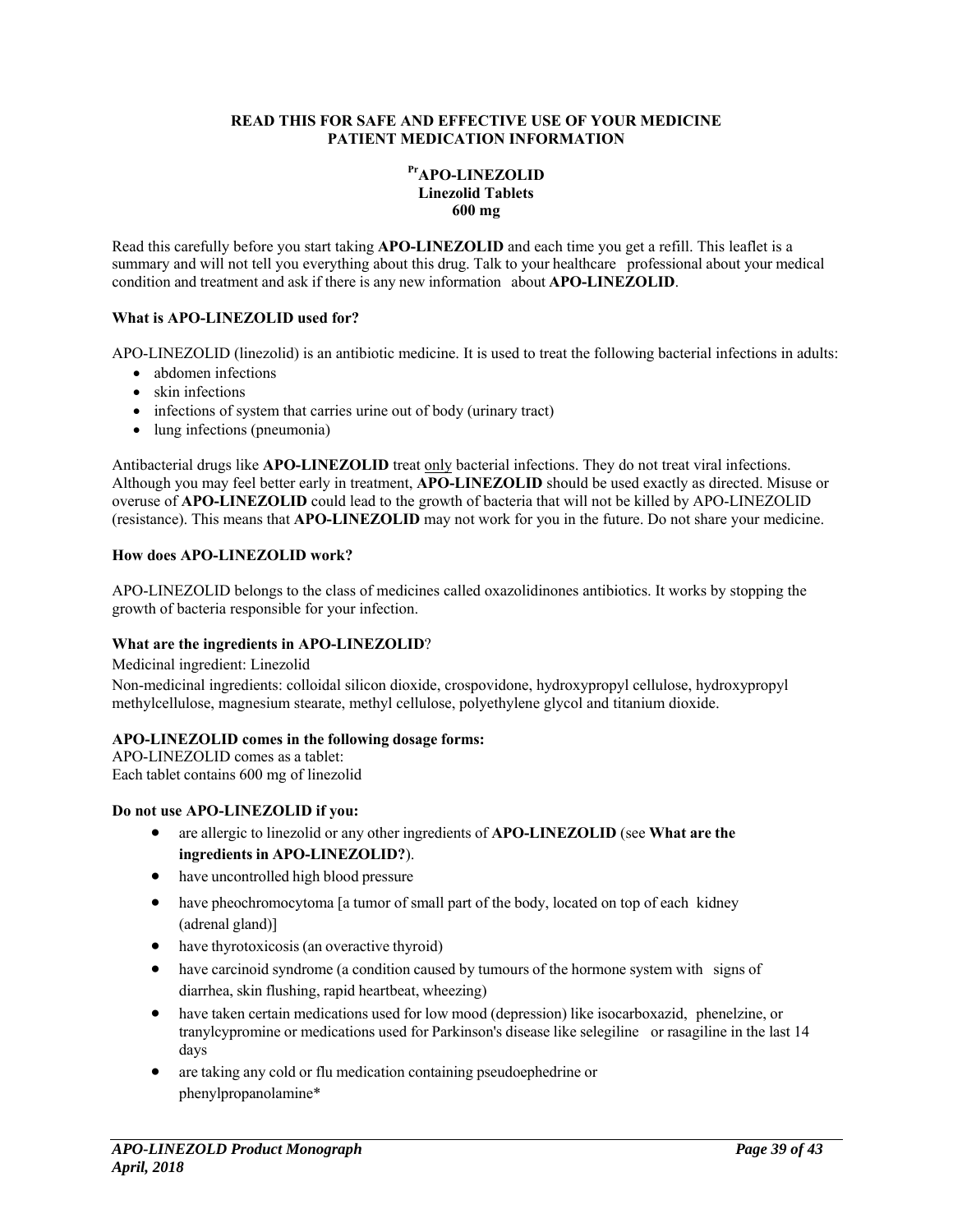- are taking epinephrine, a medication used for severe allergic reactions
- are taking any other medication that increases blood pressure like norepinephrine, dopamine or dobutamine
- are taking any medication known as selective serotonin re-uptake inhibitors (SSRI's) (e.g., citalopram, escitalopram, fluoxetine, fluvoxamine, paroxetine, sertraline) or serotonin norepinephrine reuptake inhibitors (SNRIs) (e.g., desvenlafaxine, duloxetine, venlafaxine). These medications may be used for low mood (depression).
- are taking tricyclic antidepressants, medications for low mood such as amitriptyline, clomipramine, desipramine, doxepin, imipramine, nortriptyline
- are taking medications for migraine such as almotriptan, eletriptan, frovatriptan, naratriptan, rizatriptan, sumatriptan, zolmitriptan
- are taking meperidine, a medication for pain
- are taking buspirone, a medication for anxiety
- \* phenylpropanolamine is no longer marketed in Canada

#### **To help avoid side effects and ensure proper use, talk to your healthcare professional before you take APO-LINEZOLID. Talk about any health conditions or problems you may have, including if you:**

- have a history of high blood pressure.
- have taken a drug for low mood (depression) within the last 2 weeks (14 days).
- have a history of anemia (low red blood cells), thrombocytopenia [(low cells in the blood that help the blood clot (platelets)], neutropenia (low white blood cells) or any other blood related problems.
- have a history of bleeding problems.
- have a history of seizures or convulsions.
- have diabetes. You will need to watch your blood sugar closely.
- are pregnant or trying to become pregnant.
- are breast-feeding.

#### **Other warnings you should know about:**

While taking **APO-LINEZOLID**

- Follow your doctor's instructions carefully.
- Do not stop taking your medicine until your doctor tells you to, even if you are feeling better. **APO-LINEZOLID** is not normally used in children and teenagers under 18 years old.
- If you develop severe diarrhea during or over 2 months after treatment with **APO-LINEZOLID**, call your healthcare professional immediately (see **What are possible side effects from using APO-LINEZOLID**? section below).
- Do not use any medicine to treat your diarrhea without first checking with your doctor.

#### **Tell your healthcare professional about all the medicines you take, including any drugs, vitamins, minerals, natural supplements or alternative medicines**.

#### **The following may interact with APO-LINEZOLID:**

- All the medications listed under **"Do not use APO-LINEZOLID if you"** section above. Many other medications may also interact with **APO-LINEZOLID**. Tell your healthcare professional about all the medications you are taking, even those that do not appear on this list.
- Tyramine, a chemical naturally present in some pickled, smoked, or fermented foods or drinks like aged cheeses and red wines. This interaction may cause a sudden increase in your blood pressure. If you develop a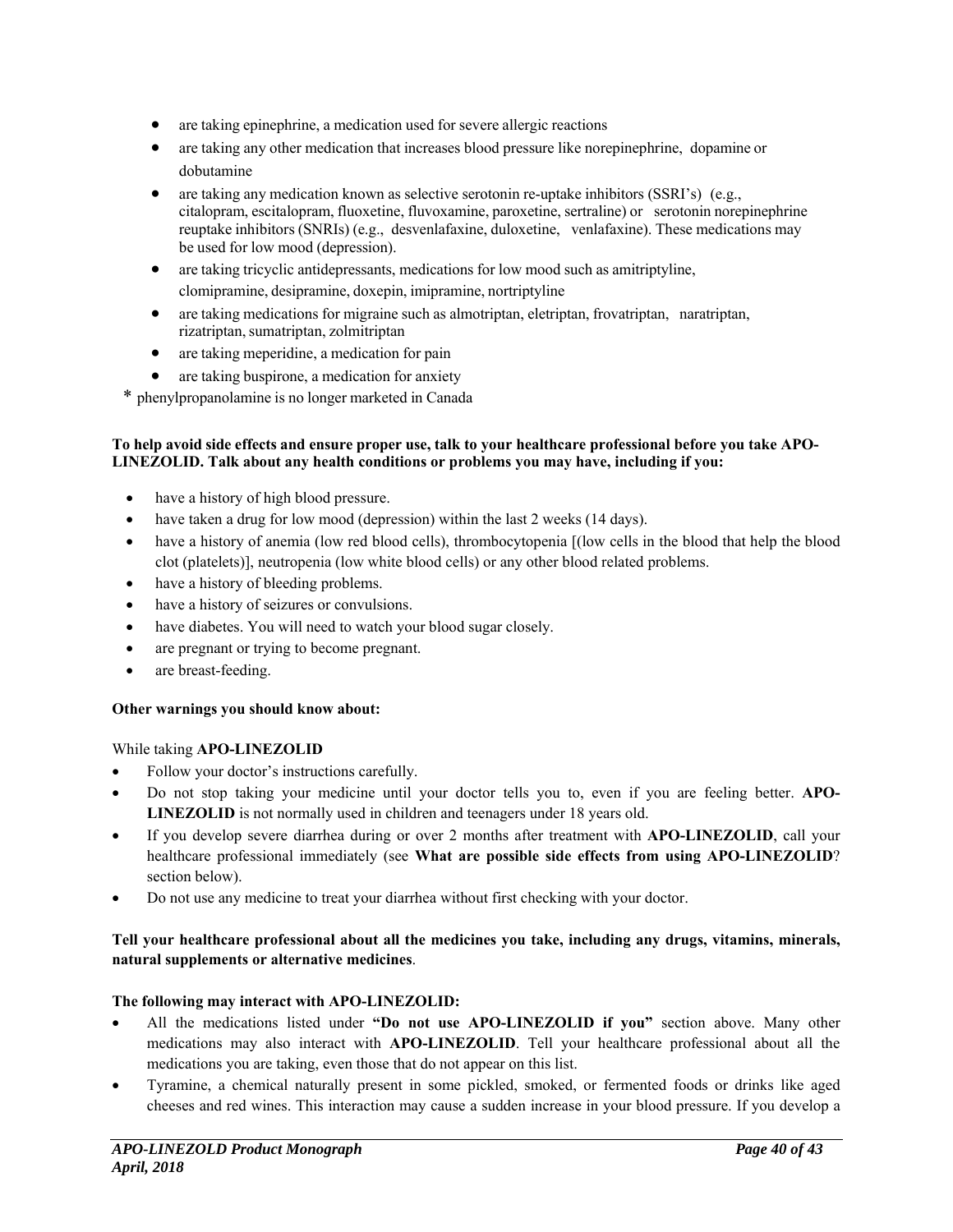throbbing headache after eating or drinking, tell your healthcare professional. To prevent these problems, get a list of tyramine-rich foods to avoid from your healthcare professional while taking **APO-LINEZOLID**.

#### **How to take APO-LINEZOLID:**

You may take **APO-LINEZOLID** tablets with or without food.

#### **Usual dose (adults, 18 years and older):**

One tablet (600 mg) twice a day (every 12 hours) for 10 to 28 days.

Your healthcare professional will tell you how long you need to take **APO-LINEZOLID.** 

#### **Overdose:**

If you think you have taken too much **APO-LINEZOLID**, contact your healthcare professional, hospital emergency department or regional Poison Control Centre immediately, even if there are no symptoms.

#### **Missed Dose:**

If you miss a dose, take it as soon as possible. However, if it is almost time for your next dose, skip the missed dose and go back to your regular dosing schedule as prescribed by your doctor. **Do not take double doses to make up for missing a dose.**

#### **What are possible side effects from using APO-LINEZOLID?**

These are not all the possible side effects you may feel when taking **APO-LINEZOLID**. If you experience any side effects not listed here, contact your healthcare professional.

Side effects may include:

- Headache
- Diarrhea
- Nausea
- Vomiting
- Dizziness
- Change in taste
- Fungal infection
	- o white patches in mouth, tongue or throat (oral thrush)
	- o for women, vaginal yeast infection with itching and irritation in the vagina, pain or burning when urinating (peeing), vaginal discharge
- Tongue discoloration
- Fever
- **·** Insomnia
- Constipation
- Rash
- Dry mouth
- Stomach discomfort
- Increased thirst
- High blood sugar (blurred vision, unusual thirst, increased frequency and amount of urination, a fruit-like breath odor, rapid breathing)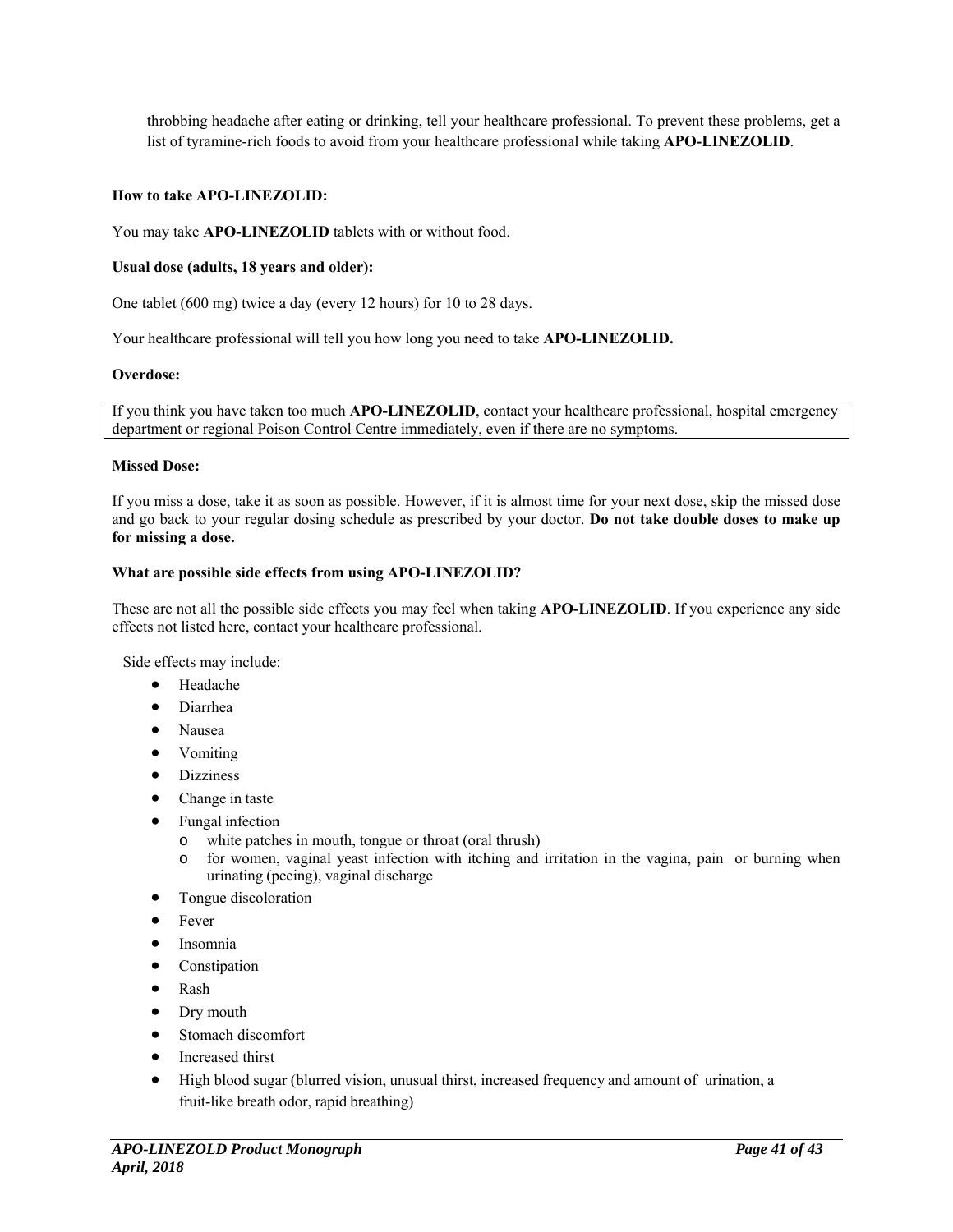- Low blood sugar (dizziness, headache, feeling sleepy, feeling weak, shaking, a fast heartbeat, confusion, hunger, or sweating)
- Ringing in the ear
- $\bullet$  High blood pressure (watch your blood pressure closely)

| Serious side effects and what to do about them        |                                      |                          |                        |  |  |  |  |
|-------------------------------------------------------|--------------------------------------|--------------------------|------------------------|--|--|--|--|
| Symptom / effect                                      | Talk to your healthcare professional | Stop taking drug and get |                        |  |  |  |  |
|                                                       | Only if severe                       | In all cases             | immediate medical help |  |  |  |  |
| <b>UNCOMMON</b>                                       |                                      |                          |                        |  |  |  |  |
| Blood problems (decrease in the level of blood        |                                      |                          |                        |  |  |  |  |
| cells): Unusual bleeding or bruising, feeling very    |                                      | V                        |                        |  |  |  |  |
| tired or weak, shortness of breath, fever and         |                                      |                          |                        |  |  |  |  |
| chills, sore throat                                   |                                      |                          |                        |  |  |  |  |
| Vision problems: blurred vision, changes in           |                                      | $\sqrt{}$                |                        |  |  |  |  |
| colour vision, loss of vision                         |                                      |                          |                        |  |  |  |  |
| Numbness, tingling, prickling sensations or           |                                      | $\sqrt{ }$               |                        |  |  |  |  |
| burning pain                                          |                                      |                          |                        |  |  |  |  |
| Signs of too much lactic acid in the blood            |                                      |                          |                        |  |  |  |  |
| (lactic acidosis): feeling very tired or weak,        |                                      |                          |                        |  |  |  |  |
| feeling cold, severe nausea with or without           |                                      |                          | V                      |  |  |  |  |
| vomiting, stomach pain, fast breathing, fast          |                                      |                          |                        |  |  |  |  |
| heartbeat, a heartbeat that does not feel normal,     |                                      |                          |                        |  |  |  |  |
| muscle pain or cramps                                 |                                      |                          |                        |  |  |  |  |
| Allergic reactions: rash; hives; itching; red,        |                                      |                          |                        |  |  |  |  |
| swollen, blistered, or peeling skin with or without   |                                      |                          |                        |  |  |  |  |
| fever; wheezing; tightness in the chest or throat;    |                                      |                          | V                      |  |  |  |  |
| trouble breathing; swelling of the mouth, face,       |                                      |                          |                        |  |  |  |  |
| lips, tongue, or throat                               |                                      |                          |                        |  |  |  |  |
| Clostridium difficile colitis (bowel                  |                                      |                          |                        |  |  |  |  |
| inflammation): severe diarrhea (bloody or watery)     |                                      |                          | V                      |  |  |  |  |
| with or without fever, abdominal pain, or             |                                      |                          |                        |  |  |  |  |
| tenderness                                            |                                      |                          |                        |  |  |  |  |
| Serotonin syndrome (occur within several hours        |                                      |                          |                        |  |  |  |  |
| of starting a new medicine or increasing the dose     |                                      |                          |                        |  |  |  |  |
| of a drug you are already taking): severe headache,   |                                      |                          |                        |  |  |  |  |
| agitation, fever, fast heartbeat, flushing, seizures, |                                      |                          | V                      |  |  |  |  |
| shakiness, sweating a lot, change in balance,         |                                      |                          |                        |  |  |  |  |
| change in thinking clearly, severe upset stomach      |                                      |                          |                        |  |  |  |  |
| and throwing up, severe loose stools                  |                                      |                          |                        |  |  |  |  |

If you have a troublesome symptom or side effect that is not listed here or becomes bad enough to interfere with your daily activities, talk to your healthcare professional.